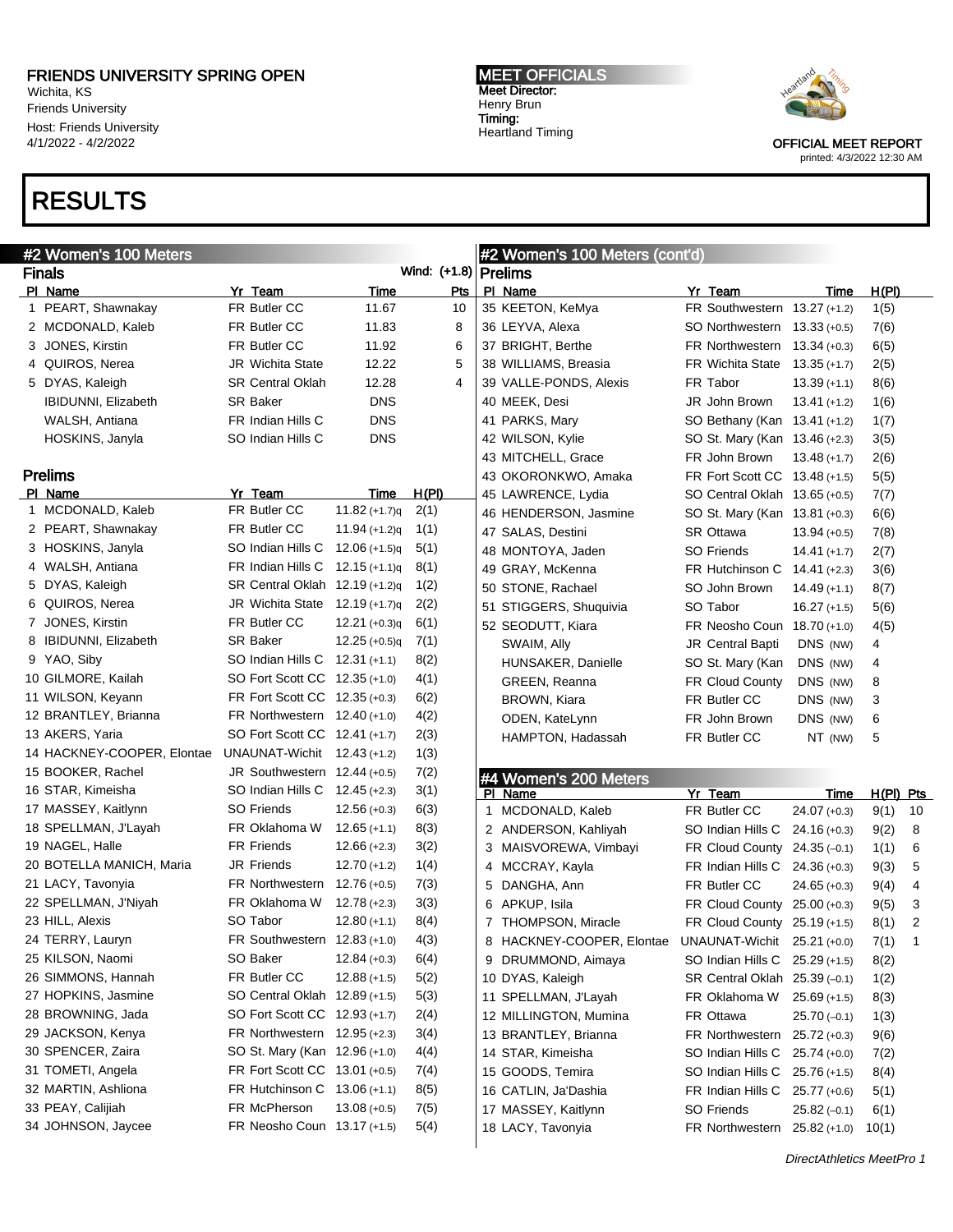Wichita, KS Friends University Host: Friends University 4/1/2022 - 4/2/2022

# RESULTS

MEET OFFICIALS Meet Director: Henry Brun Timing: Heartland Timing



| #4 Women's 200 Meters (cont'd) |                               |                |                | #4 Women's 200 Meters (cont'd) |                         |          |         |             |                |
|--------------------------------|-------------------------------|----------------|----------------|--------------------------------|-------------------------|----------|---------|-------------|----------------|
| PI Name                        | Yr Team                       | Time           | $H(PI)$ Pts    | PI Name                        | Yr Team                 |          | Time    | $H(PI)$ Pts |                |
| 19 BOTELLA MANICH, Maria       | <b>JR Friends</b>             | $25.88(+0.0)$  | 7(3)           | TERRY, Lauryn                  | FR Southwestern         | DNS (NW) |         | 6           |                |
| 20 CLEVELAND, Alexandra        | FR Butler CC                  | $25.88 (+0.0)$ | 7(4)           | COOPER, Jayda                  | SR St. Mary (Kan        | DNS (NW) |         | 7           |                |
| 21 BIRDINE, Nakaila            | FR Fort Scott CC 26.11 (-0.1) |                | 6(2)           | <b>GRIFFIN, Ashley</b>         | <b>SR Baker</b>         | DNS (NW) |         | 7           |                |
| 22 HOPKINS, Jasmine            | SO Central Oklah 26.26 (-0.1) |                | 1(4)           | KILSON, Naomi                  | SO Baker                | DNS (NW) |         | 7           |                |
| 23 GAINES, Dekayla             | SO Tabor                      | $26.39(-0.1)$  | 6(3)           | TOMETI, Angela                 | FR Fort Scott CC        | DNS (NW) |         | 8           |                |
| 24 NAGEL, Halle                | <b>FR Friends</b>             | $26.45(-0.1)$  | 6(4)           | AKERS, Yaria                   | SO Fort Scott CC        | DNS (NW) |         | 8           |                |
| 25 LEWIS, Ivyanna              | FR Fort Scott CC 26.54 (+0.6) |                | 5(2)           | <b>IBIDUNNI, Elizabeth</b>     | <b>SR Baker</b>         | DNS (NW) |         | 8           |                |
| 26 SPELLMAN, J'Niyah           | FR Oklahoma W                 | $26.66 (+0.0)$ | 7(5)           | HOSKINS, Janyla                | SO Indian Hills C       | DNS (NW) |         | 8           |                |
| 27 MARTIN, Nijah               | FR Fort Scott CC 26.66 (+0.6) |                | 5(3)           | BEU, Leonie                    | FR Cloud County         | DNS (NW) |         | 9           |                |
| 28 HARRIS, Mia                 | FR Fort Scott CC 26.71 (+0.6) |                | 5(4)           | WASHINGTON, Tamayia            | <b>FR Kansas Wesl</b>   | DNS (NW) |         | 3           |                |
| 29 PETTY, Kaylah               | <b>FR Friends</b>             | $26.73(-0.5)$  | 4(1)           |                                |                         |          |         |             |                |
| 30 PRUITT, Kentayshija         | JR Southwestern 26.87 (+0.6)  |                | 5(5)           | #6 Women's 400 Meters          |                         |          |         |             |                |
| 31 PEAY, Calijiah              | FR McPherson                  | $27.09(-0.5)$  | 4(2)           | PI Name                        | Yr Team                 |          | Time    | $H(PI)$ Pts |                |
| 32 LANE, Shakira               | FR Northwestern               | $27.10 (+1.0)$ | 10(2)          | 1 BEU, Leonie                  | FR Cloud County         |          | 56.09   | 9(1)        | 10             |
| 33 WALKER, Samiyah             | FR Kansas Wesl                | $27.18(-0.5)$  | 4(3)           | 2 ANDERSON, Kahliyah           | SO Indian Hills C       |          | 56.56   | 9(2)        | 8              |
| 34 SANDIFER, Ahlia             | FR Fort Scott CC 27.23 (-0.5) |                | 4(4)           | 3 MERCERA, Vanessa             | <b>FR Cloud County</b>  |          | 57.48   | 7(1)        | 6              |
| 35 LEYVA, Alexa                | SO Northwestern 27.27 (+1.0)  |                | 10(3)          | 4 DRUMMOND, Aimaya             | SO Indian Hills C       |          | 57.53   | 8(1)        | 5              |
| 36 COLSON, Samantha            | FR St. Mary (Kan 27.33 (-0.5) |                | 4(5)           | 5 SCOTT, Ansley                | <b>FR Central Oklah</b> |          | 57.73   | 9(3)        | $\overline{4}$ |
| 37 BROWNING, Jada              | SO Fort Scott CC 27.35 (-0.5) |                | 4(6)           | 6 DANGHA, Ann                  | FR Butler CC            |          | 57.87   | 9(4)        | 3              |
| 38 PADULLES, Irian             | <b>FR Friends</b>             | $27.48(-1.5)$  | 3(1)           | 7 CREWS, Passion               | <b>FR Cloud County</b>  |          | 58.21   | 8(2)        | 2              |
| 39 BRIGHT, Berthe              | FR Northwestern 27.57 (+1.0)  |                | 10(4)          | 8 MILANO, Pamela               | <b>FR Cloud County</b>  |          | 58.26   | 9(5)        | 1              |
| 40 KEETON, KeMya               | FR Southwestern $27.71(-1.5)$ |                | 3(2)           | 9 APKUP, Isila                 | <b>FR Cloud County</b>  |          | 58.42   | 9(6)        |                |
| 41 WILLIAMS, Breasia           | FR Wichita State              | $27.90 (+0.6)$ | 5(6)           | 10 HILL, Kyah                  | <b>FR Southwestern</b>  |          | 58.60   | 8(3)        |                |
| 42 NEWMAN, Keiana              | <b>FR Friends</b>             | $28.07(-0.5)$  | 4(7)           | 11 MILLINGTON, Mumina          | FR Ottawa               |          | 59.00   | 7(2)        |                |
| 43 OKORONKWO, Amaka            | FR Fort Scott CC 28.12 (-1.6) |                | 2(1)           | 12 GURROLA, Aileen             | <b>SR Friends</b>       |          | 59.18   | 7(3)        |                |
| 44 BASSETT, Genique            | <b>FR Cowley Colle</b>        | $28.49(-1.5)$  | 3(3)           | 13 GOODS, Temira               | SO Indian Hills C       |          | 59.28   | 8(4)        |                |
| 45 MITCHELL, Grace             | FR John Brown                 | $28.69(-1.6)$  | 2(2)           | 14 CATLIN, Ja'Dashia           | FR Indian Hills C       |          | 59.47   | 8(5)        |                |
| 46 HENDERSON, Jasmine          | SO St. Mary (Kan 28.85 (-1.5) |                | 3(4)           | 15 DONLEY, Aubry               | <b>SO Friends</b>       |          | 59.53   | 7(4)        |                |
| 47 LAWRENCE, Lydia             | SO Central Oklah 28.87 (-1.5) |                | 3(5)           | 16 BLAYLOCK, Kendra            | <b>FR Friends</b>       |          | 59.77   | 7(5)        |                |
| 48 WILSON, Kylie               | SO St. Mary (Kan 29.11 (-1.6) |                | 2(3)           | 17 WARDLOW, Lexi               | SO St. Mary (Kan        |          | 59.83   | 6(1)        |                |
| 49 HAVLIK, Lauren              | FR Baker                      | $29.79(-1.6)$  | 2(4)           | 18 CLEVELAND, Alexandra        | FR Butler CC            |          | 1:00.26 | 9(7)        |                |
| 50 LUTZ, Marah                 | FR Baker                      | $30.31(-1.6)$  | 2(5)           | 19 HADLEY, Haleigh             | FR Indian Hills C       |          | 1:00.51 | 6(2)        |                |
| 51 ELLIS, MonTaja              | Wichita Athlet $30.84(-1.6)$  |                | 2(6)           | 20 JONES, Jayda                | SO Fort Scott CC        |          | 1:00.53 | 8(6)        |                |
| JONES, Kirstin                 | FR Butler CC                  | DNF (NW)       | 9              | 21 SNEED, Jada                 | SO Fort Scott CC        |          | 1:00.60 | 8(7)        |                |
| ODEN, KateLynn                 | FR John Brown                 | DNS (NW)       | 1              | 22 CLAY, Jamiah                | FR Okla, Panhan         |          | 1:01.11 | 6(3)        |                |
| FREEMAN, Laura                 | JR Ottawa                     | DNS (NW)       | $\overline{c}$ | 23 CARRILLO, Azucena           | FR Okla. Panhan         |          | 1:01.27 | 5(1)        |                |
| STONE, Rachael                 | SO John Brown                 | DNS (NW)       | 2              | 24 COOPER, Destiny             | SO Tabor                |          | 1:01.78 | 6(4)        |                |
| HILL, Alexis                   | SO Tabor                      | DNS (NW)       | 1              | 25 LEWIS, Ivyanna              | FR Fort Scott CC        |          | 1:01.87 | 6(5)        |                |
| WALTON, Anya                   | <b>SO Friends</b>             | DNS (NW)       | 3              | 26 PETTY, Kaylah               | <b>FR Friends</b>       |          | 1:01.98 | 4(1)        |                |
| TARVER, Aaliyah                | <b>SR Unattached</b>          | DNS (NW)       | 3              | 27 PRUITT, Kentayshija         | JR Southwestern         |          | 1:02.11 | 5(2)        |                |
| CREWS, Passion                 | FR Cloud County               | DNS (NW)       | 4              | 28 BIRDINE, Nakaila            | FR Fort Scott CC        |          | 1:02.20 | 5(3)        |                |
| BROWN, Kiana                   | FR Hutchinson C               | DNS (NW)       | 5              | 29 MANN, Bailey                | FR Kansas Wesl          |          | 1:02.25 | 5(4)        |                |
| MEEK, Desi                     | JR John Brown                 | DNS (NW)       | 5              | 30 HENKIS, Shyanne             | JR McPherson            |          | 1:02.36 | 4(2)        |                |
| BELL, Tajanique                | JR Baker                      | DNS (NW)       | 6              | 31 HANNA, Meliah               | FR Southwestern         |          | 1:02.57 | 7(6)        |                |
| SNEED, Jada                    | SO Fort Scott CC              | DNS (NW)       | 6              | 32 MARTIN, Nijah               | FR Fort Scott CC        |          | 1:02.66 | 5(5)        |                |
| SWAIM, Ally                    | JR Central Bapti              | DNS (NW)       | 6              | 33 TARN, Sarah                 | FR Friends              |          | 1:02.93 | 1(1)        |                |
|                                |                               |                |                |                                |                         |          |         |             |                |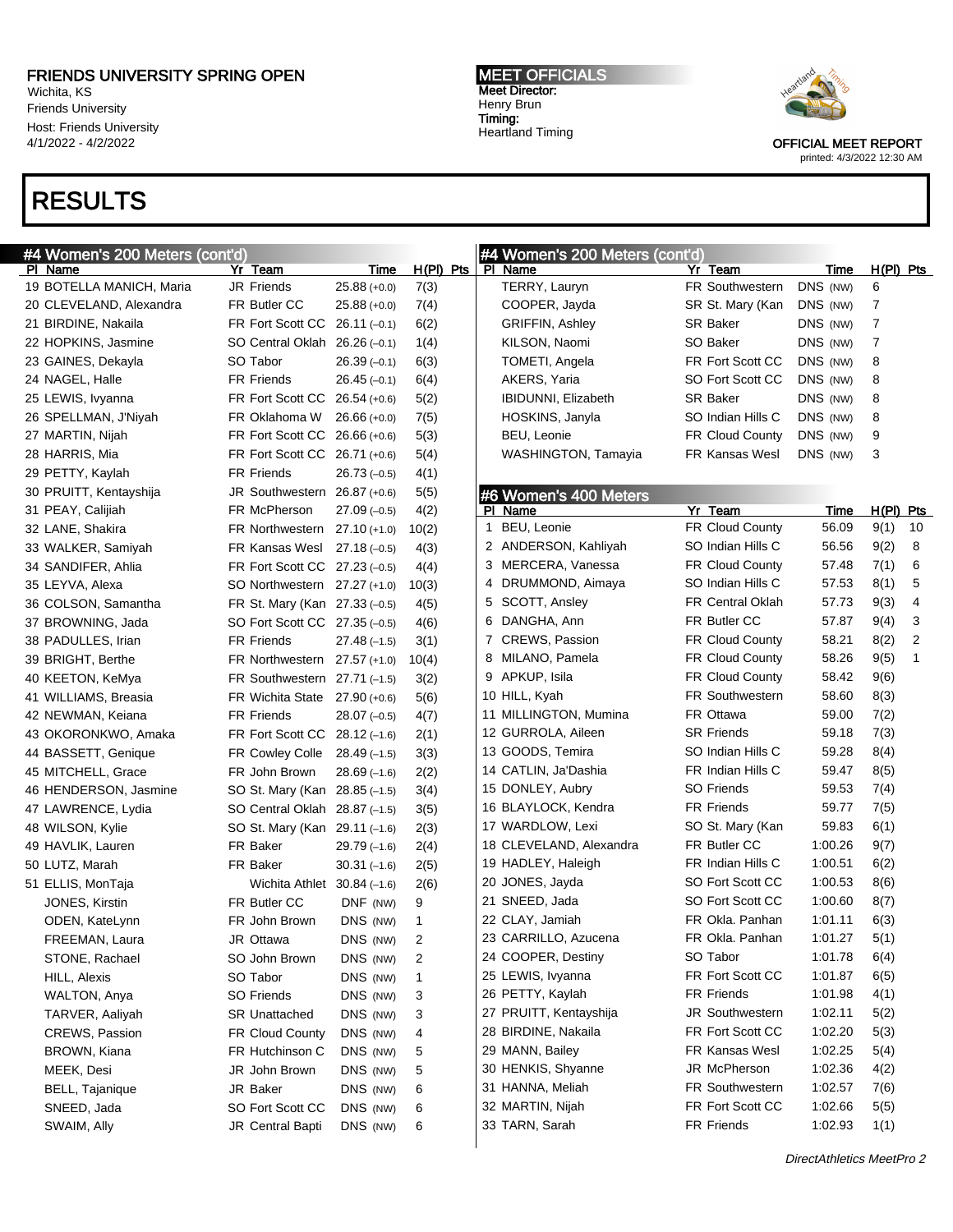Wichita, KS Friends University Host: Friends University 4/1/2022 - 4/2/2022

### RESULTS

MEET OFFICIALS Meet Director: Henry Brun Timing: Heartland Timing



|   | #6 Women's 400 Meters <u> (cont'd)</u> |                         |            |                      | #8 Women's 800 Meters (cont'd) |                        |                           |             |
|---|----------------------------------------|-------------------------|------------|----------------------|--------------------------------|------------------------|---------------------------|-------------|
|   | PI Name                                | Yr Team                 | Time       | H(PI) Pts            | PI Name                        | Yr Team                | <b>Time</b>               | $H(PI)$ Pts |
|   | 34 LANE, Shakira                       | FR Northwestern         | 1:03.46    | 5(6)                 | 11 WILSON, Daegiona            | JR Southwestern        | 2:26.09                   | 4(10)       |
|   | 35 PARSON, Audrey                      | <b>FR Wichita State</b> | 1:03.56    | 5(7)                 | 12 WIEBE, Brooke               | FR Tabor               | 2:26.98                   | 4(11)       |
|   | 36 OLALERE, Debbie                     | <b>FR Northwestern</b>  | 1:03.56    | 2(1)                 | 13 MEYER, Anastasia            | FR Hutchinson C        | 2:28.65                   | 3(2)        |
|   | 37 BUTTS, Shelby                       | JR Baker                | 1:03.67    | 6(6)                 | 14 STERNER, Rachel             | FR Baker               | 2:29.49                   | 4(12)       |
|   | 38 MACK, Markeya                       | FR McPherson            | 1:03.95    | 1(2)                 | 15 SANNAN, Peyton              | SO Baker               | 2:29.60                   | 4(13)       |
|   | 39 WALKER, Samiyah                     | <b>FR Kansas Wesl</b>   | 1:04.19    | 2(2)                 | 16 ROCK, Bailey                | <b>FR Cloud County</b> | 2:29.66                   | 3(3)        |
|   | 40 RANEY, Gretchen                     | FR St. Mary (Kan        | 1:04.39    | 4(3)                 | 17 MOUSER, Kylie               | <b>FR Kansas Wesl</b>  | 2:30.13                   | 3(4)        |
|   | 41 SANDIFER, Ahlia                     | FR Fort Scott CC        | 1:04.61    | 4(4)                 | 18 GONZALES, Kayli             | <b>FR Friends</b>      | 2:30.74                   | 3(5)        |
|   | 42 HILTON, Diamond                     | <b>FR Northwestern</b>  | 1:04.62    | 1(3)                 | 19 HEMRY, Claire               | <b>FR Missouri Wes</b> | 2:31.49                   | 3(6)        |
|   | 43 PACE, Tiffany                       | <b>FR Kansas Wesl</b>   | 1:05.36    | 4(5)                 | 20 CUTLER, Lillian             | <b>FR Missouri Wes</b> | 2:31.51                   | 3(7)        |
|   | 44 BAETZ, Courtney                     | FR Hutchinson C         | 1:05.50    | 4(6)                 | 21 INGALLS, Layla              | FR Cowley Colle        | 2:32.28                   | 4(14)       |
|   | 45 SANDERS, Emma                       | FR Oklahoma W           | 1:05.60    | 6(7)                 | 22 GAITHER, Jamie              | JR Baker               | 2:32.93                   | 3(8)        |
|   | 46 CREECH, Savannah                    | JR Science & Art        | 1:06.78    | 7(7)                 | 23 QUIROZ, Natalia             | FR Oklahoma W          | 2:33.71                   | 3(9)        |
|   | 47 GRAY, Patti                         | SO Okla. Panhan         | 1:06.84    | 2(3)                 | 24 KORIR, Daisy                | FR Science & Art       | 2:34.24                   | 1(1)        |
|   | 48 WEEMS, Jordyn                       | FR Ottawa               | 1:06.91    | 2(4)                 | 25 DANDICOURT-GOIRE, Asaris    | FR Cowley Colle        | 2:34.40                   | 2(1)        |
|   | 49 LUTZ, Marah                         | FR Baker                | 1:07.14    | 3(1)                 | 26 WILMES, Halley              | <b>JR Missouri Wes</b> | 2:36.43                   | 4(15)       |
|   | 50 LOVE, Alayna                        | FR Cowley Colle         | 1:08.35    | 3(2)                 | 27 LANCASTER, Kacie            | <b>JR Southwestern</b> | 2:36.51                   | 2(2)        |
|   | 51 HAVLIK, Lauren                      | FR Baker                | 1:10.14    | 3(3)                 | 28 JUAREZ, Laura               | FR Neosho Coun         | 2:37.01                   | 3(10)       |
|   | 52 SALAZAR, Zoe                        | SO Okla. Panhan         | 1:10.29    | 2(5)                 | 29 JOHNSON, Jaycee             | FR Neosho Coun         | 2:37.06                   | 2(3)        |
|   | 53 WATKINS, Emme                       | FR Hutchinson C         | 1:10.40    | 2(6)                 | 30 RAMIREZ, Jennae             | SO Ottawa              | 2:38.34                   | 2(4)        |
|   | 54 ELLIS, MonTaja                      | Wichita Athlet          | 1:14.65    | 2(7)                 | 31 KLIMKOWSKI, Katie           | <b>FR Southwestern</b> | 2:39.27                   | 3(11)       |
|   | AUDETTE, Mya                           | <b>FR Central Oklah</b> | <b>DNS</b> | 3                    | 32 SALIL, Naomi                | FR Science & Art       | 2:39.78                   | 1(2)        |
|   | ISHMAN, Kaley                          | FR Fort Scott CC        | <b>DNS</b> | 3                    | 33 GAONA, Daniella             | SO Kansas Wesl         | 2:39.86                   | 2(5)        |
|   | EDWARDS, Jacie                         | <b>FR Central Oklah</b> | <b>DNS</b> | 3                    | 34 THOMPSON, Samantha          | FR McPherson           | 2:41.62                   | 1(3)        |
|   | COLEMAN, Jessica                       | <b>FR Southwestern</b>  | <b>DNS</b> | 3                    | 35 MELLIN, Isabelle            | FR Indian Hills C      | 2:42.28                   | 2(6)        |
|   | RANSOM, Shyane                         | FR Cowley Colle         | <b>DNS</b> | 3                    | 36 VISSER, Alison              | FR Tabor               | 2:42.58                   | 2(7)        |
|   | HARRIS, Mia                            | FR Fort Scott CC        | <b>DNS</b> | 4                    | 37 KOPPES, Josie               | <b>FR Kansas Wesl</b>  | 2:42.69                   | 2(8)        |
|   | <b>BAGLEY, Briley</b>                  | FR St. Mary (Kan        | <b>DNS</b> | 4                    | 38 GOMEZ, Leyni                | FR Butler CC           | 2:43.10                   | 2(9)        |
|   | JACKSON, Sicely                        | <b>FR Cloud County</b>  | <b>DNS</b> | 7                    | 39 GRANAHAN, Julie             | SO Indian Hills C      | 2:43.27                   | 1(4)        |
|   | MEYER, Stephany                        | JR Bethel (Kan.)        | <b>DNS</b> | 6                    | 40 SULLIVAN, Reagan            | <b>SR Baker</b>        | 2:44.01                   | 2(10)       |
|   | <b>BROOKS, Abigail</b>                 | FR Butler CC            | <b>DNS</b> | 8                    | 41 BEHRMAN, Alayna             | <b>FR Kansas Wesl</b>  | 2:44.93                   | 2(11)       |
|   | PERRY, Corrssia                        | SO Sterling             | <b>DNS</b> | 9                    | 42 WILLIAMS, Campbell          | FR Butler CC           | 2:44.94                   | 1(5)        |
|   | BELL, Ladasheray                       | <b>SO Northwestern</b>  | NT         | 5                    | 43 ESPARZA, Valerie            | FR Oklahoma W          | 2:46.28                   | 3(12)       |
|   |                                        |                         |            |                      | 44 HALE, Ryleigh               | FR John Brown          | 2:46.77                   | 2(12)       |
|   | #8 Women's 800 Meters                  |                         |            |                      | 45 GRAUER, Sydney              | FR Hutchinson C        | 2:46.80                   | 3(13)       |
|   | PI Name                                | Yr Team                 | Time       | H(PI) Pts            | 46 HANKINS, Emily              | FR Butler CC           | 2:47.56                   | 2(13)       |
| 1 | DEINES, Tabetha                        | JR Kansas Wesl          | 2:13.12    | 4(1)<br>10           | 47 BUCHANAN, Renny             | FR John Brown          | 2:48.45                   | 1(6)        |
|   | 2 FISHER, Abigail                      | FR Cloud County         | 2:20.93    | 4(2)<br>8            | 48 BERRYMAN, Brianna           | <b>FR Northwestern</b> | 2:48.57                   | 1(7)        |
|   | 3 KVALE, Paige                         | JR Missouri Wes         | 2:22.73    | 4(3)<br>6            | 49 YUNG, Jurney                | FR Hutchinson C        | 2:48.88                   | 3(14)       |
|   | 4 WILHOIT, Mia                         | <b>SR Baker</b>         | 2:23.10    | 4(4)<br>5            | 50 DARK, Sarah                 | FR Tabor               | 2:50.84                   | 1(8)        |
|   | 5 JERKOVIC, Leah                       | <b>UNAUNAT-Wichit</b>   | 2:23.20    | 4(5)<br>4            | 51 BLANKA, Maren               | SO Friends             | 2:51.81                   | 2(14)       |
|   | 6 DORIS, Alisha                        | SO Fort Scott CC        | 2:23.49    | 4(6)<br>3            | 52 GRAVES, Morgan              | SR Southwestern        | 2:52.96                   | 2(15)       |
|   | 7 PINNOCK, Abigail                     | FR Cowley Colle         | 2:23.58    | 4(7)<br>2            | 53 TABB, Aniyaha               | SO Fort Scott CC       | 2:53.57                   | 1(9)        |
|   | 8 COCKING, Louise                      | FR Hutchinson C         | 2:23.88    | 4(8)<br>$\mathbf{1}$ | 54 PILSNER, Savannah           | FR Kansas Wesl         | 2:54.36                   | 1(10)       |
|   | 9 MARTINEZ, Aracely                    | FR Wichita State        | 2:23.92    | 4(9)                 | 55 LOVE, Alayna                | FR Cowley Colle        | 3:00.16                   | 1(11)       |
|   | 10 WARREN, Kourtney                    | FR Friends              | 2:25.41    | 3(1)                 | 56 THULL, Makayla              | SR Bethany (Kan        | 3:04.30                   | 1(12)       |
|   |                                        |                         |            |                      |                                |                        |                           |             |
|   |                                        |                         |            |                      |                                |                        | DirectAthletics MeetPro 3 |             |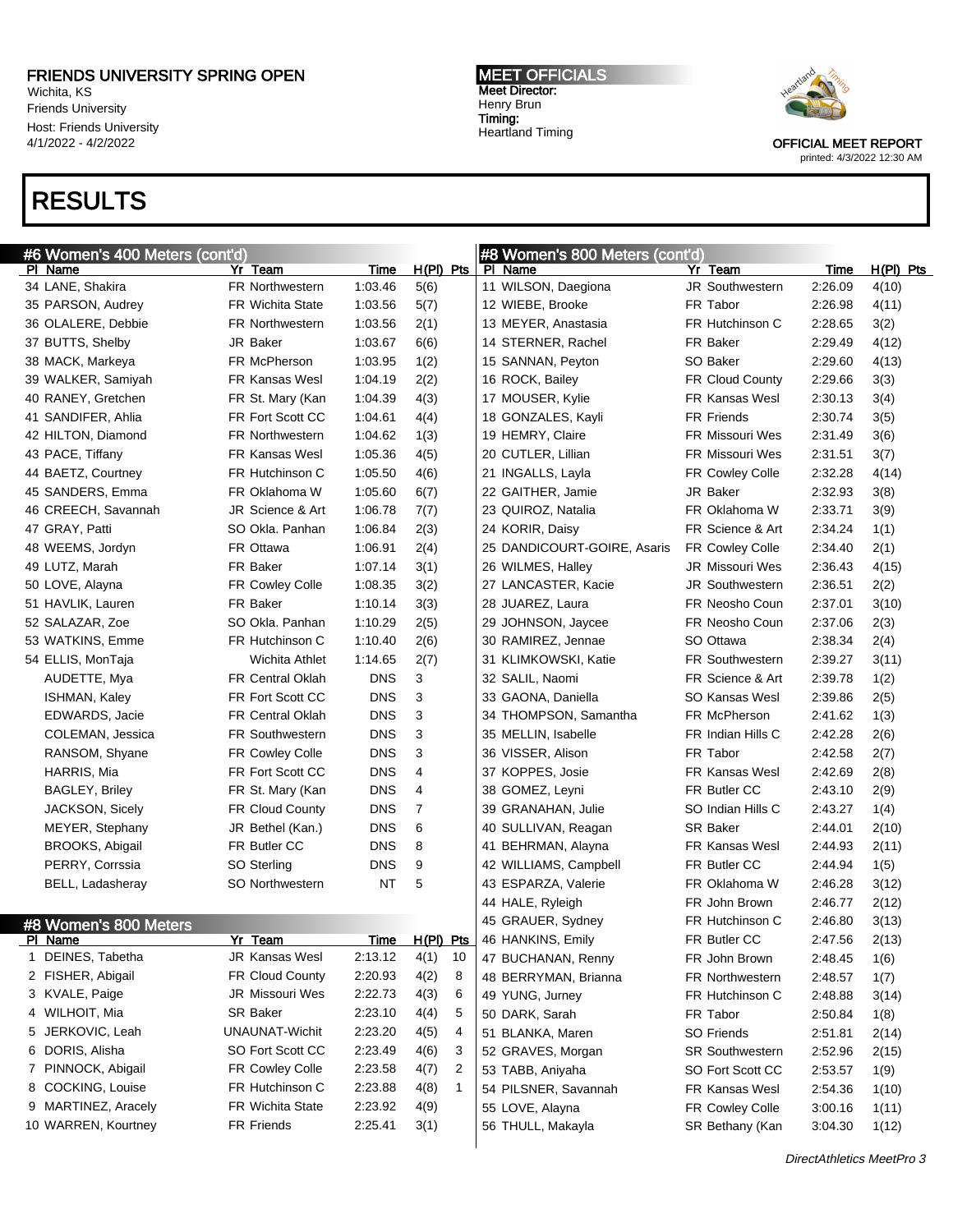Wichita, KS Friends University Host: Friends University 4/1/2022 - 4/2/2022

# RESULTS

#### MEET OFFICIALS Meet Director: Henry Brun Timing: Heartland Timing



| #8 Women's 800 Meters (cont'd) |                         |             |                      | #10 Women's 1500 Meters (cont'd)   |                        |                         |                  |  |  |
|--------------------------------|-------------------------|-------------|----------------------|------------------------------------|------------------------|-------------------------|------------------|--|--|
| PI Name                        | Yr Team                 | Time        | $H(PI)$ Pts          | PI Name                            | Yr Team                | Time                    | $H(PI)$ Pts      |  |  |
| 57 BROWN, Emma                 | FR John Brown           | 3:07.80     | 1(13)                | 24 MELLIN, Isabelle                | FR Indian Hills C      | 5:29.36                 | 2(11)            |  |  |
| 58 HARRIS, Katherine           | FR Oklahoma W           | 3:07.85     | 1(14)                | 25 THOMPSON, Samantha              | FR McPherson           | 5:30.13                 | 2(12)            |  |  |
| 59 DODDS, Jean                 | SO Northwestern         | 3:11.22     | 1(15)                | 26 KLIMKOWSKI, Katie               | <b>FR Southwestern</b> | 5:31.37                 | 2(13)            |  |  |
| REIM, Alexis                   | <b>SR Ottawa</b>        | <b>DNS</b>  | 1                    | 27 LANCASTER, Kacie                | <b>JR Southwestern</b> | 5:32.97                 | 3(14)            |  |  |
| FRITZ, Jordan                  | <b>SR Ottawa</b>        | <b>DNS</b>  | 1                    | 28 EDWARDS, Avery                  | SO John Brown          | 5:34.81                 | 2(14)            |  |  |
| FLORES, Maria                  | SR Bethany (Kan         | <b>DNS</b>  | 1                    | 29 ROESNER, Evelyn                 | SO Baker               | 5:35.22                 | 2(15)            |  |  |
| PENA, Delsinay                 | FR Neosho Coun          | <b>DNS</b>  | 1                    | 30 BODEN, Elyse                    | SO Bethany (Kan        | 5:36.81                 | 2(16)            |  |  |
| FLORES, Lizeth                 | FR Indian Hills C       | <b>DNS</b>  | 2                    | 31 BUCHANAN, Renny                 | FR John Brown          | 5:39.38                 | 2(17)            |  |  |
| GARCIA-GONZALEZ, Andrea        | FR Cowley Colle         | <b>DNS</b>  | 2                    | 32 BROWNELL, Elizabeth             | SR John Brown          | 5:39.40                 | 2(18)            |  |  |
| LYVERS, Karen                  | <b>JR</b> Wichita State | <b>DNS</b>  | 2                    | 33 GAGE, Michele                   | FR Hutchinson C        | 5:39.89                 | 1(1)             |  |  |
| MCCATHERN, Katie               | <b>SO Central Oklah</b> | <b>DNS</b>  | 2                    | 34 YUNG, Jurney                    | FR Hutchinson C        | 5:40.42                 | 2(19)            |  |  |
| KOPALA, Gracie                 | JR Baker                | <b>DNS</b>  | 3                    | 35 GOMEZ, Leyni                    | FR Butler CC           | 5:41.13                 | 1(2)             |  |  |
| GARRISON, Bethany              | <b>FR Central Oklah</b> | <b>DNS</b>  | 3                    | 36 HANKINS, Emily                  | FR Butler CC           | 5:42.79                 | 1(3)             |  |  |
| CORBITT, Cheyenne              | FR Fort Scott CC        | <b>DNS</b>  | 3                    | 37 ESPARZA, Valerie                | FR Oklahoma W          | 5:43.09                 | 2(20)            |  |  |
| <b>BERNAL, Angelica</b>        | FR Fort Scott CC        | <b>DNS</b>  | 4                    | 38 HALE, Ryleigh                   | FR John Brown          | 5:45.71                 | 1(4)             |  |  |
| MAISVOREWA, Vimbayi            | FR Cloud County         | <b>DNS</b>  | 4                    | 39 GOODNOW, Libby                  | <b>FR Northwestern</b> | 5:45.84                 | 1(5)             |  |  |
| MERCERA, Vanessa               | FR Cloud County         | <b>DNS</b>  | 4                    | 40 GRANAHAN, Julie                 | SO Indian Hills C      | 5:46.50                 | 1(6)             |  |  |
| SIMMONS, Aliyah                | SO Indian Hills C       | <b>DNS</b>  | 4                    | 41 PENA, Delsinay                  | FR Neosho Coun         | 5:53.15                 | 1(7)             |  |  |
| PARAMORE, Rylee                | SO Bethany (Kan         | <b>NT</b>   | 3                    | 42 GIBSON, Josie                   | <b>FR Northwestern</b> | 5:53.65                 | 1(8)             |  |  |
| HITCHCOCK, Georgia             | JR McPherson            | <b>NT</b>   | 3                    | 43 WILLIAMS, Campbell              | FR Butler CC           | 5:59.95                 | 1(9)             |  |  |
|                                |                         |             |                      | 44 KOCH, Clarissa                  | FR Cloud County        | 6:07.90                 | 1(10)            |  |  |
| #10 Women's 1500 Meters        |                         |             |                      | 45 BERRYMAN, Brianna               | <b>FR Northwestern</b> | 6:16.43                 | 1(11)            |  |  |
| PI Name                        | Yr Team                 | <b>Time</b> | $H(PI)$ Pts          | 46 BROWN, Emma                     | FR John Brown          | 6:21.20                 | 1(12)            |  |  |
| 1 SIMMONS, Aliyah              | SO Indian Hills C       | 4:54.85     | 3(1)<br>10           | 47 KIRTON, Anna-Lise               | <b>FR Southwestern</b> | 6:21.50                 | 1(13)            |  |  |
| 2 MUMA, Jenna                  | <b>FR Wichita State</b> | 4:58.46     | 3(2)<br>8            | 48 BLANKA, Maren                   | <b>SO Friends</b>      | 6:31.59                 | 3(15)            |  |  |
| 3 DICK, Miranda                | <b>SO Wichita State</b> | 5:00.55     | 3(3)<br>6            | 49 HARRIS, Katherine               | FR Oklahoma W          | 6:39.14                 | 1(14)            |  |  |
| 4 GLOVER, Karissa              | <b>FR Cowley Colle</b>  | 5:04.85     | 5<br>3(4)            | 50 SEIBEL, Ashley                  | FR McPherson           | 6:49.33                 | 1(15)            |  |  |
| 5 WILSON, Kristen              | <b>FR Cowley Colle</b>  | 5:06.14     | 3(5)<br>4            | 51 DODDS, Jean                     | <b>SO Northwestern</b> | 7:01.99                 | 1(16)            |  |  |
| 6 CUTLER, Lillian              | <b>FR Missouri Wes</b>  | 5:06.98     | 3(6)<br>3            | 52 FRANCIS, Savannah               | <b>FR Northwestern</b> | 7:10.60                 | 1(17)            |  |  |
| 7 FISHER, Abigail              | FR Cloud County         | 5:07.22     | 3(7)<br>2            | 53 THOMPSON, Mariah                | <b>FR Northwestern</b> | 7:10.81                 | 1(18)            |  |  |
| 8 BUCKHAULTS, Noel             | FR Hutchinson C         | 5:10.52     | 3(8)<br>$\mathbf{1}$ | OCHANA, Melody                     | FR Cloud County        | <b>DNS</b>              | 1                |  |  |
| 9 HEMRY, Claire                | <b>FR Missouri Wes</b>  | 5:11.88     | 3(9)                 | BEARD, Christina                   | FR Cloud County        | <b>DNS</b>              | 1                |  |  |
| 10 DINGLER, Claire             | <b>FR Friends</b>       | 5:12.86     | 2(1)                 | REIM, Alexis                       | <b>SR Ottawa</b>       | <b>DNS</b>              | 1                |  |  |
| 11 QUIROZ, Natalia             | FR Oklahoma W           | 5:16.01     | 2(2)                 | FRITZ, Jordan                      | <b>SR Ottawa</b>       | <b>DNS</b>              | 1                |  |  |
| 12 GRAY, Bonita                | FR Okla. Panhan         | 5:16.71     | 3(10)                | VANHORN, Sydney                    | SO Sterling            | <b>DNS</b>              | $\overline{c}$   |  |  |
| 13 GOOS, Allison               | JR Missouri Wes         | 5:18.25     | 3(11)                | FLORES, Lizeth                     | FR Indian Hills C      | <b>DNS</b>              | $\mathfrak{p}$   |  |  |
| 14 JUAREZ, Laura               | FR Neosho Coun          | 5:19.46     | 2(3)                 | KINNEY, Abby                       | FR Missouri Wes        | DNS                     | 3                |  |  |
| 15 GONZALES, Kayli             | FR Friends              | 5:22.01     | 2(4)                 | MCCATHERN, Katie                   | SO Central Oklah       | <b>DNS</b>              | 3                |  |  |
| 16 BOOTHE, Delicia             | FR Cowley Colle         | 5:23.25     | 3(12)                | TURNER, Emerson                    | JR John Brown          | <b>DNS</b>              | 3                |  |  |
| 17 REYES, Yazmin               | FR Cowley Colle         | 5:23.78     | 2(5)                 | MONDESIR, Ludjenie                 | FR Cloud County        | <b>DNS</b>              | 3                |  |  |
| 18 BODEN, Mallory              | <b>FR Northwestern</b>  | 5:24.13     | 2(6)                 | POGGE, Peyton                      | FR Wichita State       | <b>DNS</b>              | 3                |  |  |
| 19 GUERRERO-CHAPULA, Mons      | FR Indian Hills C       | 5:24.99     | 2(7)                 | GILLEN, Megan                      | <b>SR Missouri Wes</b> | <b>DNS</b>              | 3                |  |  |
| 20 CORBITT, Cheyenne           | FR Fort Scott CC        | 5:25.13     | 2(8)                 |                                    |                        |                         |                  |  |  |
| 21 RHODES, Regan               | SO Kansas Wesl          | 5:25.90     | 2(9)                 |                                    |                        |                         |                  |  |  |
| 22 BERNAL, Angelica            | FR Fort Scott CC        | 5:25.92     | 3(13)                | #12 Women's 5000 Meters<br>PI Name | Yr Team                |                         |                  |  |  |
| 23 SALIL, Naomi                | FR Science & Art        | 5:27.22     | 2(10)                | 1 NDUNGU, Lucy                     | FR Cloud County        | <u>Time</u><br>18:23.22 | <u>Pts</u><br>10 |  |  |
|                                |                         |             |                      |                                    |                        |                         |                  |  |  |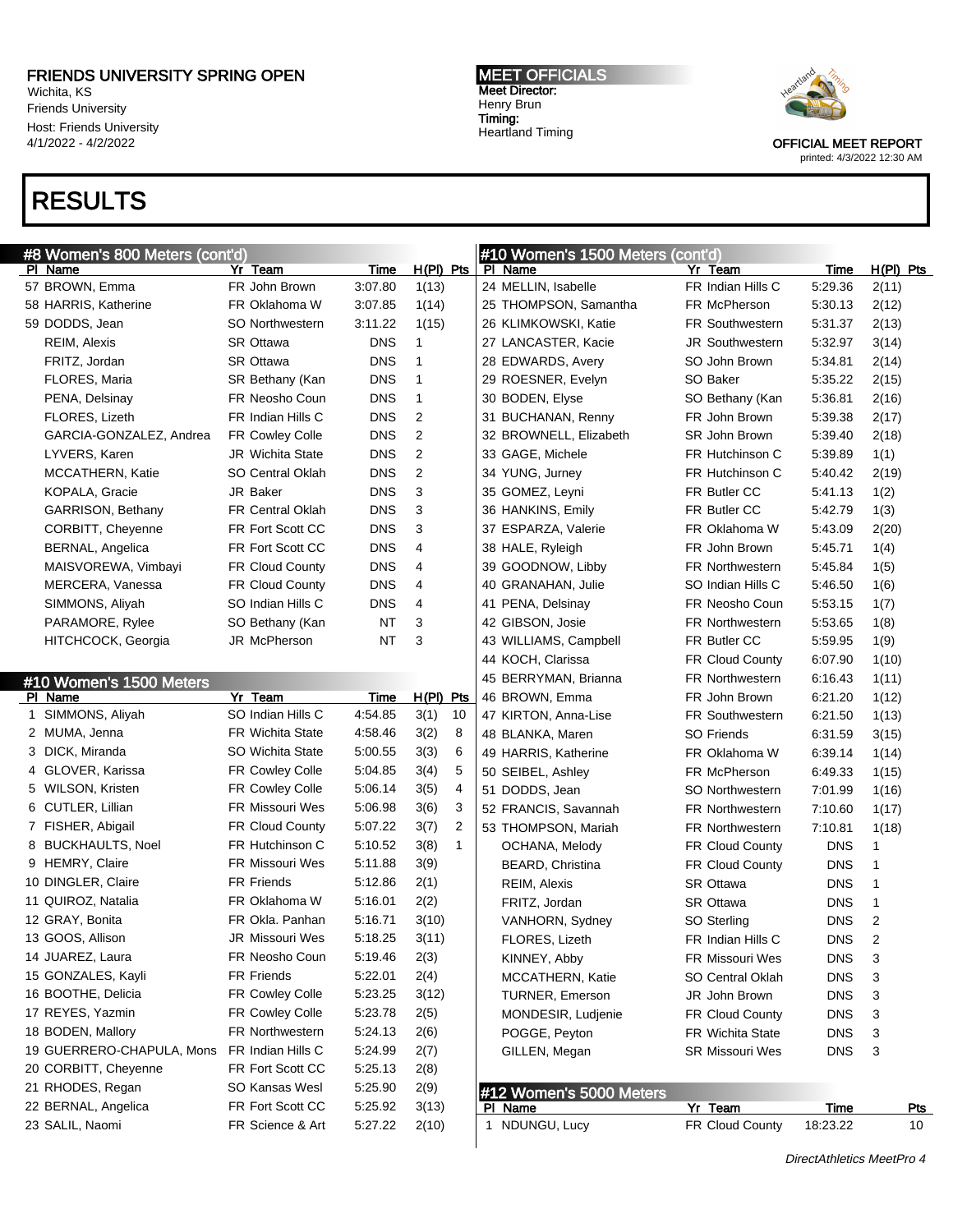Wichita, KS Friends University Host: Friends University 4/1/2022 - 4/2/2022

# RESULTS

MEET OFFICIALS Meet Director: Henry Brun Timing: Heartland Timing



| #12 Women's 5000 Meters (cont'd) |                          |                              |            |                | #15 Women's 100m Hurdles (cont'd)   |                                      |                           |             |    |
|----------------------------------|--------------------------|------------------------------|------------|----------------|-------------------------------------|--------------------------------------|---------------------------|-------------|----|
|                                  | PI Name                  | Yr Team                      | Time       | $P$ ts         | <b>Prelims</b>                      |                                      |                           |             |    |
|                                  | 2 MARTINEZ, Stephanie    | <b>JR Kansas Wesl</b>        | 18:33.48   | 8              | PI Name                             | Yr Team                              | <b>Time</b>               | H(PI)       |    |
|                                  | 3 MONDESIR, Ludjenie     | FR Cloud County              | 19:10.76   | 6              | HEACOCK, Anna                       | SO Wichita State                     | $14.43 (+1.8)$            | 2(1)        |    |
|                                  | 4 TURPIN, Ashley         | <b>KC Smoke</b>              | 19:13.63   | 5              | NAYLOR, Matayah                     | SO Indian Hills C                    | $14.66(+1.7)$             | 3(2)        |    |
|                                  | 5 GUERRERO-CHAPULA, Mons | FR Indian Hills C            | 19:14.63   | 4              | BELL, Tajanique                     | JR Baker                             | $14.81 (+3.3)$            | 4           |    |
|                                  | 6 OCHANA, Melody         | FR Cloud County              | 19:22.46   | 3              | SWAIM, Ally                         | <b>JR Central Bapti</b>              | $14.84 (+1.8)$            | 1(1)        |    |
|                                  | 7 MARES, Ellyce          | FR McPherson                 | 20:14.70   | $\overline{2}$ | MEYER, Kenisa                       | <b>FR Wichita State</b>              | $14.87(+1.9)$             | 5(1)        |    |
|                                  | 8 BODEN, Mallory         | <b>FR Northwestern</b>       | 20:19.89   | 1              | LYVERS, Karen                       | <b>JR Wichita State</b>              | $15.03 (+1.8)$            | 2(2)        |    |
|                                  | 9 DE LA FUENTE, Jackie   | SO Baker                     | 20:20.78   |                | STEVA, Peyton                       | SO Indian Hills C                    | $15.13 (+1.9)$            | 5(2)        |    |
|                                  | 10 WILSON, Daegiona      | <b>JR Southwestern</b>       | 20:22.75   |                | BROWN, Mikalah                      | FR McPherson                         | $15.41 (+1.9)$            | 5(3)        |    |
|                                  | 11 JENSEN, Kierra        | <b>FR Southwestern</b>       | 20:32.74   |                | SHAW, Moriah                        | <b>FR Friends</b>                    | $15.46 (+1.7)$            | 3(3)        |    |
|                                  | 12 SMITH, Sarah          | SO John Brown                | 20:36.25   |                | NEWMAN, Keiana                      | <b>FR Friends</b>                    | $15.49 (+3.3)$            | 4           |    |
|                                  | 13 CHAMBERS, Kristi      | FR Baker                     | 20:46.47   |                | LEE, Suleica                        | <b>SR Ottawa</b>                     | $15.84 (+1.8)$            | 1(2)        |    |
|                                  | 14 KLAUS, Morgan         | FR Indian Hills C            | 20:59.71   |                | WILSON, Keyann                      | FR Fort Scott CC 15.89 (+1.8)        |                           | 1(3)        |    |
|                                  | 15 GOODNOW, Libby        | <b>FR Northwestern</b>       | 21:24.54   |                | SMITH, Emily                        | FR Northwestern                      | $15.93(+1.7)$             | 3(4)        |    |
|                                  | 16 PETERSON, Peyton      | FR Baker                     | 21:27.66   |                | OSBORN, Jade                        | <b>SR Baker</b>                      | $15.94 (+1.8)$            | 1(4)        |    |
|                                  | 17 BALL, Blaise          | SO Baker                     | 21:59.66   |                | MILLER, Lynzi                       | JR Missouri Wes                      | $16.16 (+3.3)$            | 4           |    |
|                                  | 18 KRAPES, Brooke        | FR McPherson                 | 22:04.67   |                | MOORE, Gabrielle                    | JR St. Mary (Kan 16.23 (+3.3)        |                           | 4           |    |
|                                  | 19 SCATES, Olivia        | FR John Brown                | 22:07.06   |                | SIMMONS, Jazmine                    | SO Fort Scott CC 16.30 (+3.3)        |                           | 4           |    |
|                                  | 20 THOMPSON, Rachel      | SR John Brown                | 23:13.74   |                | MILLER, Erin                        | SO Missouri Wes                      | 16.37 (+1.9)              | 5(4)        |    |
|                                  | 21 LANDEROS, Yvonne      | SO Okla. Panhan              | 23:15.32   |                | CATLIN, Allison                     | SO Cowley Colle                      | $16.55 (+1.8)$            | 1(5)        |    |
|                                  | 22 NOLAN, Karstyn        | FR Cowley Colle              | 24:19.34   |                | COLSON, Samantha                    | FR St. Mary (Kan 16.84 (+1.8)        |                           | 2(3)        |    |
|                                  | 23 COON, Jerika          | <b>SO Northwestern</b>       | 24:46.90   |                | WILSON, Gina                        | SO Northwestern                      | $16.90 (+3.3)$            | 4           |    |
|                                  | 24 GONZALEZ, Natalie     | <b>SR Baker</b>              | 25:06.35   |                | GRAME, Aubry                        | SO Bethel (Kan.)                     | $16.91 (+1.7)$            | 3(5)        |    |
|                                  |                          |                              |            |                | <b>HEATH, Patience</b>              | FR Fort Scott CC 16.96 (+1.9)        |                           | 5(5)        |    |
|                                  | #14 Women's 10000 Meters |                              |            |                | MENDOZA, Alexandra                  | FR Bethel (Kan.)                     | $18.09 (+1.8)$            | 1(6)        |    |
|                                  | PI Name                  | Yr Team                      | Time       | <u>Pts</u>     | MCMAHAN, Elizabeth                  | <b>FR Northwestern</b>               | $18.34 (+1.8)$            | 2(4)        |    |
|                                  | 1 ALLEN, Brooke          | SO Baker                     | 40:27.08   | 10             | MODDELMOG, Tia                      | FR Sterling                          | $18.62 (+1.9)$            | 5(6)        |    |
|                                  | 2 SMITH, Seydi           | Unattached                   | 43:01.46   |                | DUCOTE, Noelle                      | FR Oklahoma W                        | $18.77(+1.7)$             | 3(6)        |    |
|                                  | 3 CAIN, Clarice          | FR Okla. Panhan              | 45:16.70   | 8              | PADULLES, Irian                     | <b>FR Friends</b>                    | $19.14 (+1.9)$            | 5(7)        |    |
|                                  | <b>TURNER, Emerson</b>   | JR John Brown                | <b>DNS</b> |                | HINES, Channa                       | <b>FR Cowley Colle</b>               | $19.66 (+1.8)$            | 2(5)        |    |
|                                  |                          |                              |            |                | SHIRE, Gracie                       | FR Cowley Colle                      | $19.93 (+1.8)$            | 1(7)        |    |
|                                  | #15 Women's 100m Hurdles |                              |            |                | SCHWINN, Emma                       | <b>FR Missouri Wes</b>               | DNS (NW)                  | 4           |    |
|                                  | <b>Finals</b>            |                              |            | Wind: (+1.9)   | WILSON, Taya                        | SO Sterling                          | DNS (NW)                  | 2           |    |
|                                  | PI Name                  | Yr Team                      | Time       | <u>Pts</u>     | WILSON, Alyssa                      | <b>FR Northwestern</b>               | DNS (NW)                  | 3           |    |
|                                  | 1 THOMPSON, Miracle      | FR Cloud County              | 13.76      | 10             | VELEZ, Jessenia                     | JR Ottawa                            | DNS (NW)                  | 2           |    |
|                                  | 2 NAYLOR, Matayah        | SO Indian Hills C            | 14.59      | 8              |                                     |                                      |                           |             |    |
|                                  | 3 HEACOCK, Anna          | SO Wichita State             | 14.79      | 6              |                                     |                                      |                           |             |    |
|                                  | 4 SWAIM, Ally            | JR Central Bapti             | 14.83      | 5              | #18 Women's 400m Hurdles<br>PI Name | Yr Team                              | Time                      | $H(PI)$ Pts |    |
|                                  | 5 MEYER, Kenisa          | FR Wichita State             | 15.03      | 4              | 1 MEIER, Kylie                      | <b>JR Wichita State</b>              | 1:06.36                   | 4(1)        | 10 |
|                                  | 6 BROWN, Mikalah         | FR McPherson                 | 15.33      | 3              | 2 HEACOCK, Anna                     | SO Wichita State                     | 1:06.39                   | 4(2)        | 8  |
|                                  | 7 STEVA, Peyton          | SO Indian Hills C            | 15.55      | $\overline{c}$ | 3 ESCOBAR, Destiny                  | JR Ottawa                            | 1:06.68                   | 4(3)        | 6  |
|                                  | LYVERS, Karen            | JR Wichita State             | <b>DNS</b> |                | 4 BARBEIRO, Nina                    | FR Ottawa                            | 1:06.72                   | 1(1)        | 5  |
|                                  |                          |                              |            |                | JACKSON, Sicely<br>5                | FR Cloud County                      | 1:08.45                   | 1(2)        | 4  |
|                                  | <b>Prelims</b>           |                              |            |                | SHAW, Moriah                        | FR Friends                           | 1:08.77                   |             |    |
|                                  | PI Name                  | Yr Team                      | Time       | <u>H(PI)</u>   | 6                                   |                                      | 1:08.88                   | 3(1)        | 3  |
|                                  | THOMPSON, Miracle        | FR Cloud County 14.02 (+1.7) |            | 3(1)           | 7 GRAME, Aubry                      | SO Bethel (Kan.)<br>FR St. Mary (Kan |                           | 4(4)        | 2  |
|                                  |                          |                              |            |                | DUTEIL, Jane<br>8                   |                                      | 1:08.96                   | 3(2)        | 1  |
|                                  |                          |                              |            |                |                                     |                                      | DirectAthletics MeetPro 5 |             |    |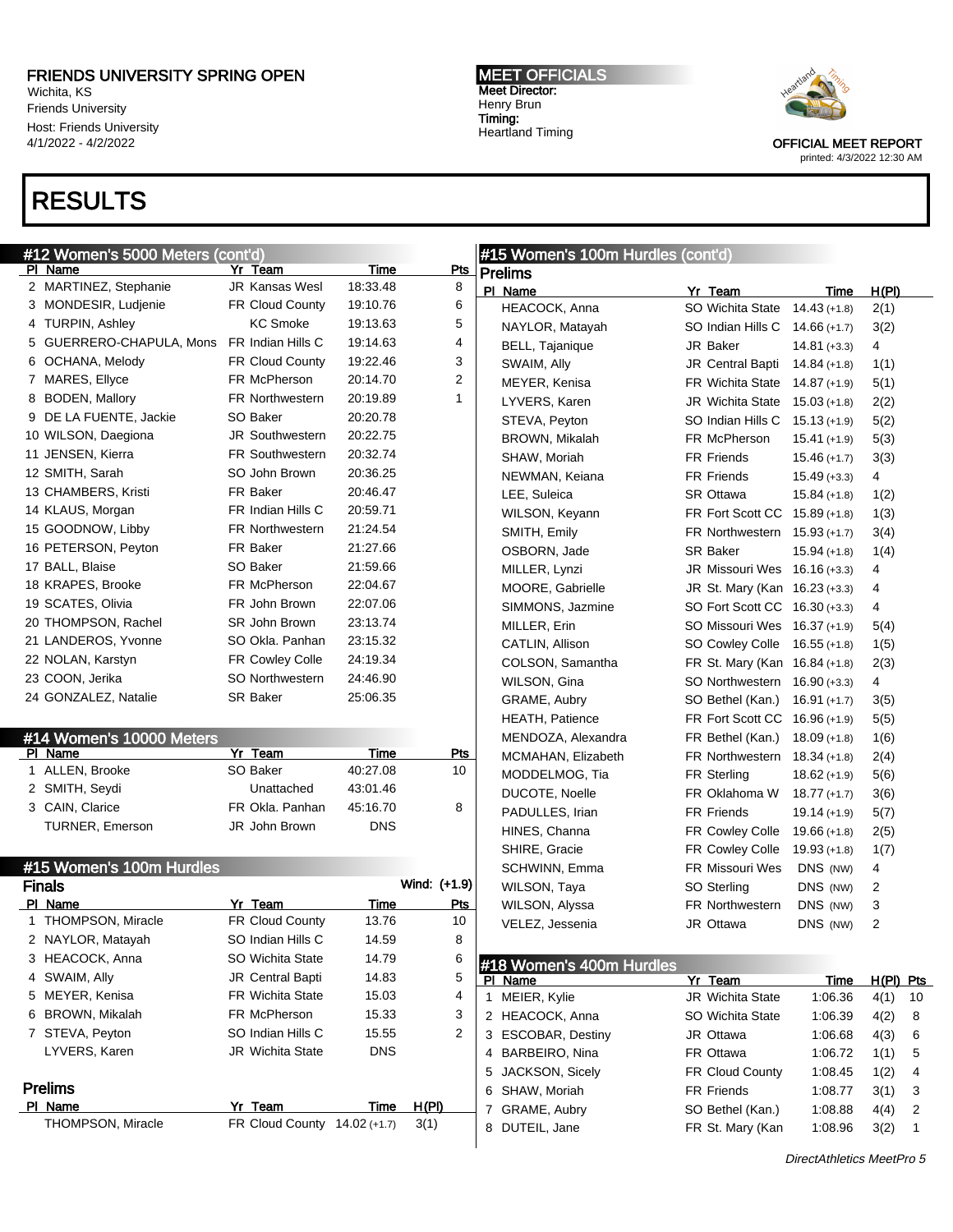Wichita, KS Friends University Host: Friends University 4/1/2022 - 4/2/2022

## RESULTS

MEET OFFICIALS Meet Director: Henry Brun Timing: Heartland Timing



OFFICIAL MEET REPORT

| printed: 4/3/2022 12:30 AM |  |
|----------------------------|--|
|                            |  |

| #18 Women's 400m Hurdles (cont'd)    |                        |             |                |                | #22 Women's 4 x 100m Relay (cont'd) |                   |             |                |            |
|--------------------------------------|------------------------|-------------|----------------|----------------|-------------------------------------|-------------------|-------------|----------------|------------|
| PI Name                              | Yr Team                | Time        |                | $H(PI)$ Pts    | PI Team                             |                   | Time        | $H(PI)$ Pts    |            |
| 9 MILLER, Lynzi                      | JR Missouri Wes        | 1:09.84     | 2(1)           |                | 9 St. Mary (Kan.) (B)               |                   | 51.58       | 1(3)           |            |
| 10 ROMNEY, Keneah                    | FR Hutchinson C        | 1:10.27     | 4(5)           |                | Butler CC (A)                       |                   | <b>DNF</b>  | $\overline{c}$ |            |
| 11 HEATH, Patience                   | FR Fort Scott CC       | 1:10.40     | 4(6)           |                | Cowley College (A)                  |                   | DQ          | 1              |            |
| 12 MOORE, Gabrielle                  | JR St. Mary (Kan       | 1:11.06     | 3(3)           |                | Kansas Wesleyan (A)                 |                   | <b>DNS</b>  | $\overline{2}$ |            |
| 13 SMITH, Emily                      | <b>FR Northwestern</b> | 1:11.75     | 4(7)           |                |                                     |                   |             |                |            |
| 14 VALENZUELA, Cassidy               | SR John Brown          | 1:13.09     | 3(4)           |                | #24 Women's 4 x 400m Relay          |                   |             |                |            |
| 15 BROWN, Mikalah                    | FR McPherson           | 1:13.77     | 3(5)           |                | PI Team                             |                   | <b>Time</b> | $H(PI)$ Pts    |            |
| 16 HAACK, Haley                      | SO Missouri Wes        | 1:13.88     | 1(3)           |                | 1 Cloud County CC (A)               |                   | 3:49.66     | 3(1)           | 10         |
| 17 MENDOZA, Alexandra                | FR Bethel (Kan.)       | 1:14.20     | 2(2)           |                | 2 Southwestern (Kan.) (A)           |                   | 4:03.44     | 3(2)           | 8          |
| 18 SIMMONS, Jazmine                  | SO Fort Scott CC       | 1:14.67     | 3(6)           |                | 3 Fort Scott CC (B)                 |                   | 4:08.62     | 3(3)           | 6          |
| 19 STEBBINS, Sarah                   | FR McPherson           | 1:14.99     | 2(3)           |                | 4 Kansas Wesleyan (A)               |                   | 4:10.08     | 1(1)           | 5          |
| 20 LOFTIS, Jordyn                    | <b>FR Southwestern</b> | 1:15.00     | 1(4)           |                | 5 Okla. Panhandle (A)               |                   | 4:10.09     | 2(1)           | 4          |
| 21 STEVA, Peyton                     | SO Indian Hills C      | 1:17.87     | 2(4)           |                | 6 Wichita State (A)                 |                   | 4:10.59     | 1(2)           | 3          |
| 22 PACE, Anastasia                   | JR John Brown          | 1:18.10     | 1(5)           |                | 7 Tabor (A)                         |                   | 4:11.89     | 1(3)           | 2          |
| 23 PARUSZEWSKI, Mallory              | <b>FR Northwestern</b> | 1:18.96     | 2(5)           |                | 8 Hutchinson CC (A)                 |                   | 4:13.68     | 1(4)           | -1         |
| 24 GOODE, Abbey                      | FR Okla. Panhan        | 1:19.25     | 1(6)           |                | 9 Northwestern Oklahoma (A)         |                   | 4:13.88     | 2(2)           |            |
| 25 BUMGARNER, Lydia                  | <b>JR Southwestern</b> | 1:19.26     | 2(6)           |                | 10 St. Mary (Kan.) (A)              |                   | 4:16.03     | 2(3)           |            |
| 26 BROWN, Emilie                     | JR Northwestern        | 1:26.78     | 2(7)           |                | 11 Central Oklahoma (A)             |                   | 4:16.58     | 3(4)           |            |
| WILSON, Alyssa                       | FR Northwestern        | <b>DNS</b>  | $\overline{2}$ |                | 12 Fort Scott CC (C)                |                   | 4:22.16     | 2(4)           |            |
| NAYLOR, Matayah                      | SO Indian Hills C      | <b>DNS</b>  | 3              |                | 13 Cowley College (B)               |                   | 4:25.02     | 2(5)           |            |
| JACKSON, Tya                         | FR McPherson           | <b>DNS</b>  | 3              |                | 14 Cloud County CC (C)              |                   | 4:26.33     | 2(6)           |            |
| HAMPTON, Hadassah                    | FR Butler CC           | <b>DNS</b>  | 4              |                | 15 Kansas Wesleyan (B)              |                   | 4:43.43     | 1(5)           |            |
|                                      |                        |             |                |                | 16 John Brown (A)                   |                   | 4:46.44     | 1(6)           |            |
|                                      |                        |             |                |                | Cowley College (A)                  |                   | <b>DNF</b>  | 1              |            |
| #20 Women's 3000m Steeple<br>PI Name | Yr Team                | <b>Time</b> |                | <b>Pts</b>     | Indian Hills CC (A)                 |                   | <b>DNS</b>  | 3              |            |
| 1 SCHENK, Josilyn                    | Unattached             | 12:13.87    |                |                | Ottawa (A)                          |                   | <b>DNS</b>  | $\overline{2}$ |            |
| 2 DINGLER, Claire                    | <b>FR Friends</b>      | 12:26.47    |                | 10             | Friends (A)                         |                   | <b>DNS</b>  | 3              |            |
| 3 WILLOUR, Emma                      | <b>SO Friends</b>      | 12:33.73    |                | 8              | Missouri Western (A)                |                   | <b>DNS</b>  | $\overline{2}$ |            |
| 4 GRABER, Natalie                    | SR Bethel (Kan.)       | 12:34.80    |                | 6              | Baker (A)                           |                   | <b>DNS</b>  | 3              |            |
| 5 SARGENT, Keely                     | <b>FR Unattached</b>   | 13:46.58    |                |                | Central Oklahoma (B)                |                   | <b>DNS</b>  | 1              |            |
|                                      |                        |             |                |                | Cloud County CC (B)                 |                   | <b>DNS</b>  | 3              |            |
| #44 Women's 5000m Walk               |                        |             |                |                |                                     |                   |             |                |            |
| PI Name                              | Yr Team                | Time        |                | <u>Pts</u>     | #26 Women's 4 x 800m Relay          |                   |             |                |            |
| 1 CONGROVE, Savannah                 | JR Hastings            | 28:44.11    |                | 10             | PI Team                             |                   | Time        |                | Pts        |
| 2 DAVIS, Carley                      | SO Hastings            | 33:12.67    |                | 8              | 1 Friends (A)                       |                   | 9:22.67     |                | 10         |
| 3 YOUNG, Lynnzey                     | FR Bethel (Kan.)       | 39:53.93    |                | 6              | 2 Wichita State (A)                 |                   | 9:30.90     |                | 8          |
|                                      |                        |             |                |                | 3 Baker (A)                         |                   | 9:45.86     |                | 6          |
| #22 Women's 4 x 100m Relay           |                        |             |                |                | 4 Hutchinson CC (A)                 |                   | 10:04.20    |                | 5          |
| PI Team                              |                        | Time        | $H(PI)$ Pts    |                | 5 Southwestern (Kan.) (A)           |                   | 10:33.46    |                | 4          |
| 1 Indian Hills CC (A)                |                        | 45.69       | 2(1)           | 10             | 6 John Brown (A)                    |                   | 11:25.08    |                | 3          |
| 2 St. Mary (Kan.) (A)                |                        | 49.04       | 2(2)           | 8              |                                     |                   |             |                |            |
| 3 Southwestern (Kan.) (A)            |                        | 49.27       | 2(3)           | 6              |                                     |                   |             |                |            |
| 4 Baker (A)                          |                        | 49.76       | 2(4)           | 5              | #28 Women's High Jump<br>PI Name    | Yr Team           | <b>Mark</b> |                | <u>Pts</u> |
| 5 Wichita State (A)                  |                        | 50.07       | 2(5)           | 4              | 1 HADLEY, Haleigh                   | FR Indian Hills C | 1.67m       |                | 10         |
| 6 Tabor (A)                          |                        | 50.39       | 2(6)           | 3              | 2 MERCERA, Vanessa                  | FR Cloud County   | 1.67m       |                | 8          |
| 7 McPherson (A)                      |                        | 51.16       | 1(1)           | $\overline{c}$ | 3 MCMILLEN, Megan                   | SR St. Mary (Kan  | 1.56m       |                | 6          |
| 8 Oklahoma Wesleyan (A)              |                        | 51.51       | 1(2)           | 1              | 4 GRIFFIN, Ashley                   | SR Baker          | 1.51m       |                | 4.5        |
|                                      |                        |             |                |                |                                     |                   |             |                |            |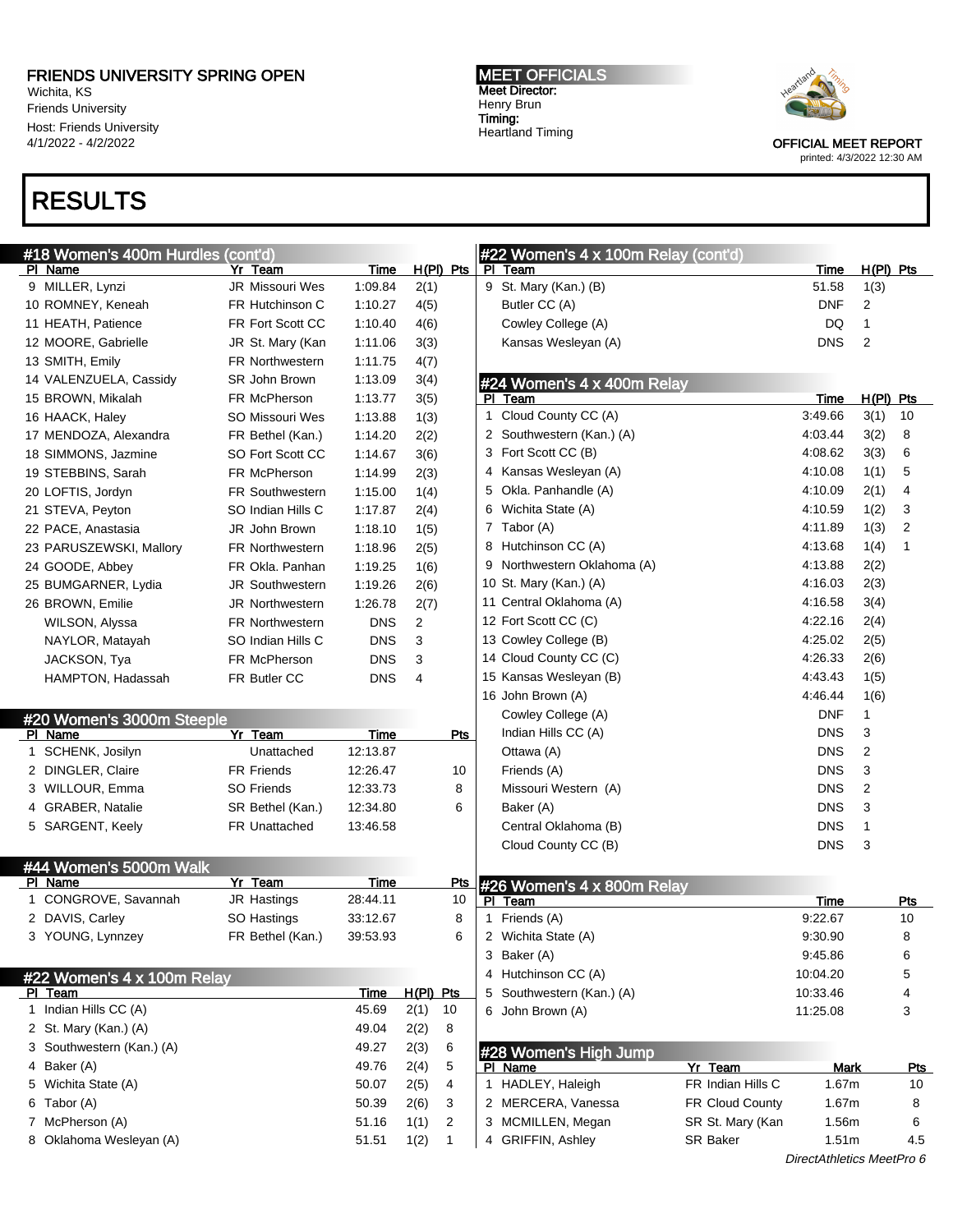Wichita, KS Friends University Host: Friends University 4/1/2022 - 4/2/2022

# RESULTS

#28 Women's High Jump (cont'd)

Pl Name Yr Team Mark Pts 4 ROBBINS, Skyler SO John Brown 1.51m 4.5 6 LOWRIE, Jordyn FR Tabor 1.51m 3 7 WILSON, Gina **SO Northwestern** 1.51m 1.5

#### MEET OFFICIALS Meet Director: Henry Brun Timing: Heartland Timing

#32 Women's Long Jump (cont'd)

Pl Name Yr Team Mark F(Pl) Pts IRVING, Faithlyn FR Cloud County 5.38m (+2.0) 3(7) 2 8 HEACOCK, Anna SO Wichita State 5.30m (+1.0) 2(1) 1 GREEN, Reanna FR Cloud County 5.21m (+1.8) 2(2)



| 7 LEE, Suleica         | SR Ottawa                     | 1.51m               | 1.5            | 10 HEATH, Patience  |                         | FR Fort Scott CC                 | $5.19m (+1.0)$            | 3(8)           |             |
|------------------------|-------------------------------|---------------------|----------------|---------------------|-------------------------|----------------------------------|---------------------------|----------------|-------------|
| 9 VELEZ, Jessenia      | JR Ottawa                     | 1.46m               |                | 11 MEYER, Kenisa    |                         | <b>FR Wichita State</b>          | $5.18m (-0.4)$            | 2(3)           |             |
| 9 ZACHARY, Takia       | <b>FR Northwestern</b>        | 1.46m               |                | 12 COOPER, Destiny  |                         | SO Tabor                         | $5.16m (+1.7)$            | 2(4)           |             |
| 11 KAMTIO, Amy         | JR Baker                      | 1.46m               |                |                     | 13 RUESCHHOFF, Abby     | FR Cowley Colle                  | $5.15m (+1.1)$            | 1(1)           |             |
| 12 MODDELMOG, Tia      | FR Sterling                   | 1.46m               |                | 14 DUNHAM, Karsen   |                         | FR Bethel (Kan.)                 | $5.15m (+1.6)$            | 3(9)           |             |
| 13 MILLER, Erin        | SO Missouri Wes               | 1.46m               |                | 15 TARVER, Aaliyah  |                         | <b>SR Unattached</b>             | $5.10m (+1.7)$            | 2(5)           |             |
| 14 UNRUH, Gabi         | FR Hutchinson C               | 1.46m               |                | 16 MEYER, Stephany  |                         | JR Bethel (Kan.)                 | $5.04m (+1.7)$            | 2(6)           |             |
| 15 LYVERS, Karen       | JR Wichita State              | 1.41m               |                | 17 WEEMS, Jordyn    |                         | FR Ottawa                        | $5.03m (+1.2)$            | 2(7)           |             |
| 16 SHIRE, Gracie       | FR Cowley Colle               | 1.41m               |                | 18 WHITE, Skaila    |                         | <b>SR Wichita State</b>          | $4.97m (+0.2)$            | 3(10)          |             |
| 17 GENTRY, Diamond     | FR McPherson                  | 1.41m               |                | 19 LEE, Suleica     |                         | SR Ottawa                        | $4.95m (+1.7)$            | 3(11)          |             |
| 18 BLESSING, Abby      | FR Missouri Wes               | 1.36m               |                | 20 SMITHER, Cayla   |                         | <b>SR Northwestern</b>           | $4.88m (+0.6)$            | 1(2)           |             |
| IRVING, Faithlyn       | FR Cloud County               | <b>NH</b>           |                | 21 LOGUE, Myiah     |                         | <b>FR Northwestern</b>           | $4.81m (+1.5)$            | 2(8)           |             |
| HUNSAKER, Danielle     | SO St. Mary (Kan              | <b>NH</b>           |                |                     | 22 CHANCELLOR, Jordan   | <b>FR Central Oklah</b>          | $4.77m (+1.6)$            | 2(9)           |             |
|                        |                               |                     |                | 23 WHITE, Aidyn     |                         | FR Hutchinson C                  | $4.73m (+2.8)$            | 1(3)           |             |
| #30 Women's Pole Vault |                               |                     |                | 24 WILSON, Gina     |                         | <b>SO Northwestern</b>           | $4.72m (+0.0)$            | 1(4)           |             |
| PI Name                | Yr Team                       | <b>Mark</b>         | <b>Pts</b>     | 25 PARKS, Mary      |                         | SO Bethany (Kan                  | $4.67m (+1.0)$            | 1(5)           |             |
| 1 BURKE, Allison       | FR Wichita State              | 3.55m               | 10             | 26 STOCKS, Natasha  |                         | <b>FR Northwestern</b>           | $4.35m (+1.4)$            | 1(6)           |             |
| 2 LYVERS, Karen        | <b>JR Wichita State</b>       | 3.40m               | 7              | 27 FREEMAN, Laura   |                         | JR Ottawa                        | $4.13m (+0.8)$            | 1(7)           |             |
| 2 WHEELER, Alyssa      | <b>SR Wichita State</b>       | 3.40m               | 7              | MULLIN, Erin        |                         | FR John Brown                    | NM (NW)                   | 1              |             |
| 4 MOORE, Gabrielle     | JR St. Mary (Kan              | 3.40m               | 5              | ODEN, KateLynn      |                         | FR John Brown                    | NM (NW)                   | $\mathbf{1}$   |             |
| 5 DIAZ, Lillie         | <b>FR Wichita State</b>       | 3.25m               | 4              |                     | BUMGARNER, Lydia        | <b>JR Southwestern</b>           | $NM$ (NW)                 | $\mathbf 1$    |             |
| 6 CORTEZ, Arantxa      | FR Cowley Colle               | 3.25m               | 3              |                     | THOMPSON, Miracle       | <b>FR Cloud County</b>           | NM (NW)                   | $\mathbf{1}$   |             |
| 7 HALATA, Brynna       | <b>FR Friends</b>             | 3.10m               | 2              |                     | HUNSAKER, Danielle      | SO St. Mary (Kan                 | NM (NW)                   | 2              |             |
| 8 BROWN, Kiana         | FR Hutchinson C               | 2.95m               | 0.33           |                     | MCMILLEN, Megan         | SR St. Mary (Kan                 | NM (NW)                   | 2              |             |
| 8 MANLEY, Mia          | <b>FR Cloud County</b>        | 2.95m               | 0.33           | GILMORE, Kailah     |                         | SO Fort Scott CC                 | $NM$ (NW) 3               |                |             |
| 8 MARTINEZ, Violet     | FR Hutchinson C               | 2.95m               | 0.33           |                     |                         |                                  |                           |                |             |
| 11 HINES, Channa       | FR Cowley Colle               | 2.95m               |                |                     | #34 Women's Triple Jump |                                  |                           |                |             |
| 12 HARTLEY, Bailey     | FR McPherson                  | 2.95m               |                | PI Name             |                         | Yr Team                          |                           | Mark F(PI) Pts |             |
| 13 MITCHELL, Grace     | FR John Brown                 | 2.75m               |                | WALTON, Anya<br>1   |                         | <b>SO Friends</b>                | $11.79m (+0.6)$           | 2(1)           | 10          |
| 14 WILSON, Taya        | SO Sterling                   | 2.75m               |                | 2 IRVING, Faithlyn  |                         | FR Cloud County 11.61m (+0.1)    |                           | 2(2)           | 8           |
| 15 CARSON, Jacie       | FR Cowley Colle               | 2.55m               |                | 3 LANGE, Grace      |                         | FR Wichita State $11.46m$ (+0.9) |                           | 2(3)           | 6           |
| 16 STEVENS, Reagan     | FR St. Mary (Kan              | 2.35m               |                | 4 YAO, Siby         |                         | SO Indian Hills C 11.45m (+0.1)  |                           | 2(4)           | 5           |
| LUGO-PONCE, Luz        | <b>JR Central Oklah</b>       | <b>NH</b>           |                | 5 OKORO, Ezinne     |                         | SO Wichita State 11.43m (+0.3)   |                           | 2(5)           | 4           |
| STERNER, Reagan        | FR Baker                      | <b>NH</b>           |                | 6 COOPER, Jayda     |                         | SR St. Mary (Kan 11.41m (-0.7)   |                           | 2(6)           | 3           |
|                        |                               |                     |                | 7 BRYANT, Grace     |                         | JR Missouri Wes 10.95m (+1.1)    |                           | 2(7)           | 2           |
| #32 Women's Long Jump  |                               |                     |                | RIDGES, Jaazer<br>8 |                         | FR Wichita State 10.89m (+0.8)   |                           | 1(1)           | $\mathbf 1$ |
| PI Name                | Yr Team                       |                     | Mark F(PI) Pts | 9 DUNHAM, Karsen    |                         | FR Bethel (Kan.) $10.89m (-1.1)$ |                           | 2(8)           |             |
| 1 SAMS, Zarrey         | UNAUNAT-Wichit                | $5.88m (+0.5)$ 3(1) | 10             |                     | 10 RUESCHHOFF, Abby     | FR Cowley Colle 10.65m (+0.7)    |                           | 2(9)           |             |
| 2 YAO, Siby            | SO Indian Hills C             | $5.74m (+1.5)$      | 8<br>3(2)      | 11 SMITHER, Cayla   |                         | SR Northwestern 10.65m (+0.2)    |                           | 2(10)          |             |
| 3 QUIROS, Nerea        | <b>JR Wichita State</b>       | $5.64m (+3.0)$      | 3(3)<br>6      | 12 WHITE, Skaila    |                         | SR Wichita State 10.63m (+1.1)   |                           | 2(11)          |             |
| 4 OKORO, Ezinne        | SO Wichita State              | $5.62m (+0.8)$      | 3(4)<br>5      | 13 WILSON, Keyann   |                         | FR Fort Scott CC 10.54m (+1.2)   |                           | 1(2)           |             |
| 5 RIDGES, Jaazer       | FR Wichita State              | $5.49m (+1.6)$      | 3(5)<br>4      | 14 MEYER, Stephany  |                         | JR Bethel (Kan.) 10.53m (+0.7)   |                           | 2(12)          |             |
| 6 MOORE, Gabrielle     | JR St. Mary (Kan 5.44m (+0.8) |                     | 3(6)<br>3      | 15 TARVER, Aaliyah  |                         | <b>SR Unattached</b>             | 10.49m (+0.9)             | 1(3)           |             |
|                        |                               |                     |                |                     |                         |                                  | DirectAthletics MeetPro 7 |                |             |
|                        |                               |                     |                |                     |                         |                                  |                           |                |             |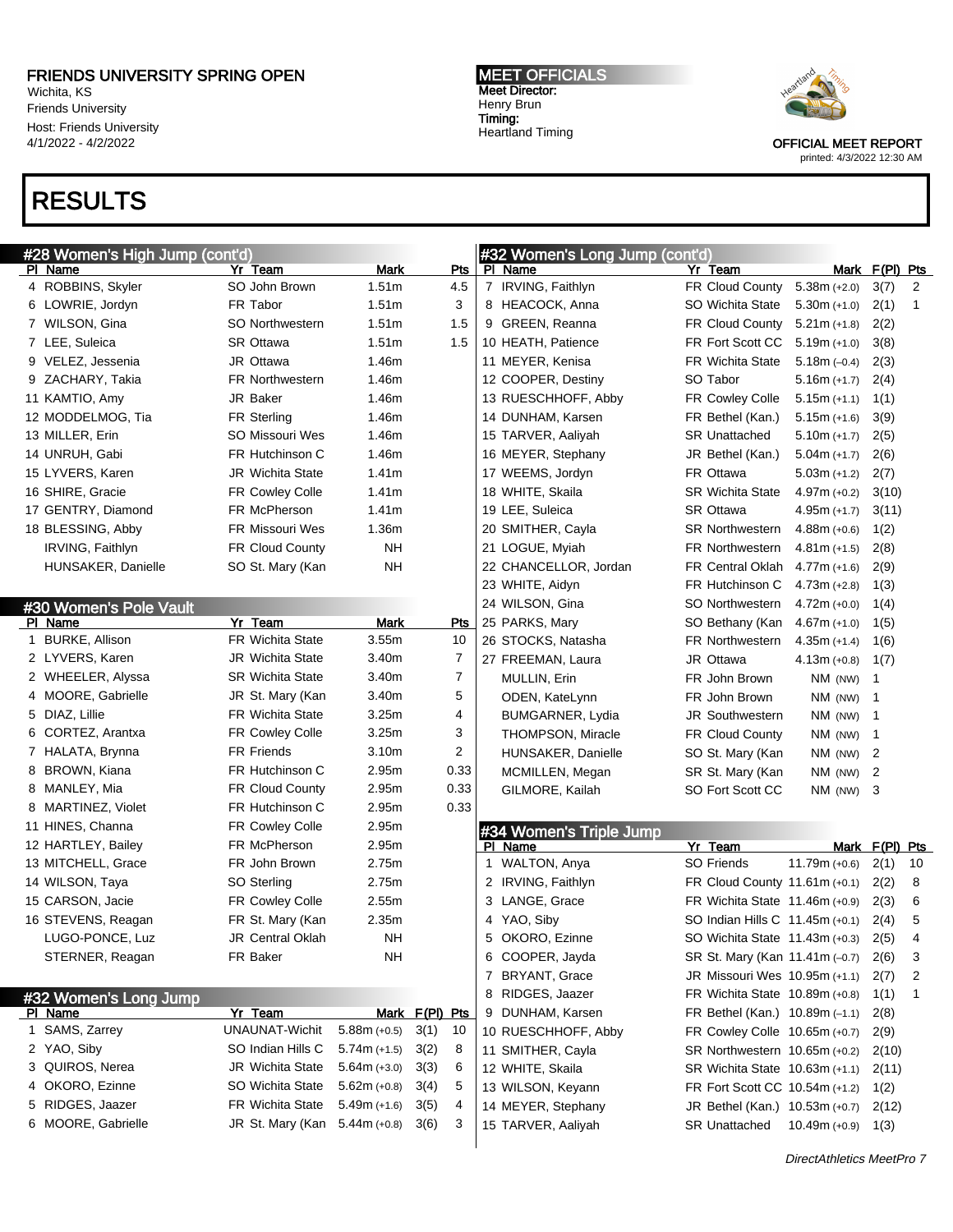Wichita, KS Friends University Host: Friends University 4/1/2022 - 4/2/2022

# RESULTS

#### MEET OFFICIALS Meet Director: Henry Brun Timing: Heartland Timing



OFFICIAL MEET REPORT printed: 4/3/2022 12:30 AM

| <b>RESULTS</b>                   |                                           |                |                |                |                                            |                         |                       |                |                |
|----------------------------------|-------------------------------------------|----------------|----------------|----------------|--------------------------------------------|-------------------------|-----------------------|----------------|----------------|
| #34 Women's Triple Jump (cont'd) |                                           |                |                |                |                                            |                         |                       |                |                |
| PI Name                          | Yr Team                                   |                | Mark F(PI) Pts |                | #36 Women's Shot Put (cont'd)<br>PI Name   | Yr Team                 | Mark                  | $F(PI)$ Pts    |                |
| 16 CHANCELLOR, Jordan            | FR Central Oklah 10.15m (+0.8)            |                | 1(4)           |                | 36 FUSTON, Chelsea                         | SO Science & Art        | 8.89m                 | 1(8)           |                |
| 17 LOGUE, Myiah                  | FR Northwestern $10.09m$ (-1.8)           |                | 1(5)           |                | 37 FAIRLEY, Colbie                         | SO Baker                | 8.79m                 | 3(9)           |                |
| 18 PARKS, Mary                   | SO Bethany (Kan 9.98m (+0.1)              |                | 1(6)           |                | 38 HERNANDEZ-CASTRO, Marise SO Kansas Wesl |                         | 8.59m                 | 1(9)           |                |
| 19 WEEMS, Jordyn                 | FR Ottawa                                 | $9.71m (+1.5)$ | 1(7)           |                | 39 BROWN, Zakevia                          | SO Oklahoma W           | 8.00m                 | 1(10)          |                |
| 20 STOCKS, Natasha               | <b>FR Northwestern</b>                    | $9.10m (+1.2)$ | 1(8)           |                | 40 STUAB, Cheyenne                         | FR Oklahoma W           | 7.42m                 | 1(11)          |                |
| MCCLARY, Kaitlyn                 | <b>SO Northwestern</b>                    | NM (NW)        | $\mathbf 1$    |                | BROOKS, leilani                            | SO Fort Scott CC        | ΝM                    | $\mathbf 1$    |                |
| FREEMAN, Laura                   | JR Ottawa                                 | NM (NW)        | - 1            |                | HOPKINS, Gabby                             | <b>JR</b> Wichita State | ΝM                    | $\overline{1}$ |                |
| LANE, Juliet                     | SO Ottawa                                 | $NM$ (NW) 1    |                |                | CHEW, Destiny                              | <b>FR Northwestern</b>  | NM.                   | $\overline{2}$ |                |
|                                  |                                           |                |                |                | ALDRIDGE, Kiley                            | JR Bethany (Kan         | NM                    | $\overline{2}$ |                |
|                                  |                                           |                |                |                | HANDIE, Alejandra                          | FR Cowley Colle         | ΝM                    | -3             |                |
| #36 Women's Shot Put<br>PI Name  | Yr Team                                   |                | Mark F(PI) Pts |                | MARTIN, Madison                            | SR Baker                | ΝM                    | -3             |                |
| 1 SCHUTT, Kortney                | <b>SR Friends</b>                         | 14.24m         | 4(1)           | 10             | DENSON, Raelynn                            | SR St. Mary (Kan        | ΝM                    | -3             |                |
| 2 STEWART, Hollie                | <b>FR Cloud County</b>                    | 12.77m         | 4(2)           | 8              | ZIMMER, Kylie                              | <b>FR Wichita State</b> | ΝM                    | $\overline{4}$ |                |
| 3 GRIZZLE, Mariah                | JR Ottawa                                 | 12.49m         | 4(3)           | 6              | LYDAY, Dahsauni                            | SO Central Oklah        | ΝM                    | 4              |                |
| 4 WASHINGTON, Saquana            | SO Missouri Wes                           | 12.20m         | 4(4)           | 5              |                                            |                         |                       |                |                |
| 5 SALMON, Dajian                 | FR Cowley Colle                           | 11.79m         | 3(1)           | 4              |                                            |                         |                       |                |                |
| 6 SCOLES, Evie                   | FR Southwestern                           | 11.62m         | 4(5)           | 3              | #38 Women's Discus                         | Yr Team                 |                       | F(PI) Pts      |                |
| 7 BARBER, Laurel                 | SO Ottawa                                 | 11.50m         | 4(6)           | $\overline{2}$ | PI Name<br>1 SCHUTT, Kortney               | <b>SR Friends</b>       | <b>Mark</b><br>43.76m | 3(1)           | 10             |
| 8 HOLADAY, Nicole                | SO Kansas Wesl                            | 11.40m         | 3(2)           | $\mathbf{1}$   | 2 LUSTER, Madelynn                         | <b>FR Wichita State</b> | 39.75m                | 3(2)           | 8              |
| 9 THORNE, Rashanna               |                                           | 11.28m         | 4(7)           |                | 3 KNOWLES, Bernesha                        | <b>FR Cowley Colle</b>  | 39.23m                | 2(1)           | 6              |
| 10 FRISBEE, Olivia               | <b>FR Cowley Colle</b><br>SO Missouri Wes | 11.26m         | 4(8)           |                | 4 STEWART, Hollie                          | <b>FR Cloud County</b>  | 38.95m                | 3(3)           | 5              |
| 11 CALLIHAN, Mallory             | <b>FR Cloud County</b>                    | 11.03m         | 3(3)           |                | 5 JACOBS, Saffron                          | SO Kansas Wesl          | 37.56m                | 3(4)           | 4              |
|                                  | SO Central Oklah                          |                |                |                |                                            | FR Hutchinson C         |                       |                | 3              |
| 12 ROBERTSON, Tatum              |                                           | 11.01m         | 4(9)           |                | 6 SCHROCK, Hannah                          |                         | 37.04m                | 3(5)           | $\overline{2}$ |
| 13 THOMPSON, Tahisha             | <b>FR Cloud County</b>                    | 11.01m         | 2(1)           |                | 7 DELAINE, Deja                            | SO Ottawa               | 36.86m                | 2(2)           | $\overline{1}$ |
| 14 DENNIS, Sidney                | <b>SR Southwestern</b>                    | 10.79m         | 3(4)           |                | 8 PROTHERO, Graycen                        | SO Missouri Wes         | 36.64m                | 3(6)           |                |
| 15 DELAINE, Deja                 | SO Ottawa                                 | 10.65m         | 3(5)           |                | 9 SALMON, Dajian                           | <b>FR Cowley Colle</b>  | 35.87m                | 2(3)           |                |
| 16 SCHROCK, Hannah               | <b>FR Hutchinson C</b>                    | 10.60m         | 3(6)           |                | 10 WASHINGTON, Saquana                     | SO Missouri Wes         | 35.74m                | 3(7)           |                |
| 17 ROBERTS, Reahnna              | FR Fort Scott CC                          | 10.37m         | 3(7)           |                | 11 CHEW, Destiny                           | <b>FR Northwestern</b>  | 35.33m                | 3(8)           |                |
| 18 CHOICE, Kyra                  | <b>FR Cowley Colle</b>                    | 10.35m         | 4(10)          |                | 12 ROBERTS, Reahnna                        | FR Fort Scott CC        | 34.60m                | 3(9)           |                |
| 19 DAVIS, Lushous                | <b>FR Hutchinson C</b>                    | 10.27m         | 2(2)           |                | 13 BRENNAN, Eve                            | <b>JR Central Oklah</b> | 34.40m                | 2(4)           |                |
| 20 THOMAS, Amethyst              | JR Southwestern                           | 10.13m         | 1(1)           |                | 14 THOMPSON, Tahisha                       | FR Cloud County         | 33.84m                | 2(5)           |                |
| 21 EARL, Ketura                  | FR Southwestern                           | 10.04m         | 2(3)           |                | 15 ANDERSON, Jacy                          | JR Baker                | 33.50m                | 3(10)          |                |
| 22 BURNS, Makenzie               | JR Friends                                | 9.98m          | 2(4)           |                | 16 DAVIS, Lushous                          | FR Hutchinson C         | 33.43m                | 3(11)          |                |
| 23 JACOBS, Saffron               | SO Kansas Wesl                            | 9.93m          | 1(2)           |                | 17 JOHNSON, Andelyn                        | FR Tabor                | 33.26m                | 2(6)           |                |
| 24 FAUDERE, Karley               | SO Ottawa                                 | 9.84m          | 2(5)           |                | 18 CALLIHAN, Mallory                       | <b>FR Cloud County</b>  | 33.09m                | 2(7)           |                |
| 25 CHITTY, Molly                 | JR Bethany (Kan                           | 9.75m          | 3(8)           |                | 19 FRISBEE, Olivia                         | SO Missouri Wes         | 32.26m                | 2(8)           |                |
| 26 BRUMMETT, Jessi               | FR Cloud County                           | 9.73m          | 2(6)           |                | 20 BAUM, Brittany                          | JR Tabor                | 32.01m                | 2(9)           |                |
| 27 SMITH, Tori                   | FR Missouri Wes                           | 9.63m          | 1(3)           |                | 21 ESCOBAR, Destiny                        | JR Ottawa               | 30.30m                | 3(12)          |                |
| 28 CORLEY, Kalyn                 | JR Bethel (Kan.)                          | 9.57m          | 2(7)           |                | 22 FAUDERE, Karley                         | SO Ottawa               | 30.24m                | 2(10)          |                |
| 29 KNOWLES, Bernesha             | FR Cowley Colle                           | 9.56m          | 2(8)           |                | 23 SCOLES, Evie                            | FR Southwestern         | 30.14m                | 2(11)          |                |
| 30 MELENDEZ, Arlette             | SR Science & Art                          | 9.45m          | 2(9)           |                | 24 BROOKS, leilani                         | SO Fort Scott CC        | 30.09m                | 2(12)          |                |
| 31 BELL, Paiden                  | SO Southwestern                           | $9.41m$ 2(10)  |                |                | 25 THORNE, Rashanna                        | FR Cowley Colle         | 29.85m                | 1(1)           |                |
| 32 BAUM, Brittany                | JR Tabor                                  | $9.14m$ 1(4)   |                |                | 26 SMITH, Tori                             | FR Missouri Wes         | 29.54m 1(2)           |                |                |

#### FREEMAN, Laura JR Ottawa NM (NW) 1 LANE, Juliet SO Ottawa NM (NW) 1 #36 Women's Shot Put<br>PLName Yr Team Mark F(PI) Pts 1 SCHUTT, Kortney SR Friends 14.24m 4(1) 1 2 STEWART, Hollie FR Cloud County 12.77m 4(2) 8 3 GRIZZLE, Mariah JR Ottawa 12.49m 4(3) 6 4 WASHINGTON, Saquana SO Missouri Wes 12.20m 4(4) 5 5 SALMON, Dajian FR Cowley Colle 11.79m 3(1) 4 6 SCOLES, Evie FR Southwestern 11.62m 4(5) 3 7 BARBER, Laurel SO Ottawa 11.50m 4(6) 2 8 HOLADAY, Nicole SO Kansas Wesl 11.40m 3(2) 1 9 THORNE, Rashanna FR Cowley Colle 11.28m 4(7) 10 FRISBEE, Olivia SO Missouri Wes 11.26m 4(8) 11 CALLIHAN, Mallory FR Cloud County 11.03m 3(3) 12 ROBERTSON, Tatum SO Central Oklah 11.01m 4(9) 13 THOMPSON, Tahisha FR Cloud County 11.01m 2(1) 14 DENNIS, Sidney SR Southwestern 10.79m 3(4) 15 DELAINE, Deja SO Ottawa 10.65m 3(5) 16 SCHROCK, Hannah FR Hutchinson C 10.60m 3(6) 17 ROBERTS, Reahnna FR Fort Scott CC 10.37m 3(7) 18 CHOICE, Kyra **FR Cowley Colle** 10.35m 4(10) 19 DAVIS, Lushous FR Hutchinson C 10.27m 2(2) 20 THOMAS, Amethyst JR Southwestern 10.13m 1(1) 21 EARL, Ketura FR Southwestern 10.04m 2(3) 22 BURNS, Makenzie JR Friends 9.98m 2(4) 23 JACOBS, Saffron SO Kansas Wesl 9.93m 1(2) 24 FAUDERE, Karley SO Ottawa 9.84m 2(5) 25 CHITTY, Molly JR Bethany (Kan 9.75m 3(8) 26 BRUMMETT, Jessi FR Cloud County 9.73m 2(6) 27 SMITH, Tori FR Missouri Wes 9.63m 1(3) 28 CORLEY, Kalyn JR Bethel (Kan.) 9.57m 2(7) 29 KNOWLES, Bernesha FR Cowley Colle 9.56m 2(8) 30 MELENDEZ, Arlette SR Science & Art 9.45m 2(9) 31 BELL, Paiden SO Southwestern 9.41m 2(10) 32 BAUM, Brittany JR Tabor 9.14m 1(4) 33 APPLETON, Hannah FR Northwestern 9.08m 1(5) 34 PAYNE, Kanecia **FR Ottawa** 8.97m 1(6) 35 DEPPEN, Brittnie SO Missouri Wes 8.96m 1(7) 27 BARBER, Laurel SO Ottawa 28.74m 1(3) 28 APPLETON, Hannah FR Northwestern 28.69m 1(4) 29 MARTIN, Madison SR Baker 28.26m 2(13)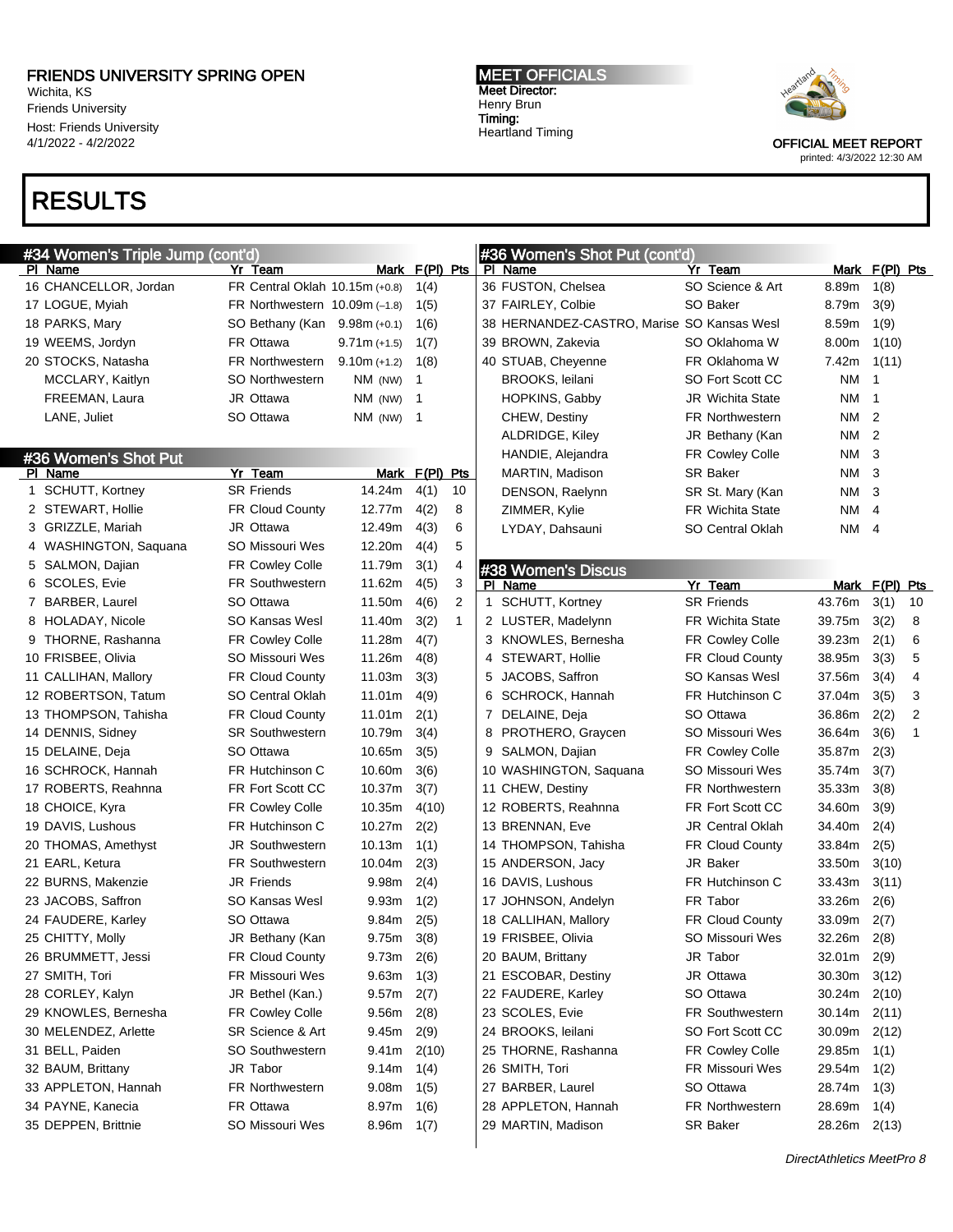Wichita, KS Friends University Host: Friends University 4/1/2022 - 4/2/2022

## RESULTS

#### MEET OFFICIALS Meet Director: Henry Brun Timing: Heartland Timing



OFFICIAL MEET REPORT

### printed: 4/3/2022 12:30 AM

|                | #38 Women's Discus (cont'd)               |                         |               |                |                | #40 Women's Hammer (cont'd) |                         |               |                 |                |
|----------------|-------------------------------------------|-------------------------|---------------|----------------|----------------|-----------------------------|-------------------------|---------------|-----------------|----------------|
| PI Name        |                                           | Yr Team                 | Mark          | $F(PI)$ Pts    |                | PI Name                     | Yr Team                 | Mark          | <u>F(PI) Pt</u> |                |
|                | 30 ROBERTSON, Tatum                       | <b>SO Central Oklah</b> | 27.53m        | 1(5)           |                | 31 DOLL, Patrisha           | FR Hutchinson C         | 34.08m        | 2(7)            |                |
|                | 31 ALEXANDER, Cori                        | FR McPherson            | 27.09m        | 1(6)           |                | 32 THORNE, Rashanna         | FR Cowley Colle         | 33.84m        | 2(8)            |                |
|                | 32 DEPPEN, Brittnie                       | SO Missouri Wes         | 26.90m        | 1(7)           |                | 33 ALDRIDGE, Kiley          | JR Bethany (Kan         | 32.24m        | 2(9)            |                |
|                | 33 HANDIE, Alejandra                      | FR Cowley Colle         | 26.55m        | 1(8)           |                | 34 STEWART, Hollie          | FR Cloud County         | 32.07m        | 2(10)           |                |
|                | 34 BURNS, Makenzie                        | <b>JR Friends</b>       | 25.52m        | 1(9)           |                | 35 BELL, Paiden             | <b>SO Southwestern</b>  | 31.41m        | 1(3)            |                |
|                | 35 SETZER, Eryn                           | <b>SO Northwestern</b>  | 24.75m        | 1(10)          |                | 36 MUNOZ, Nayeli            | <b>SO Southwestern</b>  | 30.86m        | 2(11)           |                |
|                | 36 MELENDEZ, Arlette                      | SR Science & Art        | 24.73m        | 1(11)          |                | 37 HUGGANS, Camryn          | SO Missouri Wes         | 28.23m        | 1(4)            |                |
|                | 37 THOMAS, Amethyst                       | <b>JR Southwestern</b>  | 23.09m        | 1(12)          |                | 38 THOMAS, Amethyst         | <b>JR Southwestern</b>  | 27.56m        | 1(5)            |                |
|                | 38 ALDRIDGE, Kiley                        | JR Bethany (Kan         | 22.28m        | 1(13)          |                | 39 MUTTUKU, Ruth            | FR Baker                | 27.25m        | 1(6)            |                |
|                | 39 MUTTUKU, Ruth                          | FR Baker                | 20.19m        | 1(14)          |                | 40 BECK, Shaylee            | <b>FR Northwestern</b>  | 25.67m        | 1(7)            |                |
|                | DENSON, Raelynn                           | SR St. Mary (Kan        | ΝM            | $\overline{2}$ |                | 41 ALEXANDER, Cori          | FR McPherson            | 24.44m        | 1(8)            |                |
|                | <b>FAIRLEY, Colbie</b>                    | SO Baker                | <b>NM</b>     | 3              |                | 42 JOHNSON, Andelyn         | FR Tabor                | 24.26m        | 1(9)            |                |
|                | JOHNSON, Jaine                            | FR Ottawa               | <b>NM</b>     | 3              |                | 43 STUAB, Cheyenne          | FR Oklahoma W           | 18.08m        | 1(10)           |                |
|                |                                           |                         |               |                |                | <b>BRUMMETT, Jessi</b>      | FR Cloud County         | NM            | $\overline{1}$  |                |
|                | #40 Women's Hammer                        |                         |               |                |                | BROOKS, leilani             | SO Fort Scott CC        | NM            | $\overline{1}$  |                |
| PI Name        |                                           | Yr Team                 | Mark          | $F(PI)$ Pts    |                | EARL, Ketura                | <b>FR Southwestern</b>  | NM            | $\overline{2}$  |                |
|                | 1 VIRGL, Lizzie                           | Unattached              | 57.24m        | 4(1)           |                | SOUTH, Kayla                | <b>JR Central Oklah</b> | ΝM            | 3               |                |
|                | 2 SCHUTT, Kortney                         | <b>SR Friends</b>       | 54.72m        | 4(2)           | 10             | ROBINSON, Sarah             | <b>FR Cowley Colle</b>  | NM            | 3               |                |
|                | 3 BURNS, Makenzie                         | <b>JR Friends</b>       | 45.85m        | 4(3)           | 8              | LYDAY, Dahsauni             | <b>SO Central Oklah</b> | ΝM            | $\overline{4}$  |                |
|                | 4 DENNIS, Sidney                          | <b>SR Southwestern</b>  | 44.86m        | 4(4)           | 6              | KNOWLES, Bernesha           | <b>FR Cowley Colle</b>  | NM            | $\overline{4}$  |                |
|                | 5 MCCLELLAN, Kayla                        | <b>FR Cowley Colle</b>  | 44.61m        | 4(5)           | 5              |                             |                         |               |                 |                |
|                | 6 WILSON, Chloe                           | FR Cowley Colle         | 41.86m        | 4(6)           | 4              | #42 Women's Javelin         |                         |               |                 |                |
|                | 7 CORLEY, Kalyn                           | JR Bethel (Kan.)        | 41.61m        | 4(7)           | 3              | PI Name                     | Yr Team                 | Mark          | $F(PI)$ Pt      |                |
|                | 8 HERNANDEZ-CASTRO, Marise SO Kansas Wesl |                         | 41.17m        | 4(8)           | $\overline{2}$ | 1 BRUMMETT, Jessi           | <b>FR Cloud County</b>  | 38.65m        | 3(1)            | 10             |
|                | 9 HANDIE, Alejandra                       | <b>FR Cowley Colle</b>  | 41.12m        | 3(1)           | 1              | 2 HUGGANS, Camryn           | SO Missouri Wes         | 38.35m        | 3(2)            | 8              |
|                | 10 CALLIHAN, Mallory                      | <b>FR Cloud County</b>  | 39.21m        | 3(2)           |                | 3 STEWART, Hollie           | <b>FR Cloud County</b>  | 37.33m        | 3(3)            | 6              |
|                | 11 CHITTY, Molly                          | JR Bethany (Kan         | 39.16m        | 3(3)           |                | 4 CLAUSSEN, Taylor          | FR Bethany (Kan         | 35.98m        | 3(4)            | 5              |
|                | 12 PROTHERO, Graycen                      | SO Missouri Wes         | 38.31m        | 4(9)           |                | 5 CORLEY, Kalyn             | JR Bethel (Kan.)        | 35.09m        | 2(1)            | 4              |
|                | 13 FAIRLEY, Colbie                        | SO Baker                | 38.26m        | 3(4)           |                | 6 BRADSHAW, Carlie          | FR Missouri Wes         | 34.90m        | 2(2)            | 3              |
|                | 14 ZIMMER, Kylie                          | <b>FR Wichita State</b> | 38.16m        | 4(10)          |                | 7 CRIST, Kylie              | <b>SR Tabor</b>         | 34.03m        | 2(3)            | $\overline{2}$ |
|                | 15 SCHROCK, Hannah                        | FR Hutchinson C         | 38.12m        | 3(5)           |                | 8 DOLL, Patrisha            | FR Hutchinson C         | 33.03m        | 3(5)            | 1              |
|                | 16 CHOICE, Kyra                           | FR Cowley Colle         | 37.96m        | 3(6)           |                | 9 TUCKER, Jordyn            | <b>FR Northwestern</b>  | 33.00m        | 2(4)            |                |
|                | 17 ANDERSON, Jacy                         | <b>JR Baker</b>         | 37.48m        | 4(11)          |                | 10 RABORN, Sydney           | <b>SR Ottawa</b>        | 31.99m        | 3(6)            |                |
|                | 18 HOLADAY, Nicole                        | <b>SO Kansas Wesl</b>   | 37.36m        | 3(7)           |                | 11 DAVIS, Shardenai         | <b>FR Cowley Colle</b>  | 31.94m        | 3(7)            |                |
|                | 19 DENSON, Raelynn                        | SR St. Mary (Kan        | 37.12m        | 3(8)           |                | 12 JOHNSON, Andelyn         | FR Tabor                | 31.74m        | 1(1)            |                |
|                | 20 WASHINGTON, Saquana                    | SO Missouri Wes         | 37.06m        | 2(1)           |                | 13 BROWN, Halie             | JR Wichita State        | 31.38m        | 3(8)            |                |
|                | 21 ROBERTSON, Tatum                       | SO Central Oklah        | 36.80m        | 3(9)           |                | 14 DENSON, Raelynn          | SR St. Mary (Kan        | 31.37m        | 1(2)            |                |
|                | 22 DEPPEN, Brittnie                       | SO Missouri Wes         | 36.32m        | 3(10)          |                | 15 SALAZAR, Zoe             | SO Okla. Panhan         | 30.60m        | 2(5)            |                |
|                | 23 FRISBEE, Olivia                        | SO Missouri Wes         | 36.30m        | 1(1)           |                | 16 SETZER, Eryn             | <b>SO Northwestern</b>  | 30.49m        | 1(3)            |                |
| 24 SMITH, Tori |                                           | FR Missouri Wes         | 36.27m        | 2(2)           |                | 17 MARLATT, Maya            | FR Ottawa               | 30.11m        | 2(6)            |                |
|                | 25 SWINDLE, Kelsey                        | SO Northwestern         | 36.02m        | 2(3)           |                | 18 MCMILLIN, Hunter         | FR Northwestern         | 29.88m        | 3(9)            |                |
|                | 26 DAVIS, Lushous                         | FR Hutchinson C         | 35.92m        | 2(4)           |                | 19 SCHROCK, Hannah          | FR Hutchinson C         | 29.81m        | 2(7)            |                |
|                | 27 BROWN, Zakevia                         | SO Oklahoma W           | 35.30m        | 2(5)           |                | 20 GRIZZLE, Mariah          | JR Ottawa               | 28.61m        | 2(8)            |                |
|                | 28 THOMPSON, Tahisha                      | FR Cloud County         | 34.55m        | 3(11)          |                | 21 MURCHISON, Gabby         | FR Southwestern         | 27.03m        | 2(9)            |                |
|                | 29 MARTIN, Madison                        | SR Baker                | 34.52m        | 2(6)           |                | 22 BERRYMAN, Brianna        | FR Northwestern         | 24.74m        | 1(4)            |                |
|                | 30 BRENNAN, Eve                           | <b>JR Central Oklah</b> | $34.21m$ 1(2) |                |                | 23 HEIMANN, Chris           | <b>FR Southwestern</b>  | $21.82m$ 1(5) |                 |                |
|                |                                           |                         |               |                |                |                             |                         |               |                 |                |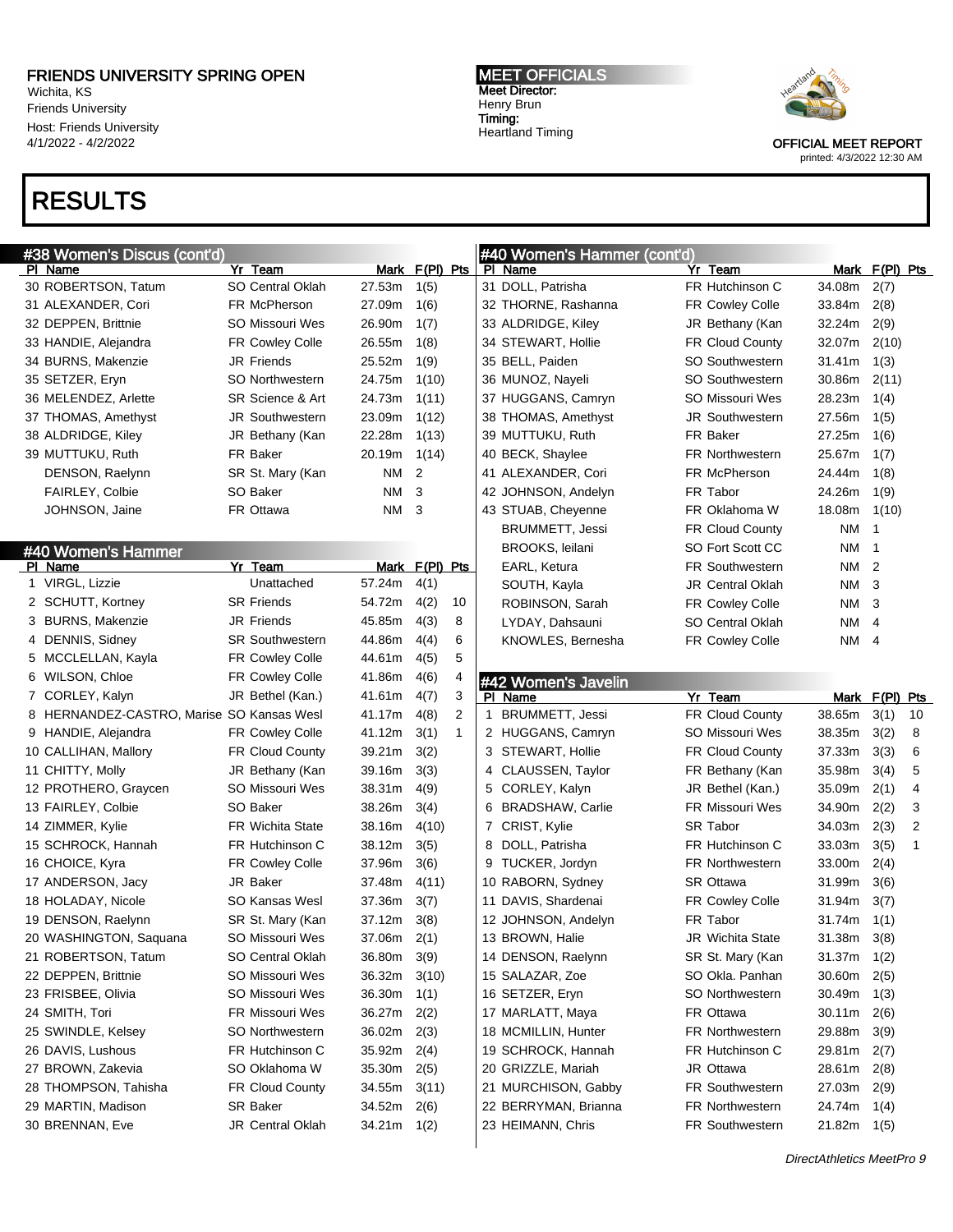Wichita, KS Friends University Host: Friends University 4/1/2022 - 4/2/2022

# RESULTS

MEET OFFICIALS Meet Director: Henry Brun Timing: Heartland Timing



| <u>#42 Wo</u> men's Javelin (cont'd) |                                      |                 |                | #1 Men's 100 Meters (cont'd) |                                  |                |              |
|--------------------------------------|--------------------------------------|-----------------|----------------|------------------------------|----------------------------------|----------------|--------------|
| PI Name                              | Yr Team                              |                 | Mark F(PI) Pts | <b>Prelims</b>               |                                  |                |              |
| 24 WILSON, Gina                      | <b>SO Northwestern</b>               | 20.04m          | 1(6)           | PI Name                      | Yr Team                          | Time           | H(PI)        |
| 25 APPLETON, Hannah                  | <b>FR Northwestern</b>               | 19.98m          | 1(7)           | 28 PESANTE, Sebastian        | FR Fort Scott CC 11.00 (+2.6)    |                | 5(3)         |
| 26 LOGUE, Myiah                      | <b>FR Northwestern</b>               | 19.45m          | 1(8)           | 29 MASON, Zephyn             | FR Tabor                         | $11.01 (+1.0)$ | 8(3)         |
| 27 BECK, Shaylee                     | <b>FR Northwestern</b>               | 18.44m          | 1(9)           | 30 DAVIS, Nigel              | SR Kansas Wesl 11.02 (+1.5)      |                | 4(3)         |
|                                      |                                      |                 |                | 31 MVUNDURA, David           | SO Southwestern 11.03 (+1.1)     |                | 10(3)        |
| #1 Men's 100 Meters                  |                                      |                 |                | 32 BRIDGES, Dre' Shun        | FR Hutchinson C 11.06 (+2.6)     |                | 5(4)         |
| Finals                               |                                      |                 | Wind: (+1.4)   | 32 GRANT, Cody               | FR Fort Scott CC 11.06 (+1.9)    |                | 6(3)         |
| PI Name                              | Yr Team                              | Time            | Pts            | 34 STRAWN, Zack              | <b>SR Baker</b>                  | $11.09 (+2.8)$ | 7(3)         |
| 1 ELCOCK, Jerod                      | FR Butler CC                         | 10.15           | 10             | 35 MCCLINE, Willie           | SO Okla. Panhan 11.11 (+1.3)     |                | 3(5)         |
| 2 TCHANBI, Aurel                     | SO Indian Hills C                    | 10.27           | 8              | 36 STEWART, Kemarri          | FR Indian Hills C $11.12 (+1.9)$ |                | 6(4)         |
| 3 THOMAS, Isiah                      | SO Indian Hills C                    | 10.39           | 6              | 37 EDWARDS, Dectrick         | <b>FR Friends</b>                | $11.12 (+1.0)$ | 8(4)         |
| 4 BROWN, Shawn                       | FR Butler CC                         | 10.46           | 5              | 38 JONES, Ontario            | SO Tabor                         | $11.14 (+1.8)$ | 1(2)         |
| 5 FORNASARI, Freider                 | <b>FR Cloud County</b>               | 10.47           | 4              | 39 TORBERT, Dalen            | FR Fort Scott CC 11.17 (+2.8)    |                | 7(4)         |
| 6 STUBBS, Ethnie                     | SO Fort Scott CC                     | 10.57           | 3              | 40 TURNER, Kedarion          | FR Fort Scott CC 11.19 (+1.1)    |                | 10(4)        |
| 7 PALMER, Trey                       | SO Bethel (Kan.)                     | 10.69           | $\overline{2}$ | 41 BROADNEAX, Kaileb         | FR Tabor                         | $11.20 (+1.1)$ | 10(5)        |
| 8 BROWN, Brian                       | FR Fort Scott CC                     | 10.73           | 1              | 42 WEBBER, DeMarius          | FR Southwestern 11.21 (+1.1)     |                | 10(6)        |
|                                      |                                      |                 |                | 43 NKWANDA, James            | FR Cloud County 11.23 (+1.5)     |                | 4(4)         |
| <b>Prelims</b>                       |                                      |                 |                | 44 GUTEKUNST, Ben            | FR Baker                         | $11.33 (+1.0)$ | 8(5)         |
| PI Name                              | Yr Team                              | <b>Time</b>     | H(PI)          | 45 ARTIS, Serapis            | Unattached                       | $11.34 (+1.0)$ | 8(6)         |
| 1 ELCOCK, Jerod                      | FR Butler CC                         | $10.26 (+1.9)q$ | 9(1)           | 46 ROLAND, Deavin            | FR Sterling                      | $11.39 (+1.3)$ | 3(6)         |
| 2 TCHANBI, Aurel                     | SO Indian Hills C 10.29 (+1.3)q      |                 | 3(1)           | 47 COOPER, Brandon           | FR Butler CC                     | $11.40 (+1.5)$ | 2(4)         |
| 3 FORNASARI, Freider                 | FR Cloud County 10.47 (+2.6)q        |                 | 5(1)           | 48 HOWARD, Isaiah            | FR Fort Scott CC 11.41 (+1.5)    |                | 2(5)         |
| 4 THOMAS, Isiah                      | SO Indian Hills C 10.50 (+1.9)q      |                 | 6(1)           | 49 ATKINS, Jashawn           | FR Fort Scott CC 11.41 (+1.8)    |                | 1(3)         |
| 5 BROWN, Shawn                       | FR Butler CC                         | $10.53 (+2.8)q$ | 7(1)           | 50 ARCHULETA, Darius         | FR Kansas Wesl 11.45 (+1.5)      |                | 4(5)         |
| 6 BROWN, Brian                       | FR Fort Scott CC 10.61 (+1.5)q       |                 | 2(1)           | 51 WAILONI, Francis          | FR Cloud County 11.51 (+1.3)     |                | 3(7)         |
| 7 PALMER, Trey                       | SO Bethel (Kan.) 10.63 (+1.5)q       |                 | 4(1)           | 52 ARPIA, Erkki              | FR Neosho Coun 11.53 (+1.8)      |                | 1(4)         |
| 8 STUBBS, Ethnie                     | SO Fort Scott CC 10.68 (+1.1)q 10(1) |                 |                | 53 ANTWI, Enoch              | FR Fort Scott CC 11.54 (+1.9)    |                | 9(5)         |
| 9 THOMPSON, Clyedterrious            | FR Hutchinson C $10.69$ (+0.5)       |                 | 11(1)          | 54 RANSOM, Marcus            | SO Sterling                      | $11.55 (+1.8)$ | 1(5)         |
| 10 CHANCE, Travon                    | SO Indian Hills C 10.71 (+0.5)       |                 | 11(2)          | 55 BROOKINS-CORNELL, Nurye   | FR St. Mary (Kan 11.55 (+1.9)    |                | 9(6)         |
| 11 TAYLOR, Xavier                    | <b>SR McPherson</b>                  | $10.74 (+1.0)$  | 8(1)           | 56 MARSHALL, Zion            | FR Sterling                      | $11.56 (+0.5)$ | 11(4)        |
| 12 MONTGOMERY, Myron                 | FR Fort Scott CC 10.74 (+2.8)        |                 | 7(2)           | 57 SWANK, Philip             | FR McPherson                     | $11.57 (+0.5)$ | 11(5)        |
| 13 SMITH, D'eric                     | FR Indian Hills C 10.77 (+1.3)       |                 | 3(2)           | 58 SMITH, Xavier             | FR Hutchinson C $11.78$ (+1.5)   |                | 2(6)         |
| 13 LYONS, Corey                      | SR St. Mary (Kan 10.77 (+1.9)        |                 | 6(2)           | 59 RADFORD, Carson           | FR Hutchinson C $11.78 (+1.9)$   |                | 6(5)         |
| 15 RAFIDIMALALA, Narindra            | SO Cloud County 10.88 (+1.3)         |                 | 3(3)           | 60 RAMOS, Wlices             | FR St. Mary (Kan 11.80 (+2.6)    |                | 5(5)         |
| 16 BARNES, Isiah                     | SO Fort Scott CC 10.89 (+1.9)        |                 | 9(2)           | 61 FRANKLIN, Jahkoby         | FR Ottawa                        | $11.82 (+1.5)$ | 4(6)         |
| 17 CHANDLER, Trevin                  | SR Bethany (Kan 10.89 (+1.8)         |                 | 1(1)           | 62 MARRIS, Isiah             | SO Sterling                      | $11.84 (+1.5)$ | 2(7)         |
| 18 WOODALL, Tavius                   | SO Fort Scott CC 10.90 (+0.5)        |                 | 11(3)          | 63 HOUSE, Elijah             | JR Bethany (Kan 11.88 (+1.9)     |                | 9(7)         |
| 19 GARDENHIRE, Davion                | FR Hutchinson C 10.91 (+1.9)         |                 | 9(3)           | 64 LANGSTON, Lonnie          | FR Tabor                         | $11.89 (+1.8)$ | 1(6)         |
| 20 PARIS, Amir                       | FR Fort Scott CC 10.91 (+1.5)        |                 | 2(2)           | 65 KEESE, Cooper             | JR John Brown                    | $11.92 (+1.8)$ |              |
| 21 HINES, Donovan                    | FR Hutchinson C 10.92 (+1.9)         |                 | 9(4)           | 66 KEMP, Keano               | SO Fort Scott CC 11.96 (+0.5)    |                | 1(7)         |
| 22 JONES, Keyshawn                   | SO Southwestern 10.94 (+1.5)         |                 | 4(2)           | 67 MEREDITH, Robin           |                                  |                | 11(6)        |
| 23 WASHINGTON, Quashad               | JR McPherson                         | $10.95 (+1.0)$  | 8(2)           |                              | SO Indian Hills C 11.98 (+1.0)   |                | 8(7)         |
| 24 NOEL, Mark                        | JR St. Mary (Kan 10.97 (+1.5)        |                 | 2(3)           | 68 FULLER, Darius            | FR Fort Scott CC 12.06 (+1.9)    |                | 9(8)         |
| 25 TARANGO, Isaac                    | FR Bethel (Kan.)                     | $10.97 (+1.1)$  | 10(2)          | 69 SANDERS, Kenneth          | FR Bethany (Kan 12.30 (+1.1)     |                | 10(7)        |
| 26 MORTON, Andrew                    | FR John Brown                        | $10.97 (+1.3)$  | 3(4)           | 70 KRAMER, Johnnie           | SR John Brown                    | $12.60 (+2.8)$ | 7(5)         |
| 27 COLLIGNON, Jules                  | FR Friends                           | $10.99 (+2.6)$  | 5(2)           | 71 DREILING, Ryan            | UNAUNAT-Wichit 17.37 (+0.5)      |                | 11(7)        |
|                                      |                                      |                 |                | LANE, James                  | <b>FR Southwestern</b>           | FS (NW)        | $\mathbf{7}$ |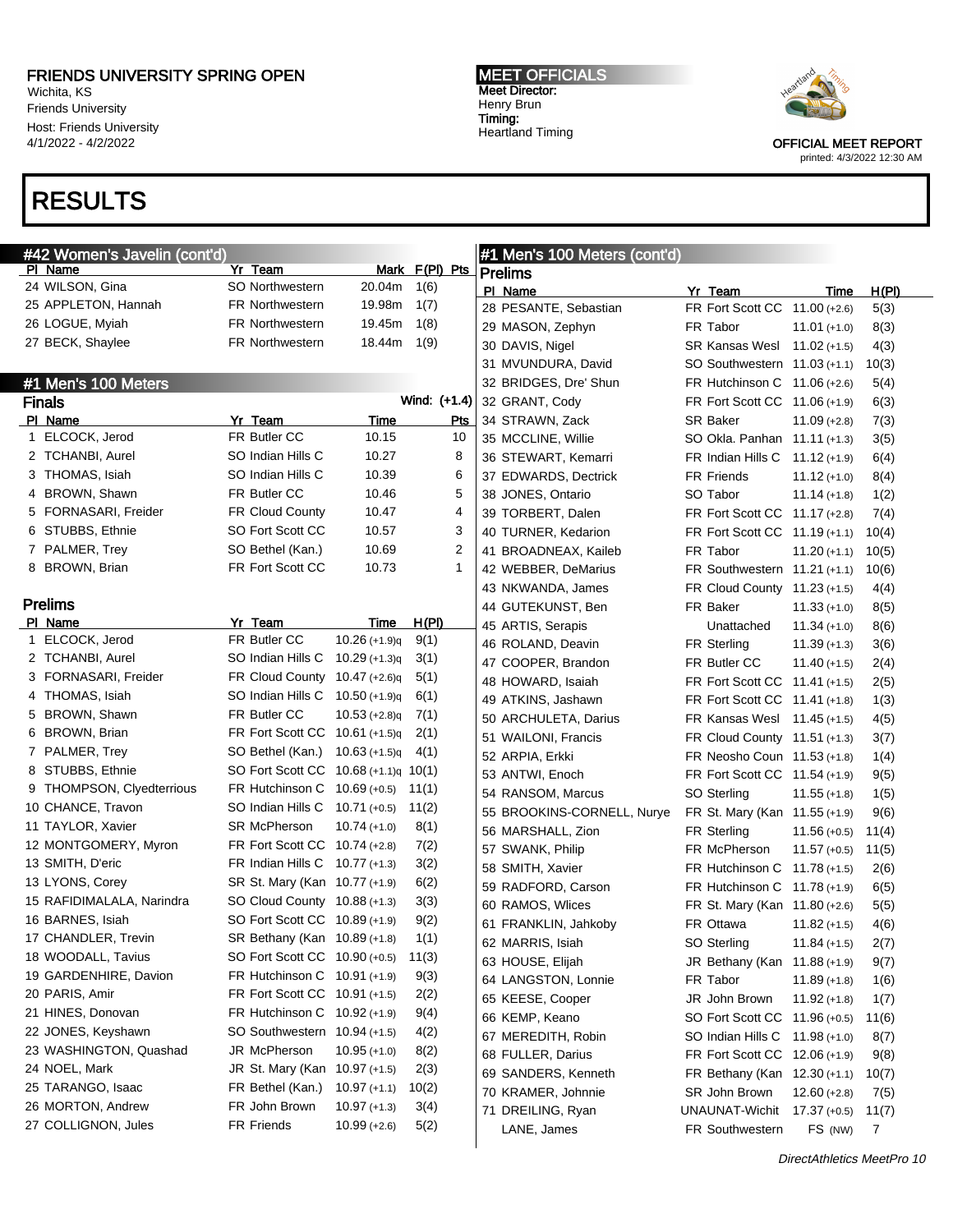Wichita, KS Friends University Host: Friends University 4/1/2022 - 4/2/2022

### RESULTS

### #1 Men's 100 Meters (cont'd)

Prelims PI Name **Yr Team Yr Team** Time H(PI) BOLDWARE, James FR Oklahoma W FS (NW) 7 JACQUES, Steven FR Butler CC DNS (NW) 3 OWENS, Tyke SO Tabor DNS (NW) 4 OFOTAN, Justin SO Butler CC DNS (NW) 1 GEE, Santino SR Ottawa DNS (NW) 5 WILLIAMS, Joe SO Butler CC DNS (NW) 2 LYNN, Payden SO Sterling DNS (NW) 5 WILLIAMS, Cameron FR Sterling DNS (NW) 6 CONKLIN, Cameron FR Oklahoma W DNS (NW) 6 NEWMAN, Richard SO Butler CC DNS (NW) 6 UNRUH, Corbin FR Bethel (Kan.) DNS (NW) 7 DOYLEY, Mark SO Butler CC DNS (NW) 4 COLLINS, Jordan SO Fort Scott CC DNS (NW) 5 NIANG, David **FR Butler CC** DNS (NW) 8 WILLIAMS, Sedarrion FR Sterling DNS (NW) 10 EVANS, Tyler FR Neosho Coun DNS (NW) 11 #3 Men's 200 Meters PI Name **Yr Team** Time H(PI) Pts JAMISON, Morgan FR Butler CC 21.08 (–1.0) 13(1) 10 JOHN, Nazzio FR Butler CC 21.45 (–1.0) 13(2) 8 JACKSON, Caleb FR Butler CC 21.56 (–1.0) 13(3) 6 LANHAM, Zanoah SO Fort Scott CC 21.61 (–1.1) 12(1) 5 LEIBA, Cameron FR Butler CC 21.62 (–1.0) 13(4) 4 THOMAS, Isiah SO Indian Hills C 21.64 (–1.0) 13(5) 3 DIXON, Trey FR Fort Scott CC 21.67 (+0.9) 1(1) 2 8 AKPOLI, Desire SO Oklahoma W 21.75 (-1.1) 12(2) 1 ARTIS, Dominic UNAUNAT-Wichit 21.80 (–1.1) 12(3) THOMPSON, Clyedterrious FR Hutchinson C 21.91 (–1.0) 13(6) LYONS, Corey SR St. Mary (Kan 21.91 (–1.0) 13(7) WALDEN, Justin SO Indian Hills C 21.92 (–1.1) 12(4) THOMAS, Tomlee FR Butler CC 22.08 (–0.9) 11(1) TAYLOR, Xavier SR McPherson 22.09 (–1.1) 12(5) MOORE, Justin SR Baker 22.13 (–1.1) 12(6) CARTER, Dakari FR Butler CC 22.15 (–1.0) 13(8) GORDON, Cameron SO Bethany (Kan 22.17 (–0.9) 11(2) PERRY, William FR Fort Scott CC 22.17 (–0.9) 11(3) SMITH, D'eric FR Indian Hills C 22.21 (–0.6) 9(1) WOODALL, Tavius SO Fort Scott CC 22.26 (–0.6) 9(2)

 JOYNER, Jordan SO Fort Scott CC 22.28 (–0.6) 9(3) CHANCE, Travon SO Indian Hills C 22.30 (–0.6) 9(4) HINES, Donovan FR Hutchinson C 22.34 (+0.0) 4(1) BECKETT, Trystan SO Indian Hills C 22.39 (–0.9) 11(4) TARANGO, Isaac FR Bethel (Kan.) 22.41 (–0.6) 9(5) DAVIS, Nigel SR Kansas Wesl 22.46 (–0.7) 8(1)

#### MEET OFFICIALS Meet Director: Henry Brun Timing: Heartland Timing



OFFICIAL MEET REPORT printed: 4/3/2022 12:30 AM

### #3 Men's 200 Meters (cont'd) Purician Time H(PI) Pts

| 27 WILLIAMS, Deanthony      | <b>FR Fort Scott CC</b>      | $22.47(-0.6)$  | 9(6)  |  |
|-----------------------------|------------------------------|----------------|-------|--|
| 28 THOMAS, Sam              | FR Indian Hills C            | $22.50(-0.6)$  | 10(1) |  |
| 29 TURNER, Kedarion         | FR Fort Scott CC             | $22.51(-0.7)$  | 7(1)  |  |
| 30 KYSER, Eryk              | SO Kansas Wesl               | $22.51(-0.7)$  | 8(2)  |  |
| 31 PESANTE, Sebastian       | FR Fort Scott CC             | $22.53(-0.6)$  | 10(2) |  |
| 32 SUTHERLAND, Owen         | JR McPherson                 | $22.56(-0.7)$  | 8(3)  |  |
| 33 OJO, Inioluwa            | SO Bethany (Kan              | $22.61(-0.6)$  | 10(3) |  |
| 34 SANFORD, Dashaun         | SO Tabor                     | $22.64(-0.6)$  | 9(7)  |  |
| 35 NOEL, Mark               | JR St. Mary (Kan             | $22.65(-1.1)$  | 12(7) |  |
| 36 TORBERT, Dalen           | FR Fort Scott CC             | $22.66(-0.9)$  | 11(5) |  |
| 37 CROSBY, Kylen            | FR Indian Hills C            | $22.75(-0.6)$  | 9(8)  |  |
| 38 REGIER, Rex              | <b>FR Baker</b>              | $22.76 (+0.2)$ | 5(1)  |  |
| 39 BRUNI, Tommaso           | FR Cowley Colle              | $22.80 (+0.9)$ | 3(1)  |  |
| 40 WEBBER, DeMarius         | <b>FR Southwestern</b>       | 22.84 (–0.7)   | 7(2)  |  |
| 41 CHANDLER, Trevin         | SR Bethany (Kan              | $22.91(-0.7)$  | 8(4)  |  |
| 42 MCCLINE, Willie          | SO Okla. Panhan              | $22.91(-0.7)$  | 7(3)  |  |
| 43 ARTIS, Serapis           | Unattached                   | $22.95 (+0.2)$ | 5(2)  |  |
| 44 BOLDEN, Trevor           | <b>FR Baker</b>              | $22.98(-0.7)$  | 7(4)  |  |
| 45 GAITOR, Julio            | FR Fort Scott CC             | $22.99(-0.2)$  | 6(1)  |  |
| 46 SAGRERA-BARNET, Arnau    | FR Cowley Colle              | $23.05(-0.6)$  | 10(4) |  |
| 47 STAMPP, Zachary          | FR Southwestern 23.05 (+0.2) |                | 5(3)  |  |
| 48 BARLOW, Charles          | <b>FR Cowley Colle</b>       | $23.08(-0.2)$  | 6(2)  |  |
| 49 ADEOJO, Alex             | <b>JR Unattached</b>         | $23.11 (+0.2)$ | 5(4)  |  |
| 50 NKWANDA, James           | <b>FR Cloud County</b>       | $23.15(-0.2)$  | 6(3)  |  |
| 51 WILSON-SHIRAH, James     | SR Ottawa                    | $23.22 (+0.0)$ | 4(2)  |  |
| 52 WASHINGTON, Quashad      | JR McPherson                 | $23.24(-0.7)$  | 7(5)  |  |
| 53 LEWIS, Chris             | SR Okla. Panhan              | $23.34 (+0.1)$ | 2(1)  |  |
| 54 FORMENTO, Sebastian      | SO Bethel (Kan.)             | $23.35(-0.2)$  | 6(4)  |  |
| 55 FRAZIER, Ramarco         | FR Ottawa                    | $23.35 (+0.9)$ | 1(2)  |  |
| 56 ARCHULETA, Darius        | FR Kansas Wesl               | $23.43 (+0.9)$ | 3(2)  |  |
| 57 SY, Bret                 | SO Bethany (Kan              | $23.50 (+0.9)$ | 1(3)  |  |
| 58 LANE, James              | <b>FR Southwestern</b>       | $23.58(+0.2)$  | 5(5)  |  |
| 59 CAMPBELL, Micaleb        | SO Fort Scott CC             | $23.62 (+0.9)$ | 3(3)  |  |
| 60 SWANK, Philip            | FR McPherson                 | $23.63(-0.7)$  | 7(6)  |  |
| 61 RANSOM, Marcus           | SO Sterling                  | $23.76 (+0.2)$ | 5(6)  |  |
| 62 BOOKER, Canon            | <b>FR Baker</b>              | $23.81 (+0.0)$ | 4(3)  |  |
| 63 RICHARDSON-FRAZIER, Jarq | <b>JR Friends</b>            | $23.81 (+0.9)$ | 3(4)  |  |
| 64 RAMIREZ, JC              | SO Indian Hills C            | $23.82 (+0.9)$ | 1(4)  |  |
| 65 JINANWA, Brian           | SO Southwestern 23.87 (+0.1) |                | 2(2)  |  |
| 66 KOKOROKO JR., Richard    | JR Oklahoma W                | $23.90(-0.2)$  | 6(5)  |  |
| 67 RAMIREZ, Andrez          | <b>FR Southwestern</b>       | $24.00 (+0.0)$ | 4(4)  |  |
| 68 WINN, Kade               | FR Butler CC                 | $24.11 (+0.2)$ | 5(7)  |  |
| 69 MARRIS, Isiah            | SO Sterling                  | $24.14 (+0.0)$ | 4(5)  |  |
| 70 WATKINS, Caleb           | SO Fort Scott CC             | $24.20 (+0.0)$ | 4(6)  |  |
| 71 BOLDWARE, James          | FR Oklahoma W                | $24.22(-0.2)$  | 6(6)  |  |
| 72 SIZEMORE, Chris          | FR Indian Hills C            | $24.34 (+0.9)$ | 3(5)  |  |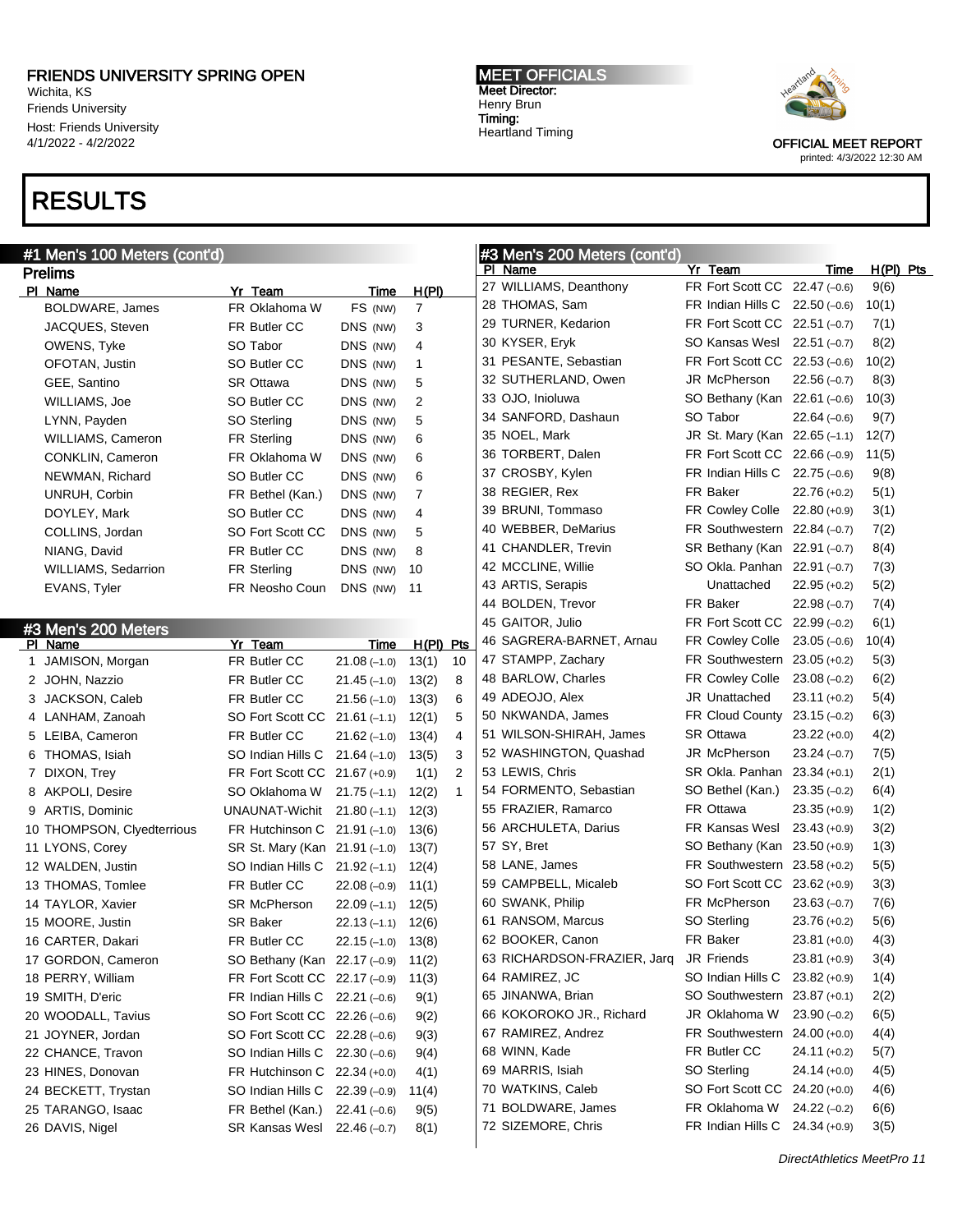Wichita, KS Friends University Host: Friends University 4/1/2022 - 4/2/2022

# RESULTS

**MEET OFFICIALS** Meet Director: Henry Brun Timing: Heartland Timing



| #3 Men's 200 Meters (cont'd) |                              |                |             |    | #5 Men's 400 Meters (cont'd)            |                         |       |           |
|------------------------------|------------------------------|----------------|-------------|----|-----------------------------------------|-------------------------|-------|-----------|
| PI Name                      | Yr Team                      | Time           | $H(PI)$ Pts |    | PI Name                                 | Yr Team                 | Time  | H(PI) Pts |
| 73 HOUSE, Elijah             | JR Bethany (Kan 24.38 (-0.7) |                | 7(7)        |    | 13 SYLVESTER, Jared                     | FR Butler CC            | 48.98 | 12(7)     |
| 74 FRANKLIN, Jahkoby         | FR Ottawa                    | $24.67 (+0.9)$ | 1(5)        |    | 14 BRIDGEWATER, Aljani                  | SR Science & Art        | 49.00 | 12(8)     |
| 75 RHODES, Reid              | <b>SO Friends</b>            | $25.02 (+0.9)$ | 3(6)        |    | 15 WILLIS, Kemoy                        | SR Science & Art        | 49.18 | 11(4)     |
| 76 SANDERS, Kenneth          | FR Bethany (Kan 25.48 (+0.9) |                | 1(6)        |    | 16 ABIDI, Hassan                        | FR Cloud County         | 49.22 | 9(1)      |
| 77 SAWYER, David             | FR Bethany (Kan 25.52 (+0.1) |                | 2(3)        |    | 17 BELL, Javion                         | SO Ottawa               | 49.25 | 7(1)      |
| 78 STRAWN, Zack              | <b>SR Baker</b>              | $26.26 (+0.2)$ | 5(8)        |    | 18 IGISH, Alphonse                      | FR Cloud County         | 49.42 | 9(2)      |
| WORTHY, Kiare                | <b>SO Southwestern</b>       | DNF (NW)       | 11          |    | 19 MOFFETT, Chris                       | <b>FR Southwestern</b>  | 49.48 | 11(5)     |
| WILLIAMS, Cameron            | <b>FR Sterling</b>           | DNS (NW)       | 2           |    | 20 THOMAS, Tomlee                       | FR Butler CC            | 49.49 | 10(4)     |
| SETTLE, Josh                 | SO Central Bapti             | DNS (NW)       | 2           |    | 21 SIAFFA, Daniel                       | FR Cloud County         | 49.50 | 9(3)      |
| ROLAND, Deavin               | <b>FR Sterling</b>           | DNS (NW)       | 2           |    | 22 CROSBY, Kylen                        | FR Indian Hills C       | 49.71 | 9(4)      |
| HAYES, Kannon                | FR Bethany (Kan              | DNS (NW)       | 2           |    | 23 HARDISON, Rock                       | FR McPherson            | 49.73 | 8(1)      |
| <b>WILLIAMS, Sedarrion</b>   | <b>FR Sterling</b>           | DNS (NW)       | 2           |    | 24 DIXON, Eugene                        | <b>JR Kansas Wesl</b>   | 49.82 | 8(2)      |
| TARVER, Mikkel               | <b>SR Unattached</b>         | DNS (NW)       | 3           |    | 25 BARNES, Isiah                        | SO Fort Scott CC        | 49.82 | 9(5)      |
| <b>WAILONI, Francis</b>      | <b>FR Cloud County</b>       | DNS (NW)       | 3           |    | 26 GAITOR, Julio                        | FR Fort Scott CC        | 49.86 | 7(2)      |
| HOLTHUSEN, Joseph            | <b>JR Wichita State</b>      | DNS (NW)       | 4           |    | 27 HAJOK, Peyton                        | <b>SR Ottawa</b>        | 49.88 | 9(6)      |
| SLUYTER, Ethan               | SO John Brown                | DNS (NW)       | 4           |    | 28 THOMAS, Sam                          | FR Indian Hills C       | 49.88 | 8(3)      |
| UNRUH, Corbin                | FR Bethel (Kan.)             | DNS (NW)       | 6           |    | 29 ADEOJO, Alex                         | <b>JR</b> Unattached    | 50.60 | 4(1)      |
|                              | FR Hutchinson C              | DNS (NW)       |             |    |                                         | FR Fort Scott CC        | 50.71 |           |
| MASON, Tracey                |                              |                | 6           |    | 30 WILLIAMS, Deanthony                  |                         |       | 8(4)      |
| MARSHALL, Zion               | FR Sterling                  | DNS (NW)       | 1           |    | 31 THOMPSON, Ke'adre<br>32 LEWIS, Chris | <b>SO Wichita State</b> | 51.06 | 8(5)      |
| STEWART, Kemarri             | FR Indian Hills C            | DNS (NW)       | 8           |    |                                         | SR Okla. Panhan         | 51.09 | 6(1)      |
| ANDRES-DOUGAN, Diego         | <b>FR Cowley Colle</b>       | DNS (NW)       | 8           |    | 33 HENDERSON, Allen                     | <b>SO Friends</b>       | 51.33 | 5(1)      |
| PEAL, Sydney                 | FR Indian Hills C            | DNS (NW)       | 8           |    | 34 WORTHY, Kiare                        | <b>SO Southwestern</b>  | 51.39 | 4(2)      |
| <b>CUNNINGHAM, Tyrike</b>    | FR Science & Art             | DNS (NW)       | 8           |    | 35 RIVERS, Joshua                       | FR McPherson            | 51.49 | 5(2)      |
| JARMON, Donyea               | FR Fort Scott CC             | DNS (NW)       | 10          |    | 36 SUTHERLAND, Owen                     | JR McPherson            | 51.69 | 7(3)      |
| DREILING, Ryan               | UNAUNAT-Wichit               | DNS (NW)       | 10          |    | 37 TERRELL, Aaron                       | <b>FR Friends</b>       | 51.72 | 5(3)      |
| RAFIDIMALALA, Narindra       | <b>SO Cloud County</b>       | DNS (NW)       | 10          |    | 38 JACOBSON, Eli                        | <b>SO Friends</b>       | 51.83 | 5(4)      |
| CRAVEN, Dorian               | SO Indian Hills C            | DNS (NW)       | 10          |    | 39 FRAZIER, Ramarco                     | FR Ottawa               | 52.08 | 6(2)      |
| BROWN, Brian                 | FR Fort Scott CC             | DNS (NW)       | 11          |    | 40 TOWNES, Jaylen                       | SO St. Mary (Kan        | 52.10 | 7(4)      |
| PALMER, Trey                 | SO Bethel (Kan.)             | DNS (NW)       | 11          |    | 41 RAMOS, Wlices                        | FR St. Mary (Kan        | 52.13 | 6(3)      |
| KELLER, Brayden              | SO Science & Art             | DNS (NW)       | 7           |    | 42 CARDOZA, Seaver                      | SO Baker                | 52.13 | 8(6)      |
| FORNASARI, Freider           | FR Cloud County              | DNS (NW)       | 12          |    | 43 MOSLEY, Casey                        | <b>SR Friends</b>       | 52.21 | 6(4)      |
|                              |                              |                |             |    | 44 BECKETT, Trystan                     | SO Indian Hills C       | 52.26 | 8(7)      |
| #5 Men's 400 Meters          |                              |                |             |    | 45 MONTOYA, Nick                        | SO Tabor                | 52.29 | 6(5)      |
| PI Name                      | Yr Team                      | Time           | $H(PI)$ Pts |    | 46 JINANWA, Brian                       | <b>SO Southwestern</b>  | 52.67 | 2(1)      |
| 1 WANGA, Emmanuel            | <b>SO Cloud County</b>       | 47.43          | 11(1)       | 10 | 47 BELGRAVE, Hayden                     | <b>JR Missouri Wes</b>  | 52.76 | 3(1)      |
| 2 JAMISON, Morgan            | FR Butler CC                 | 47.72 12(1)    |             | 8  | 48 GERARD, Nick                         | SO Indian Hills C       | 52.84 | 4(3)      |
| 3 WILLIAMS, Andy             | FR Butler CC                 | 47.74 12(2)    |             | 6  | 49 STAMPP, Zachary                      | <b>FR Southwestern</b>  | 52.84 | 4(4)      |
| 4 NYINGUAN, Timothy          | SO Cloud County              | 47.91          | 11(2)       | 5  | 50 ALMENDAREZ, Justin                   | FR Oklahoma W           | 52.94 | 4(5)      |
| 5 LEIBA, Cameron             | FR Butler CC                 | 47.93 12(3)    |             | 4  | 51 LAROSA, Conner                       | FR Kansas Wesl          | 53.34 | 3(2)      |
| 6 PEAL, Sydney               | FR Indian Hills C            | 48.12 10(1)    |             | 3  | 52 SLUYTER, Ethan                       | SO John Brown           | 53.35 | 3(3)      |
| 7 WINFIELD, Kendrick         | SO Indian Hills C            | 48.54 12(4)    |             | 2  | 53 MASON, Tracey                        | FR Hutchinson C         | 53.37 | 5(5)      |
| 8 PENNELLS, Quintin          | SO Science & Art             | 48.57 12(5)    |             | 1  | 54 ZARAGOZA, Diego                      | FR Bethany (Kan         | 53.38 | 4(6)      |
| 9 DENDE, Jonathan            | FR Cloud County              | 48.75 11(3)    |             |    | 55 CUNNINGHAM, Tyrike                   | FR Science & Art        | 53.79 | 7(5)      |
| 10 CRAVEN, Dorian            | SO Indian Hills C            | 48.81          | 10(2)       |    | 56 WILSON-SHIRAH, James                 | SR Ottawa               | 53.79 | 2(2)      |
| 10 TAYLOR, Judah             | FR Butler CC                 | 48.81          | 12(6)       |    | 57 TORRES, Anthony                      | FR Friends              | 53.87 | 2(3)      |
| 12 TURNER, Keldrick          | FR Fort Scott CC             | 48.85 10(3)    |             |    | 58 CAMPBELL, Micaleb                    | SO Fort Scott CC        | 54.02 | 3(4)      |
|                              |                              |                |             |    |                                         |                         |       |           |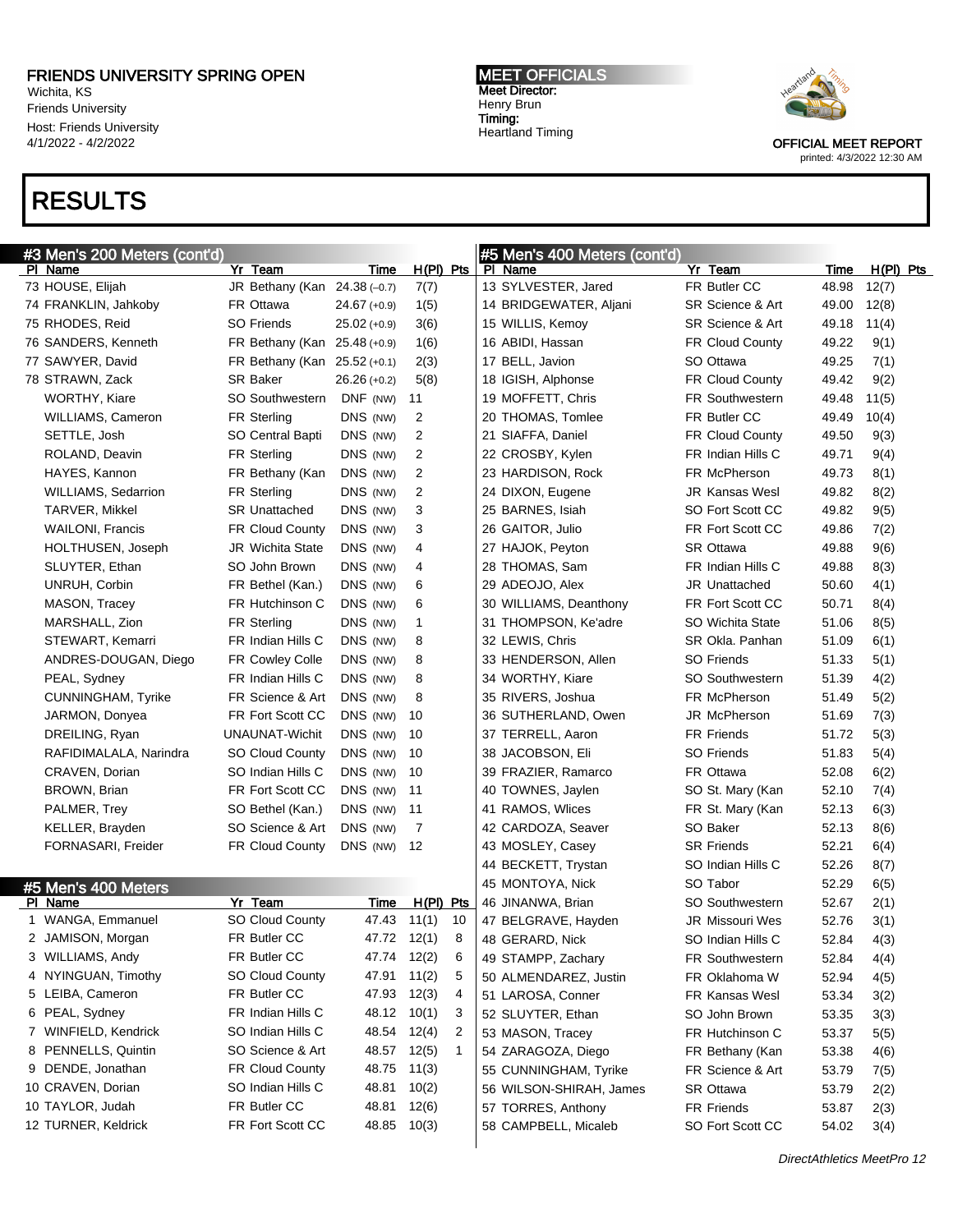Wichita, KS Friends University Host: Friends University 4/1/2022 - 4/2/2022

# RESULTS

MEET OFFICIALS Meet Director: Henry Brun Timing: Heartland Timing



| #5 Men's 400 Meters (cont'd)          |                        |             |             | #7 Men's 800 Meters (cont'd) |                        |                            |             |
|---------------------------------------|------------------------|-------------|-------------|------------------------------|------------------------|----------------------------|-------------|
| PI Name                               | Yr Team                | Time        | $H(PI)$ Pts | PI Name                      | Yr Team                | Time                       | $H(PI)$ Pts |
| 59 HOOFARD, Ashton                    | FR Science & Art       | 54.05       | 10(5)       | 10 HUEBERT, Robert           | <b>SR Baker</b>        | 1:57.10                    | 5(7)        |
| 60 DURHAM, Corey                      | <b>FR Southwestern</b> | 54.13       | 7(6)        | 11 IYALI, Michael            | <b>SO Cloud County</b> | 1:58.16                    | 5(8)        |
| 61 KELLER, Brayden                    | SO Science & Art       | 54.15       | 4(7)        | 12 CHENEY, Rylan             | <b>SO Cloud County</b> | 1:58.35                    | 5(9)        |
| 62 JACKSON, Cameron                   | SO Ottawa              | 54.16       | 3(5)        | 13 MISGINA, Kidus            | <b>FR Cloud County</b> | 1:58.44                    | 3(1)        |
| 63 DAVIDSON, Ty                       | <b>FR Kansas Wesl</b>  | 54.18       | 3(6)        | 14 ARANCIBIA CAMPOS, Mauro   | SR Bethel (Kan.)       | 1:58.50                    | 4(4)        |
| 64 BOOKER, Canon                      | FR Baker               | 54.31       | 5(6)        | 15 JACKSON, Doriye           | SO Fort Scott CC       | 1:58.58                    | 4(5)        |
| 65 BECK, Mykell                       | FR Fort Scott CC       | 54.33       | 1(1)        | 16 ASMEROM, Jotham           | FR Fort Scott CC       | 1:59.01                    | 5(10)       |
| 66 KO, Alexander                      | FR McPherson           | 54.37       | 2(4)        | 17 TULLIS, Mario             | FR Butler CC           | 1:59.37                    | 5(11)       |
| 67 MOULTRIE, Rico                     | FR Butler CC           | 54.69       | 11(6)       | 18 BECERRA, Jorge            | FR Indian Hills C      | 1:59.38                    | 4(6)        |
| 68 LOZANO, Aurtro                     | FR Okla. Panhan        | 54.87       | 1(2)        | 19 JOHNSON, Lonnell          | SO Fort Scott CC       | 1:59.93                    | 5(12)       |
| 69 KOKOROKO JR., Richard              | JR Oklahoma W          | 54.97       | 5(7)        | 20 HOLT, Andrew              | FR Hutchinson C        | 2:00.14                    | 3(2)        |
| 70 MARRIS, Isiah                      | SO Sterling            | 55.03       | 5(8)        | 21 WHATLEY JR., Richard      | FR Cowley Colle        | 2:00.55                    | 4(7)        |
| 71 RAMIREZ, Andrez                    | FR Southwestern        | 55.05       | 1(3)        | 22 MACK, Brendan             | <b>JR Southwestern</b> | 2:01.07                    | 4(8)        |
| 72 WINN, Kade                         | FR Butler CC           | 55.32       | 7(7)        | 23 GONZALEZ, Bryan           | FR Fort Scott CC       | 2:01.20                    | 3(3)        |
| 73 BOLDT, Dillon                      | <b>FR Friends</b>      | 55.41       | 2(5)        | 24 RUIZ, Sais                | <b>SR Baker</b>        | 2:01.43                    | 4(9)        |
| 74 KRAUSE, Logan                      | <b>SR Ottawa</b>       | 55.58       | 7(8)        | 25 BURRELL, Javin            | SO Fort Scott CC       | 2:01.46                    | 3(4)        |
| 75 TORRES, Sergio                     | FR Bethel (Kan.)       | 57.99       | 2(6)        | 26 CRAWLEY, Dawson           | FR Cowley Colle        | 2:02.11                    | 5(13)       |
| 76 SAWYER, David                      | FR Bethany (Kan        | 58.61       | 1(4)        | 27 CUTLER, Logan             | JR Missouri Wes        | 2:02.60                    | 3(5)        |
| 77 MCAHAN, Jacob                      | FR Ottawa              | 58.65       | 2(7)        | 28 MORRISON, Cejay           | FR Cloud County        | 2:02.63                    | 3(6)        |
| 78 REGIER, Rex                        | FR Baker               | 1:00.21     | 4(8)        | 29 CALVIN, Shane             | SO Kansas Wesl         | 2:02.79                    | 2(1)        |
| MARTINEZ, Julio                       | Unattached             | <b>DNS</b>  | 6           | 30 MALLAM, Abraham           | FR Neosho Coun         | 2:03.21                    | 3(7)        |
| GAEDDERT, Gabe                        | FR Bethel (Kan.)       | <b>DNS</b>  | 3           | 31 LAURANCE, Gunnar          | FR Neosho Coun         | 2:03.26                    |             |
|                                       |                        | <b>DNS</b>  | 3           | 32 CROTINGER, Evan           |                        |                            | 2(2)        |
| <b>WALKER, Charles</b>                | FR Bethel (Kan.)       | <b>DNS</b>  |             | 33 AVILA, Julian             | SR Bethany (Kan        | 2:03.54                    | 4(10)       |
| ALLEN, Damoy                          | SO Indian Hills C      |             | 9           |                              | <b>SO Cloud County</b> | 2:04.25                    | 3(8)        |
| CANNON, Ali                           | FR Tabor               | <b>DNS</b>  | 6           | 34 MILLIKIN, Brady           | FR Indian Hills C      | 2:04.50                    | 4(11)       |
| AGUADO-TORRES, Nicolas                | FR Cowley Colle        | <b>DNS</b>  | 6           | 35 WISE, Tobin               | FR Bethel (Kan.)       | 2:04.59                    | 3(9)        |
| WRIGHT, Slavoski                      | <b>JR Southwestern</b> | <b>DNS</b>  | 8           | 36 VALLEJO, Arturo           | FR Okla. Panhan        | 2:04.96                    | 3(10)       |
| COLLINS, Jordan                       | SO Fort Scott CC       | <b>DNS</b>  | 9           | 37 ANGLEMYER, Logan          | <b>SO Friends</b>      | 2:05.03                    | 4(12)       |
| ALEXANDER-GITTENS, Brand FR Butler CC |                        | <b>DNS</b>  | 10          | 38 ROE, Dylan                | FR Cowley Colle        | 2:05.12                    | 4(13)       |
| TROTTER, Zach                         | FR Butler CC           | <b>DNS</b>  | 10          | 39 BUCKLEY, Jaraylon         | <b>SO Southwestern</b> | 2:05.52                    | 1(1)        |
| FISHER, Sean                          | FR Butler CC           | <b>DNS</b>  | 10          | 40 YODER, Christopher        | SO Bethany (Kan        | 2:05.55                    | 2(3)        |
| <b>TANSI, Shadrick</b>                | <b>SO Cloud County</b> | <b>DNS</b>  | 11          | 41 TARIN, Camilo             | FR Hutchinson C        | 2:05.76                    | 3(11)       |
| CHACON, Ryan                          | FR Butler CC           | <b>DNS</b>  | 11          | 42 AITA, Keelan              | FR Bethany (Kan        | 2:06.36                    | 1(2)        |
| <b>BROOKS, Malik</b>                  | FR Tabor               | <b>NT</b>   | 2           | 43 BROWNFIELD, Tyshawn       | FR Southwestern        | 2:06.40                    | 2(4)        |
|                                       |                        |             |             | 44 GARCIA, Jeremy            | FR Cowley Colle        | 2:06.45                    | 3(12)       |
| #7 Men's 800 Meters                   |                        |             |             | 45 PEREZ, Colby              | FR Okla. Panhan        | 2:06.80                    | 3(13)       |
| PI Name                               | Yr Team                | <b>Time</b> | H(PI) Pts   | 46 BETTON, Andrew            | <b>SO Cloud County</b> | 2:07.12                    | 1(3)        |
| 1 NAVARRO, Samuel                     | FR Fort Scott CC       | 1:54.74     | 4(1)<br>10  | 47 MILLER, Christopher       | FR McPherson           | 2:07.60                    | 2(5)        |
| 2 TROTTER, Zach                       | FR Butler CC           | 1:55.22     | 5(1)<br>8   | 48 REED, Tristan             | FR Tabor               | 2:08.15                    | 2(6)        |
| 3 REID, Quwayne                       | FR Cloud County        | 1:55.38     | 4(2)<br>6   | 49 GOMEZ, Gamaliel           | SO Southwestern        | 2:08.22                    | 2(7)        |
| 4 ROCK, Roneldo                       | FR Indian Hills C      | 1:55.40     | 5<br>5(2)   | 50 LOZANO, Aurtro            | FR Okla. Panhan        | 2:08.27                    | 1(4)        |
| 5 PATTON, Raziel                      | FR Cloud County        | 1:55.71     | 4(3)<br>4   | 51 HARRIS, Hunter            | JR Oklahoma W          | 2:08.38                    | 4(14)       |
| 6 SIMON, Aarin                        | FR Science & Art       | 1:56.16     | 5(3)<br>3   | 52 GREEN, Nicholas           | FR Tabor               | 2:08.41                    | 2(8)        |
| 7 O'CONNOR, Nick                      | SO Indian Hills C      | 1:56.56     | 2<br>5(4)   | 53 NAVARRO, Emiliano         | FR Baker               | 2:08.72                    | 1(5)        |
| 8 SIMMS, Keegan                       | SO Indian Hills C      | 1:56.58     | 5(5)<br>1   | 54 HERNANDEZ, Alejandro      | FR Neosho Coun         | 2:09.04                    | 3(14)       |
| 9 DUIJSTERS, Goran                    | FR Cowley Colle        | 1:56.96     | 5(6)        | 55 ESPINOZA, Aaron           | <b>JR Friends</b>      | 2:09.39                    | 3(15)       |
|                                       |                        |             |             |                              |                        | DirectAthletics MeetPro 13 |             |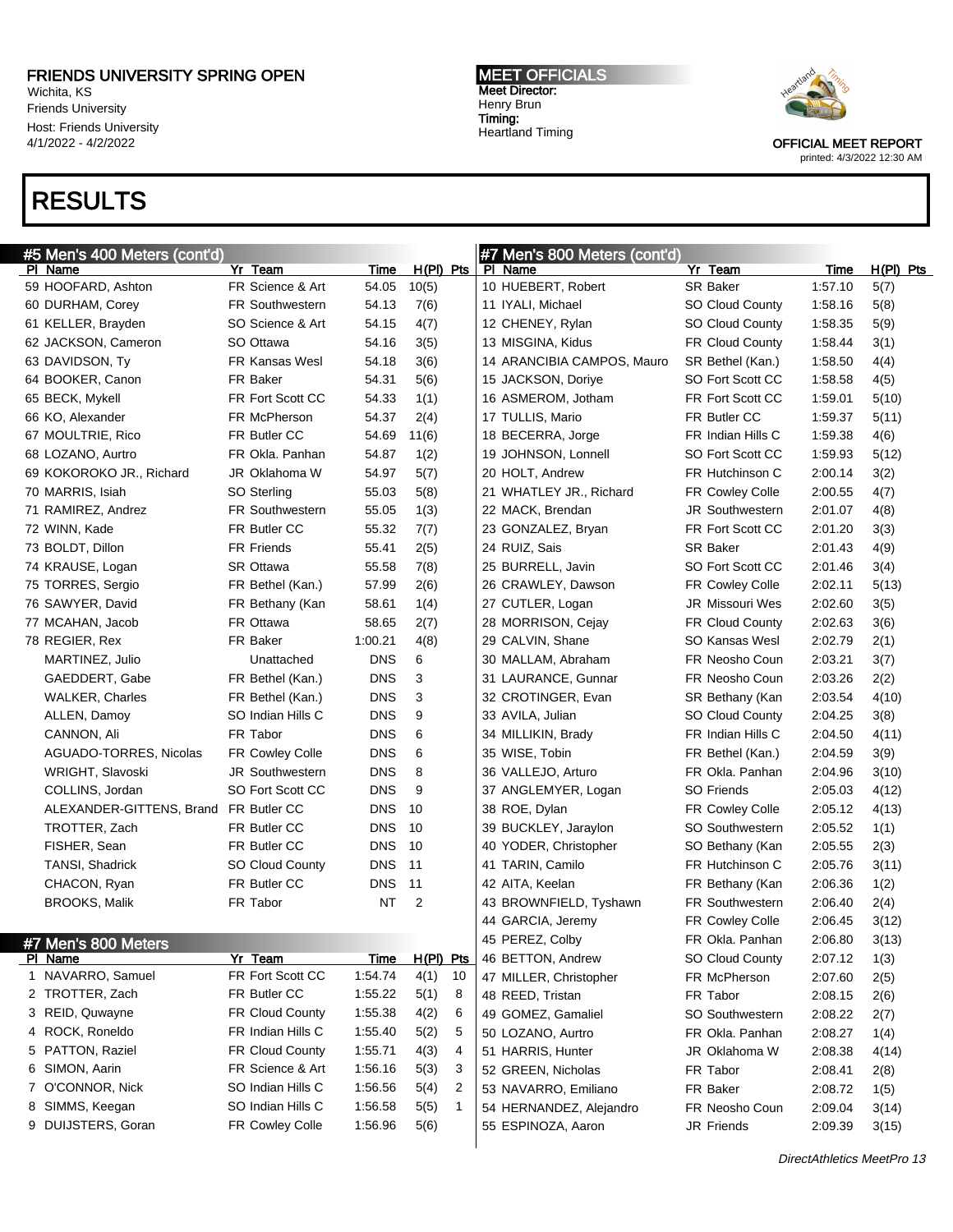Pl Name Yr Team Time H(Pl) Pts

Wichita, KS Friends University Host: Friends University 4/1/2022 - 4/2/2022

# RESULTS

#7 Men's 800 Meters (cont'd)

MEET OFFICIALS Meet Director: Henry Brun Timing: Heartland Timing

#9 Men's 1500 Meters (cont'd)

Pl Name Yr Team Time H(Pl) Pts



OFFICIAL MEET REPORT printed: 4/3/2022 12:30 AM

| 56 BRENTS, lan             | <b>FR Southwestern</b> | 2:09.67    | 2(9)      | 2 JUMO, Victor             | FR Butler CC           | 3:59.74                   | 4(2)<br>8 |
|----------------------------|------------------------|------------|-----------|----------------------------|------------------------|---------------------------|-----------|
| 57 GEBREKRISTOS, Henok     | SO Fort Scott CC       | 2:10.35    | 2(10)     | 3 IYALI, Michael           | <b>SO Cloud County</b> | 4:01.17                   | 4(3)<br>6 |
| 58 SY, Bret                | SO Bethany (Kan        | 2:10.76    | 2(11)     | 4 MISGINA, Kidus           | <b>FR Cloud County</b> | 4:01.98                   | 4(4)<br>5 |
| 59 VANNUCCHI, Gabe         | <b>JR Southwestern</b> | 2:11.39    | 2(12)     | 5 KEARNEY, Arran           | SO Bethel (Kan.)       | 4:03.04                   | 4(5)<br>4 |
| 60 ANDERBERG, Nathanael    | FR Oklahoma W          | 2:11.52    | 4(15)     | 6 O'CONNOR, Nick           | SO Indian Hills C      | 4:05.44                   | 4(6)<br>3 |
| 61 MEADOWS, Tyler          | <b>SO Missouri Wes</b> | 2:11.64    | 2(13)     | 7 MILLIKIN, Brady          | FR Indian Hills C      | 4:06.08                   | 4(7)<br>2 |
| 62 SMITH, Daylon           | <b>FR Sterling</b>     | 2:12.73    | 2(14)     | 8 KIPAINOI, Edwin          | <b>SO Cloud County</b> | 4:06.85                   | 4(8)      |
| 63 MOSES, Anson            | <b>FR Cloud County</b> | 2:12.98    | 1(6)      | 9 BOLTON, Josiah           | <b>SO Friends</b>      | 4:08.22                   | 4(9)      |
| 64 POPE, Maliki            | <b>JR Southwestern</b> | 2:12.99    | 1(7)      | 10 MERTE, Jean-Benoit      | SO John Brown          | 4:08.63                   | 4(10)     |
| 65 STARKS, Xavier          | SO Okla, Panhan        | 2:13.23    | 2(15)     | 11 LARKIN, Konner          | JR Missouri Wes        | 4:08.92                   | 4(11)     |
| 66 BELLOR-GARDNER, Luis    | <b>FR Southwestern</b> | 2:13.62    | 2(16)     | 12 NUNEZ, Santiago         | FR Cowley Colle        | 4:11.56                   | 3(1)      |
| 67 MONTEI-WALLACE, Jackson | FR Bethany (Kan        | 2:14.65    | 2(17)     | 13 CORONADO, Jacob         | FR Cowley Colle        | 4:12.09                   | 3(2)      |
| 68 HAYNES, Tyrel           | SO Tabor               | 2:17.83    | 1(8)      | 14 BRYANT, Isaac           | SO Indian Hills C      | 4:12.18                   | 3(3)      |
| 69 MATANZIMA, Lunga        | FR Neosho Coun         | 2:18.35    | 1(9)      | 15 ASMEROM, Jotham         | FR Fort Scott CC       | 4:12.73                   | 4(12)     |
| 70 CASTLE, Samuel          | FR Neosho Coun         | 2:18.65    | 1(10)     | 16 WELLS, Aidan            | FR Cowley Colle        | 4:13.44                   | 3(4)      |
| 71 HALE, Isaac             | FR McPherson           | 2:19.52    | 1(11)     | 17 JAJE, Alex              | SO Fort Scott CC       | 4:13.44                   | 3(5)      |
| 72 BOLDT, Dillon           | <b>FR Friends</b>      | 2:23.41    | 1(12)     | 18 METZ, Chris             | SO Indian Hills C      | 4:13.94                   | 3(6)      |
| 73 THAI, Reagan            | FR McPherson           | 2:25.30    | 1(13)     | 19 TUCKER, Gavin           | <b>FR Kansas Wesl</b>  | 4:14.29                   | 3(7)      |
| 74 KWAMBAI, Hillary        | FR Neosho Coun         | 2:26.88    | 1(14)     | 20 HOLT, Andrew            | FR Hutchinson C        | 4:14.31                   | 4(13)     |
| 75 TRUELOVE, Todd          | SO McPherson           | 2:32.31    | 1(15)     | 21 CRIGGER, Kayden         | <b>FR Missouri Wes</b> | 4:14.38                   | 4(14)     |
| 76 JONES, Nathan           | SO Sterling            | 2:40.28    | 1(16)     | 22 WHITING, Jadin          | JR John Brown          | 4:14.58                   | 3(8)      |
| TSHONGWENI, Thithiba       | FR Neosho Coun         | <b>DNS</b> | 1         | 23 KIPRONO, Billy          | FR Neosho Coun         | 4:14.94                   | 3(9)      |
| JANZEN, Andrew             | FR John Brown          | <b>DNS</b> | 1         | 24 LAUER, Brock            | FR McPherson           | 4:16.18                   | 3(10)     |
| ROSAS, Christopher         | SO Ottawa              | <b>DNS</b> | 1         | 25 TURPIN, Carsyn          | FR Hutchinson C        | 4:16.83                   | 3(11)     |
| HATFIELD, Nicholas         | FR Ottawa              | <b>DNS</b> | 1         | 26 GEISSINGER, Aaron       | FR Hutchinson C        | 4:18.08                   | 3(12)     |
| FLANAGAN, Traegan          | JR Okla. Panhan        | <b>DNS</b> | 2         | 27 RUIZ, Sais              | <b>SR Baker</b>        | 4:18.38                   | 3(13)     |
| MEYER, Caleb               | JR Ottawa              | <b>DNS</b> | 2         | 28 SOTELO, Elmer           | <b>FR Cloud County</b> | 4:18.97                   | 1(1)      |
| LINDSTRON, Aidan           | FR Missouri Wes        | <b>DNS</b> | 2         | 29 RODRIGUEZ, Joel         | <b>FR Cowley Colle</b> | 4:19.56                   | 3(14)     |
| DUNFEE, Johnny             | FR John Brown          | <b>DNS</b> | 3         | 30 TARIN, Camilo           | FR Hutchinson C        | 4:20.81                   | 4(15)     |
| MERTE, Jean-Benoit         | SO John Brown          | <b>DNS</b> | 3         | 31 KEOCH, Bernard          | FR Butler CC           | 4:21.15                   | 3(15)     |
| MARTINEZ, Julio            | Unattached             | <b>DNS</b> | 3         | 32 REYES, Edgar            | <b>FR Cowley Colle</b> | 4:23.00                   | 3(16)     |
| PORTILLO, Braulio          | SO Missouri Wes        | <b>DNS</b> | 3         | 33 PETAK, Josiah           | FR John Brown          | 4:23.45                   | 1(2)      |
| SCHMIDT, Luke              | FR Bethel (Kan.)       | <b>DNS</b> | 3         | 34 GEBREKRISTOS, Henok     | SO Fort Scott CC       | 4:23.50                   | 2(1)      |
| JAJE, Alex                 | SO Fort Scott CC       | <b>DNS</b> | 4         | 35 ARAFOL, Joshua          | FR Neosho Coun         | 4:24.80                   | 2(2)      |
| NORMAN, Justin             | SR Science & Art       | <b>DNS</b> | 4         | 36 OLVERA, Edwin           | FR Cowley Colle        | 4:25.42                   | 3(17)     |
| LECK, Andrew               | FR Neosho Coun         | <b>DNS</b> | 4         | 37 ZACHARY, Joshua         | <b>SO Missouri Wes</b> | 4:25.96                   | 2(3)      |
| BARTEL, Isaiah             | SO Bethel (Kan.)       | <b>DNS</b> | 4         | 38 FLEMING, Jadin          | JR McPherson           | 4:26.24                   | 3(18)     |
| KEMBOI, Brian              | FR Science & Art       | DNS        | 4         | 39 ESPINOZA, Aaron         | JR Friends             | 4:26.80                   | 4(16)     |
| WEIMER, Jordan             | SO Baker               | <b>DNS</b> | 5         | 40 HAGOOD, Jake            | SO John Brown          | 4:26.93                   | 2(4)      |
| HARPER, Jerry              | SO Indian Hills C      | <b>DNS</b> | 5         | 41 RUIZ, Andrew            | FR Neosho Coun         | 4:28.10                   | 2(5)      |
| ST. JEAN, Kalique          | JR Science & Art       | <b>DNS</b> | 5         | 42 POPE, Maliki            | <b>JR Southwestern</b> | 4:28.37                   | 2(6)      |
| MARSHALL, Rivaldo          | FR Indian Hills C      | <b>DNS</b> | 5         | 43 MONTEI-WALLACE, Jackson | FR Bethany (Kan        | 4:29.50                   | 2(7)      |
|                            |                        |            |           | 44 ROEHR, Matt             | SO John Brown          | 4:30.39                   | 2(8)      |
| #9 Men's 1500 Meters       |                        |            |           | 45 LOPEZ, Alexander        | FR Neosho Coun         | 4:30.92                   | 1(3)      |
| PI Name                    | Yr Team                | Time       | H(PI) Pts | 46 KNIGHT, Ryan            | SR John Brown          | 4:31.56                   | 2(9)      |
| 1 NAVARRO, Samuel          | FR Fort Scott CC       | 3:57.50    | $4(1)$ 10 | 47 ALVAREZ, Cisco          | FR Kansas Wesl         | 4:31.98                   | 2(10)     |
|                            |                        |            |           |                            |                        | DirectAthletics MeetPro 1 |           |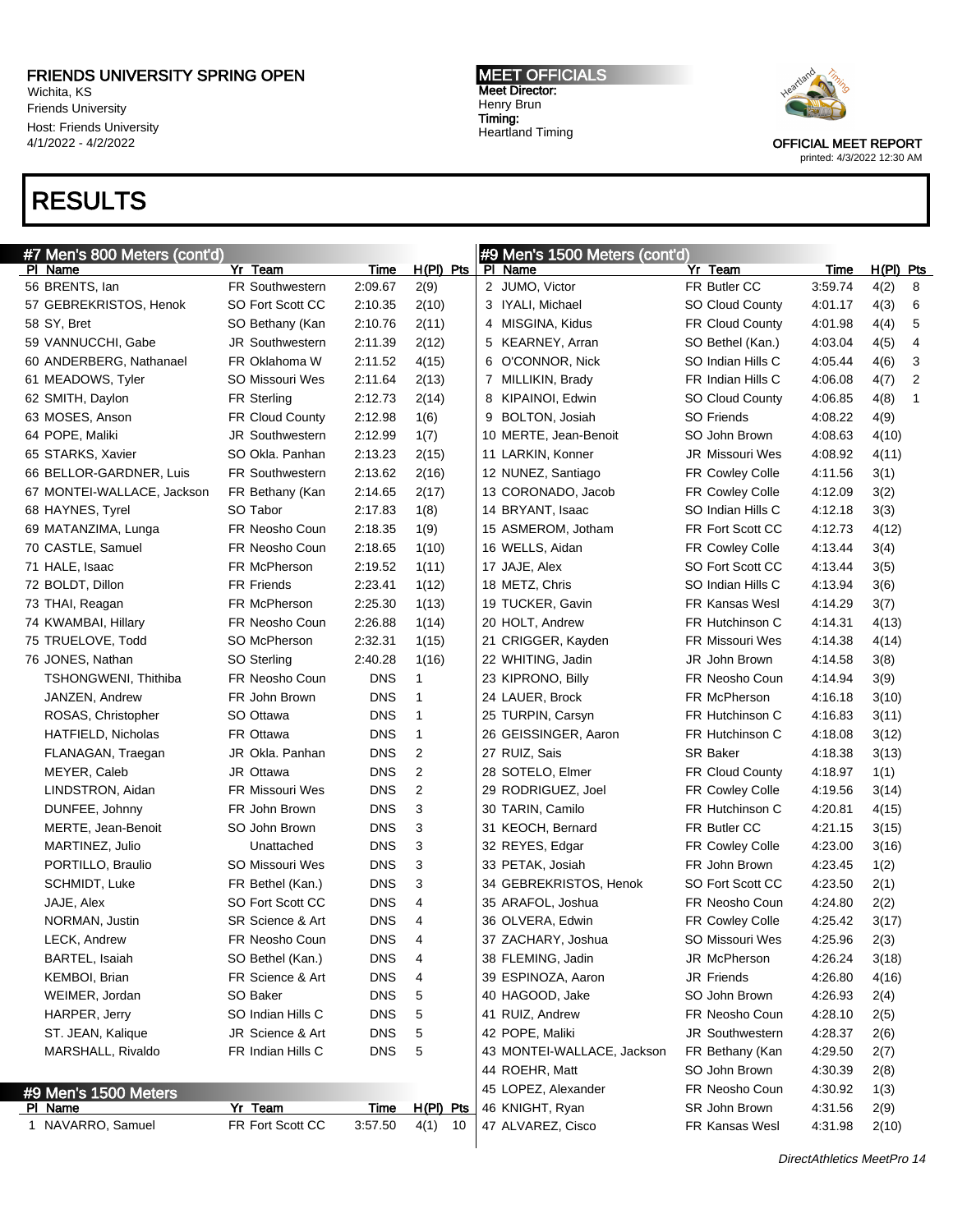PI Name **Yr Team** Time H(PI) Pts GRAHAM, Jude FR Baker 4:33.66 2(11) BRENTS, Ian FR Southwestern 4:34.56 2(12) VANNUCCHI, Gabe JR Southwestern 4:35.07 2(13) ANDERBERG, Nathanael FR Oklahoma W 4:36.95 2(14) MILLER, Christopher FR McPherson 4:38.81 1(4) BELLOR-GARDNER, Luis FR Southwestern 4:38.99 2(15) GRABER, Andrew FR Bethel (Kan.) 4:39.59 1(5) LEDBETTER, ben UNAUNAT-John B 4:41.17 1(6) BAER, Jacob SO Southwestern 4:41.36 1(7) GONZALEZ, Ricardo FR Missouri Wes 4:42.82 2(16) MEDRANO, Aaron FR Cowley Colle 4:44.76 1(8) MATA, Alexis FR Neosho Coun 4:46.42 1(9)

Wichita, KS Friends University Host: Friends University 4/1/2022 - 4/2/2022

### RESULTS

#9 Men's 1500 Meters (cont'd)

#### MEET OFFICIALS Meet Director: Henry Brun Timing: Heartland Timing

#11 Men's 5000 Meters (cont'd)



OFFICIAL MEET REPORT printed: 4/3/2022 12:30 AM

| 29 MATA, Alexis             | FR Neosho Coun    | 18:29.43   | 1(14) |
|-----------------------------|-------------------|------------|-------|
| 30 CRAGER, Robbie           | SO Bethel (Kan.)  | 18:34.61   | 1(15) |
| 31 THNG, Luke               | FR John Brown     | 19:01.90   | 1(16) |
| 32 FLORES, Carlos           | FR Okla. Panhan   | 19:34.25   | 1(17) |
| WEGHORST, Josh              | SO Baker          | <b>DNF</b> | 2     |
| STEELE, Dylan               | SO Indian Hills C | <b>DNS</b> | 1     |
| LIMO, Linus                 | SO Cloud County   | <b>DNS</b> | 2     |
| JUMO, Victor                | FR Butler CC      | <b>DNS</b> | 2     |
| SOTELO, Elmer               | FR Cloud County   | <b>DNS</b> | 2     |
|                             |                   |            |       |
| #13 Men's 10000 Meters      |                   |            |       |
| PI Name                     | Yr Team           | Time       | Pts   |
| BASHIR-MOHAMMED, Emad<br>1. | <b>FR Friends</b> | 30:18.79   | 10    |
| 2 COFER, Jacob              | SR Baker          | 32:50.21   | 8     |
| 3 PETAK, Josiah             | FR John Brown     | 33:32.90   | 6     |
| KEEGAN, Dylan<br>4          | JR Science & Art  | 34:15.42   | 5     |
| DURAN, Justin<br>5          | SO Unattached     | 34:51.16   |       |
| 6 HAGOOD, Jake              | SO John Brown     | 34:56.22   | 4     |
| KAHN, Zain<br>7             | SO Baker          | 36:14.92   | 3     |
| WHITING, Jadin              | JR John Brown     | <b>DNF</b> |       |
| HORNING, Logan              | <b>FR Friends</b> | <b>DNS</b> |       |
|                             |                   |            |       |
| #16 Men's 110m Hurdles      |                   |            |       |
|                             |                   |            |       |

PI Name **Yr Team** Time H(PI) Pts HORACEK, Jack FR Kansas Wesl 16:18.05 1(3) DANDU, Ajay SR Southwestern 16:20.55 1(4) ELGIN, Meseret JR Southwestern 16:22.92 2(12) 17 PRICOLO, Ethan FR Southwestern 16:23.98 1(5) MERRILL, Stevie SO Kansas Wesl 16:28.40 1(6) GERLACH, Kade SR Friends 16:34.84 2(13) SUIED, Basheer FR Cowley Colle 17:01.77 1(7) ROEHR, Matt SO John Brown 17:02.99 2(14) 22 JACKSON, Christopher FR Baker 17:06.91 1(8) SUIED, Muneer FR Cowley Colle 17:11.73 1(9) ALLEN, Wyatt FR McPherson 17:14.01 1(10) FUJISAWA, Akito JR Southwestern 17:31.28 2(15)

| $\pi$ is instead to the function of |                   |              |            |  |  |
|-------------------------------------|-------------------|--------------|------------|--|--|
| <b>Finals</b>                       |                   | Wind: (+1.1) |            |  |  |
| PI Name                             | Yr Team           | Time         | <b>Pts</b> |  |  |
| 1 NIANG, David                      | FR Butler CC      | 14.48        | 10         |  |  |
| 2 WALLACE, Jordan                   | SR Oklahoma W     | 14.88        | 8          |  |  |
| 3 HOLT, Alexander                   | FR Hutchinson C   | 14.94        | 6          |  |  |
| 4 PENNER, Toby                      | JR Tabor          | 15.13        | 5          |  |  |
| 5 SKINNER, Jacob                    | JR Tabor          | 15.16        | 4          |  |  |
| 6 CADE, Marcquiece                  | <b>FR Friends</b> | 16.69        | 3          |  |  |

DirectAthletics MeetPro 15

| 60 HALE, Isaac          | FR McPherson           | 4:49.92    | 1(10)          |    | 26 LEDBETTER, ben      | UNAUNAT-John B    | 17:40.54   | 1(11)        |
|-------------------------|------------------------|------------|----------------|----|------------------------|-------------------|------------|--------------|
| 61 MOFFET, Austin       | FR McPherson           | 4:51.48    | 1(11)          |    | 27 ROBERTS, Parker     | FR McPherson      | 17:40.85   | 1(12)        |
| 62 THAI, Reagan         | FR McPherson           | 4:52.76    | 1(12)          |    | 28 ADAME, Jimmy        | FR Baker          | 18:14.66   | 1(13)        |
| 63 CASTLE, Samuel       | FR Neosho Coun         | 4:54.82    | 1(13)          |    | 29 MATA, Alexis        | FR Neosho Coun    | 18:29.43   | 1(14)        |
| 64 HERNANDEZ, Alejandro | FR Neosho Coun         | 4:57.33    | 1(14)          |    | 30 CRAGER, Robbie      | SO Bethel (Kan.)  | 18:34.61   | 1(15)        |
| 65 CHATMAN, Cameron     | <b>FR Unattached</b>   | 4:58.71    | 1(15)          |    | 31 THNG, Luke          | FR John Brown     | 19:01.90   | 1(16)        |
| 66 FUNK, Carter         | SO Bethel (Kan.)       | 5:01.96    | 2(17)          |    | 32 FLORES, Carlos      | FR Okla. Panhan   | 19:34.25   | 1(17)        |
| 67 FLECK, Matthew       | FR Bethel (Kan.)       | 5:02.84    | 1(16)          |    | WEGHORST, Josh         | SO Baker          | <b>DNF</b> | 2            |
| 68 KWAMBAI, Hillary     | FR Neosho Coun         | 5:05.16    | 1(17)          |    | STEELE, Dylan          | SO Indian Hills C | <b>DNS</b> | $\mathbf{1}$ |
| 69 TRUELOVE, Todd       | SO McPherson           | 5:09.64    | 1(18)          |    | LIMO, Linus            | SO Cloud County   | <b>DNS</b> | 2            |
| GIRON, Joseph           | SO Missouri Wes        | <b>DNS</b> | 2              |    | JUMO, Victor           | FR Butler CC      | <b>DNS</b> | 2            |
| GRUEN, Abram            | FR John Brown          | <b>DNS</b> | 1              |    | SOTELO, Elmer          | FR Cloud County   | <b>DNS</b> | 2            |
| STEELE, Dylan           | SO Indian Hills C      | <b>DNS</b> | 2              |    |                        |                   |            |              |
| MEYER, Caleb            | JR Ottawa              | <b>DNS</b> | 2              |    | #13 Men's 10000 Meters |                   |            |              |
| HAEFLI, Daniel          | FR John Brown          | <b>DNS</b> | $\mathbf{1}$   |    | PI Name                | Yr Team           | Time       |              |
| JACKSON, Doriye         | SO Fort Scott CC       | <b>DNS</b> | 3              |    | BASHIR-MOHAMMED, Emad  | <b>FR Friends</b> | 30:18.79   |              |
| <b>LECK, Andrew</b>     | FR Neosho Coun         | <b>DNS</b> | 3              |    | 2 COFER, Jacob         | <b>SR Baker</b>   | 32:50.21   |              |
| MARSHALL, Rivaldo       | FR Indian Hills C      | <b>DNS</b> | $\overline{4}$ |    | 3 PETAK, Josiah        | FR John Brown     | 33:32.90   |              |
|                         |                        |            |                |    | 4 KEEGAN, Dylan        | JR Science & Art  | 34:15.42   |              |
| #11 Men's 5000 Meters   |                        |            |                |    | 5 DURAN, Justin        | SO Unattached     | 34:51.16   |              |
| PI Name                 | Yr Team                | Time       | $H(PI)$ Pts    |    | 6 HAGOOD, Jake         | SO John Brown     | 34:56.22   |              |
|                         |                        |            |                | 10 | 7 KAHN, Zain           | SO Baker          | 36:14.92   |              |
| 1 KIPAINOI, Edwin       | SO Cloud County        | 15:14.30   | 2(1)           |    |                        |                   |            |              |
| 2 GEBRESELASE, Ablel    | <b>JR Southwestern</b> | 15:15.61   | 2(2)           | 8  | WHITING, Jadin         | JR John Brown     | <b>DNF</b> |              |
| 3 BRYANT, Isaac         | SO Indian Hills C      | 15:35.04   | 2(3)           | 6  | HORNING, Logan         | FR Friends        | <b>DNS</b> |              |
| 4 DAVIS, Anthony        | SO Baker               | 15:39.80   | 2(4)           | 5  |                        |                   |            |              |
| 5 MOEN, Asher           | FR Wichita State       | 15:46.31   | 2(5)           | 4  | #16 Men's 110m Hurdles |                   |            |              |
| 6 METZ, Chris           | SO Indian Hills C      | 15:51.86   | 2(6)           | 3  | <b>Finals</b>          |                   |            | Wind: (      |
| 7 KEOCH, Bernard        | FR Butler CC           | 15:56.32   | 2(7)           | 2  | PI Name                | Yr Team           | Time       |              |
| 8 FULLERTON, Austin     | FR Newman              | 15:57.33   | 2(8)           | 1  | NIANG, David           | FR Butler CC      | 14.48      |              |
| 9 DUTTON, Max           | SO Baker               | 15:59.15   | 2(9)           |    | 2 WALLACE, Jordan      | SR Oklahoma W     | 14.88      |              |
| 10 GIBSON, Koal         | Unattached             | 16:06.01   | 2(10)          |    | 3 HOLT, Alexander      | FR Hutchinson C   | 14.94      |              |
| 11 HESS, Austin         | <b>SO Kansas Wesl</b>  | 16:07.64   | 2(11)          |    | 4 PENNER, Toby         | JR Tabor          | 15.13      |              |
| 12 LAUER, Brock         | FR McPherson           | 16:09.34   | 1(1)           |    | 5 SKINNER, Jacob       | JR Tabor          | 15.16      |              |
| 13 RIOS, Giovanni       | FR Kansas Wesl         | 16:14.37   | 1(2)           |    | 6 CADE, Marcquiece     | FR Friends        | 16.69      |              |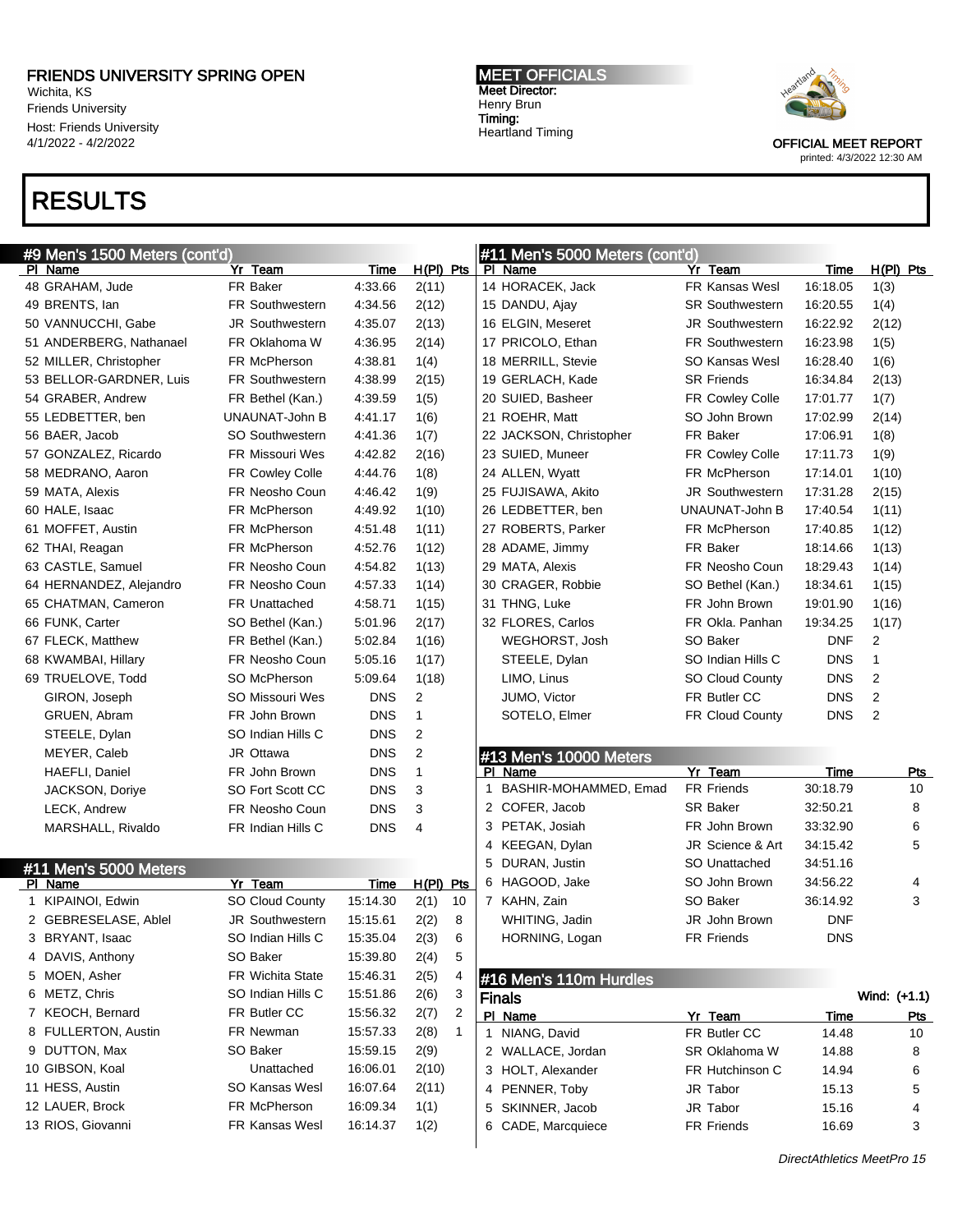Wichita, KS Friends University Host: Friends University 4/1/2022 - 4/2/2022

# RESULTS

Prelims

#16 Men's 110m Hurdles (cont'd)

Finals Wind: (+1.1) PI Name **Yr Team** Time Pts 7 HOLTHUSEN, Joseph JR Wichita State 17.22 2

MOORE, Justin SR Baker DNS

PI Name **Yr Team** Time H(PI) CADE, Marcquiece FR Friends 14.62 (+0.8)q 4(1) NIANG, David FR Butler CC 14.86 (–0.7)q 2(1) WALLACE, Jordan SR Oklahoma W 14.96 (+2.6)q 5(1) SKINNER, Jacob JR Tabor 15.02 (+2.1)q 3(1) HOLT, Alexander FR Hutchinson C 15.12 (+2.1)q 3(2) MOORE, Justin SR Baker 15.13 (+0.6)q 1(1) HOLTHUSEN, Joseph JR Wichita State 15.29 (+2.6)q 5(2) 8 PENNER, Toby **JR Tabor** 15.34 (+0.6)q 1(2) 9 THOMPSON, Alex FR Missouri Wes 15.44 (+2.1) 3(3) MOSES, Anson FR Cloud County 15.45 (–0.7) 2(2) 11 BRINDLE, Calvin SO Indian Hills C 15.68 (-0.7) 2(3) HENDERSON, Allen SO Friends 15.95 (+2.6) 5(3) MEADOWS, Trayvonne FR Friends 15.98 (+0.8) 4(2) RICHARDSON, Braden SR Ottawa 16.02 (+0.8) 4(3)

20 HUBBARD, Nathaniel FR Cowley Colle 17.09 (–0.7) 2(4) 21 MILAM, Travarus SO St. Mary (Kan 17.13 (+2.1) 3(4) 22 HERNANDEZ, David SO St. Mary (Kan 17.17 (+2.1) 3(5) 23 CLOUGH, Wen UNAUNAT-Wichit 17.37 (–0.7) 2(5) 24 RHODES, Reid SO Friends 17.64 (+0.6) 1(5) 25 LEWIS, Garrett FR Friends 17.89 (–0.7) 2(6) 26 RIVERA, Elias FR Cloud County 18.24 (+0.8) 4(6) 27 STELLJES, Drake SO Missouri Wes 20.33 (+2.1) 3(6) SHADE, Josh FR St. Mary (Kan DNF (NW) 5 MENTZ, Felipe FR Cowley Colle DNS (NW) 1 OROZCO, Eduardo SR Ottawa DNS (NW) 2 LUKAVA, Davit **SO Cloud County** DNS (NW) 3 MULL, Jack **SO Wichita State** DNS (NW) 1 ELLIOT, Deandre FR Cloud County DNS (NW) 5 GARCIA, George FR Oklahoma W DNS (NW) 5 REEDER, James SR Ottawa DNS (NW) 4

1 PENNER, Toby JR Tabor 53.49 4(1) 10 2 RIVERA, Elias FR Cloud County 53.70 4(2) 8

Yr Team Time H(PI) Pts

#17 Men's 400m Hurdles<br>PL Name

#### MEET OFFICIALS Meet Director: Henry Brun Timing: Heartland Timing



OFFICIAL MEET REPORT printed: 4/3/2022 12:30 AM

#### 15 MORSTORF, Chase SO St. Mary (Kan 16.18 (+2.6) 5(4) 16 CASTER, Kolby SO Wichita State 16.44 (+0.6) 1(3) 17 BETTON, Andrew SO Cloud County 16.60 (+0.8) 4(4) 18 BOYDSTON, Hayden FR Southwestern 16.62 (+0.8) 4(5) 19 BROWN, Josh FR Central Bapti 16.90 (+0.6) 1(4) 23 SKINNER, Jacol 24 FIELDS, Marquis 25 MOUNT, Logan 26 SMITH, Taylor DOLLOFF, Mica

|    | #17 Men's 400m Hurdles (cont'd) |    |                        |             |              |            |
|----|---------------------------------|----|------------------------|-------------|--------------|------------|
| PI | Name                            | Yr | Team                   | <u>Time</u> | <u>H(PI)</u> | <u>Pts</u> |
|    | 3 HAMILTON, Sharim              |    | FR Hutchinson C        | 53.83       | 4(3)         | 6          |
| 4  | LUKAVA, Davit                   |    | <b>SO Cloud County</b> | 54.13       | 4(4)         | 5          |
| 5  | LEWIS, Damien                   |    | FR Indian Hills C      | 55.33       | 4(5)         | 4          |
| 6  | AMBUUL, Adam                    |    | <b>SO Missouri Wes</b> | 56.24       | 4(6)         | 3          |
| 7  | MEADOWS, Trayvonne              |    | <b>FR Friends</b>      | 56.78       | 3(1)         | 2          |
| 8  | SMUCKER, Noah                   |    | <b>KC Smoke</b>        | 56.88       | 4(7)         | 1          |
| 9  | HOWARD, Isaiah                  |    | FR Fort Scott CC       | 57.24       | 3(2)         |            |
|    | 10 HERNANDEZ, David             |    | SO St. Mary (Kan       | 57.27       | 2(1)         |            |
|    | 11 BOYDSTON, Hayden             |    | <b>FR Southwestern</b> | 57.30       | 2(2)         |            |
|    | 12 RANGE, Calvin                |    | SO Bethany (Kan        | 57.62       | 2(3)         |            |
|    | 13 ELLIOT, Deandre              |    | <b>FR Cloud County</b> | 58.06       | 2(4)         |            |
|    | 14 THOMPSON, Alex               |    | <b>FR Missouri Wes</b> | 58.20       | 1(1)         |            |
|    | 15 JARMON, Donyea               |    | FR Fort Scott CC       | 59.02       | 2(5)         |            |
|    | 16 WATKINS, Caleb               |    | SO Fort Scott CC       | 59.27       | 2(6)         |            |
|    | 17 BRINDLE, Calvin              |    | SO Indian Hills C      | 59.34       | 4(8)         |            |
|    | 18 MILAM, Travarus              |    | SO St. Mary (Kan       | 59.72       | 2(7)         |            |
|    | 19 YALLOP, Miles                |    | FR Cowley Colle        | 59.89       | 1(2)         |            |
|    | 20 ARAFOL, Joshua               |    | FR Neosho Coun         | 1:00.19     | 2(8)         |            |
|    | 21 MORSTORF, Chase              |    | SO St. Mary (Kan       | 1:00.23     | 3(3)         |            |
|    | 22 MENTZ, Felipe                |    | FR Cowley Colle        | 1:00.64     | 1(3)         |            |
|    | 23 SKINNER, Jacob               |    | JR Tabor               | 1:00.82     | 1(4)         |            |
|    | 24 FIELDS, Marquise             |    | FR Fort Scott CC       | 1:01.01     | 1(5)         |            |
|    | 25 MOUNT, Logan                 |    | <b>SO Friends</b>      | 1:01.89     | 3(4)         |            |
|    | 26 SMITH, Taylor                |    | FR Oklahoma W          | 1:04.16     | 3(5)         |            |
|    | DOLLOFF, Micah                  |    | JR John Brown          | <b>DNS</b>  | 1            |            |
|    | MURPHY, Kamal                   |    | <b>FR Kansas Wesl</b>  | <b>DNS</b>  | 1            |            |
|    | OROZCO, Eduardo                 |    | <b>SR Ottawa</b>       | <b>DNS</b>  | 3            |            |
|    | <b>BUCHANAN, Tre</b>            |    | SO Fort Scott CC       | <b>DNS</b>  | 3            |            |
|    | FUENTES, Andrei                 |    | FR Hutchinson C        | <b>DNS</b>  | 3            |            |
|    |                                 |    |                        |             |              |            |

#### #19 Men's 3000m Steeple

| PL | Name                 | Yr Team                | Time       | Pts |
|----|----------------------|------------------------|------------|-----|
| 1. | MISGINA, Kidus       | <b>FR Cloud County</b> | 9.25.78    | 10  |
|    | 2 IYALI, Michael     | <b>SO Cloud County</b> | 9:36.75    | 8   |
|    | 3 MERTE, Jean-Benoit | SO John Brown          | 9:40.49    | 6   |
|    | 4 SOTELO, Elmer      | <b>FR Cloud County</b> | 10:10.18   | 5   |
|    | 5 MIER, Nathan       | <b>SR Friends</b>      | 10:21.41   | 4   |
|    | 6 BRADLEY, Maxx      | <b>SR Baker</b>        | 10:23.53   | 3   |
|    | 7 STANDLEY, Nathan   | FR Friends             | 10:32.03   | 2   |
|    | 8 LAMPAREK, Ben      | <b>SR Baker</b>        | 10:38.01   | 1   |
|    | 9 LUJAN, Tristan     | SO Oklahoma W          | 11:25.71   |     |
|    | 10 LAURANCE, Gunnar  | FR Neosho Coun         | 11:29.10   |     |
|    | 11 JONES, Nathan     | SO Sterling            | 12:44.02   |     |
|    | 12 NORMAN, Justin    | SR Science & Art       | 13:25.82   |     |
|    | RUIZ, Andrew         | FR Neosho Coun         | <b>DNS</b> |     |
|    | LOPEZ, Ruben         | FR Oklahoma W          | <b>DNS</b> |     |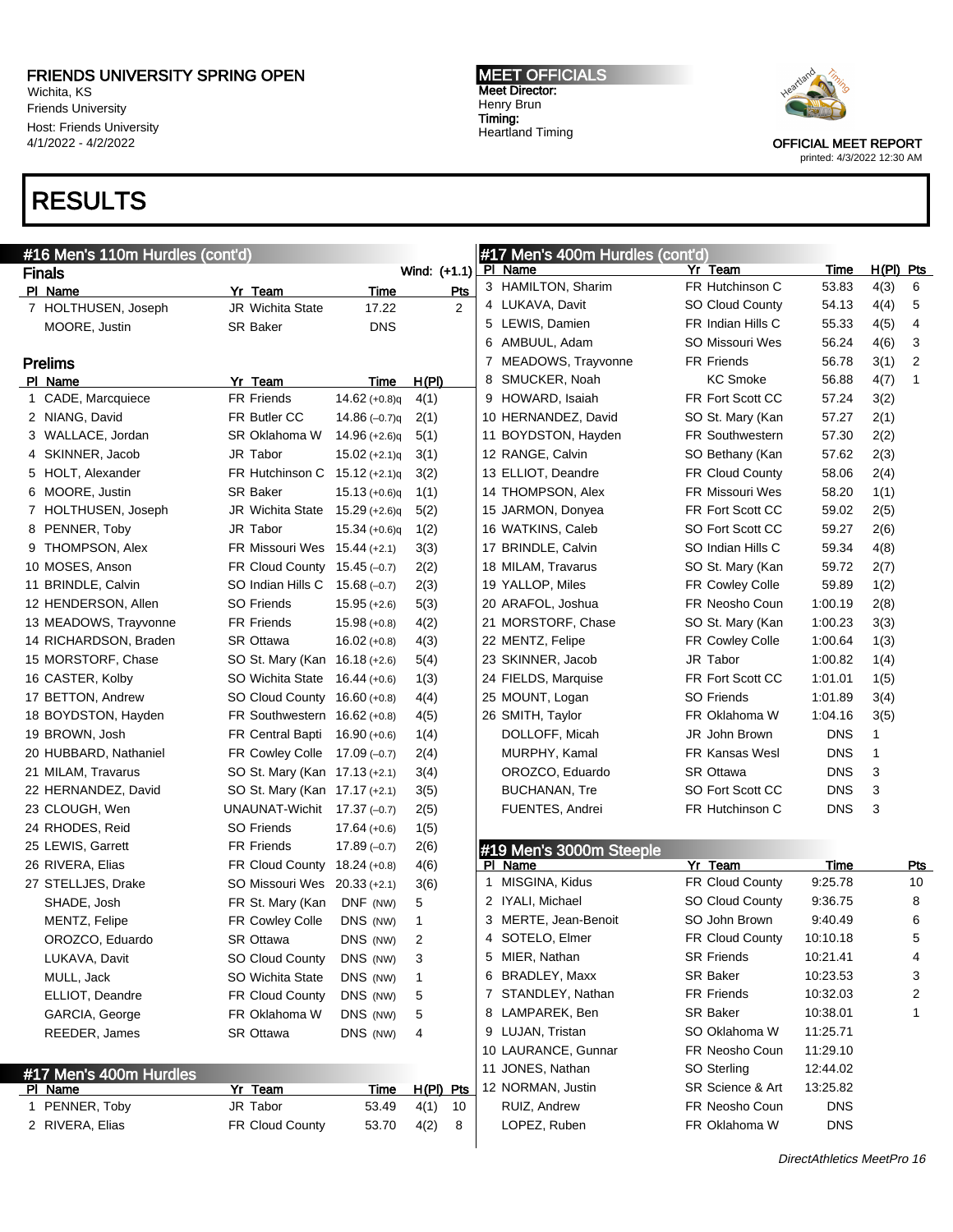Wichita, KS Friends University Host: Friends University 4/1/2022 - 4/2/2022

# RESULTS

MEET OFFICIALS Meet Director: Henry Brun Timing: Heartland Timing



OFFICIAL MEET REPORT

printed: 4/3/2022 12:30 AM

| #19 Men's 3000m Steeple (cont'd)    |                        |            |                |              |   | $#23$ Men's 4 x 400m Relay (cont'd) |                        |             |             |                         |
|-------------------------------------|------------------------|------------|----------------|--------------|---|-------------------------------------|------------------------|-------------|-------------|-------------------------|
| PI Name                             | Yr Team                | Time       |                | Pts          |   | PI Team                             |                        | <b>Time</b> | $H(PI)$ Pts |                         |
| LECK, Andrew                        | FR Neosho Coun         | <b>DNS</b> |                |              |   | 16 Cowley College (B)               |                        | 3:34.36     | 1(2)        |                         |
| LIMO, Linus                         | <b>SO Cloud County</b> | <b>DNS</b> |                |              |   | 17 Kansas Wesleyan (B)              |                        | 3:38.47     | 1(3)        |                         |
|                                     |                        |            |                |              |   | 18 Bethany (Kan.) (B)               |                        | 3:38.58     | 1(4)        |                         |
| #43 Men's 5000m Walk                |                        |            |                |              |   | Neosho County CC (B)                |                        | DQ          | 1           |                         |
| PI Name                             | Yr Team                | Time       |                | <b>Pts</b>   |   | Wichita State (B)                   |                        | <b>DNS</b>  | 1           |                         |
| 1 SANZ-RILLO, Pablo                 | <b>FR Friends</b>      | 23:32.87   |                | 10           |   | Bethel (Kan.) (A)                   |                        | <b>DNS</b>  | 1           |                         |
| 2 CARR, Gage                        | SO Friends             | 24:45.84   |                | 8            |   | Bethel (Kan.) (B)                   |                        | <b>DNS</b>  | 1           |                         |
| 3 DAVIS, Jadon                      | <b>SO Friends</b>      | 25:11.44   |                | 6            |   | Southwestern (Kan.) (A)             |                        | <b>DNS</b>  | 3           |                         |
|                                     |                        |            |                |              |   | Butler CC (A)                       |                        | <b>DNS</b>  | 3           |                         |
| #21 Men's 4 x 100m Relay            |                        |            |                |              |   |                                     |                        |             |             |                         |
| PI Team                             |                        | Time       | H(PI) Pts      |              |   | #25 Men's 4 x 800m Relay            |                        |             |             |                         |
| 1 Indian Hills CC (A)               |                        | 40.15      | 3(1)           | 10           |   | PI Team                             |                        | <b>Time</b> |             | <b>Pts</b>              |
| 2 Butler CC (A)                     |                        | 40.33      | 3(2)           | 8            |   | 1 Cloud County CC (A)               |                        | 7:47.84     |             | 10                      |
| 3 Fort Scott CC (A)                 |                        | 41.43      | 3(3)           | 6            |   | 2 Southwestern (Kan.) (A)           |                        | 7:53.48     |             | 8                       |
| 4 Cloud County CC (A)               |                        | 41.49      | 3(4)           | 5            |   | 3 Friends (A)                       |                        | 8:02.23     |             | 6                       |
| 5 Tabor (A)                         |                        | 42.11      | 2(1)           | 4            |   | 4 Neosho County CC (A)              |                        | 8:05.53     |             | 5                       |
| 6 Fort Scott CC (B)                 |                        | 42.30      | 3(5)           | 3            |   | 5 Cloud County CC (B)               |                        | 8:12.94     |             | 4                       |
| 7 Friends (A)                       |                        | 42.39      | 3(6)           | 2            |   | 6 Hutchinson CC (A)                 |                        | 8:18.00     |             | 3                       |
| 8 Southwestern (Kan.) (A)           |                        | 42.41      | 3(7)           | $\mathbf{1}$ |   | 7 Bethany (Kan.) (A)                |                        | 8:23.23     |             | 2                       |
| 9 Cowley College (A)                |                        | 42.60      | 2(2)           |              |   | 8 Okla. Panhandle (A)               |                        | 8:32.46     |             | 1                       |
| 10 Bethany (Kan.) (A)               |                        | 42.78      | 1(1)           |              | 9 | Oklahoma Wesleyan (A)               |                        | 8:49.00     |             |                         |
| 11 Ottawa (A)                       |                        | 42.98      | 2(3)           |              |   | John Brown (A)                      |                        | <b>DNS</b>  |             |                         |
| 12 Kansas Wesleyan (A)              |                        | 43.06      | 2(4)           |              |   | Baker (A)                           |                        | <b>DNS</b>  |             |                         |
| 13 Baker (A)                        |                        | 43.17      | 2(5)           |              |   |                                     |                        |             |             |                         |
| 14 Cloud County CC (B)              |                        | 43.21      | 2(6)           |              |   |                                     |                        |             |             |                         |
| 15 Tabor (B)                        |                        | 43.52      | 1(2)           |              |   | #27 Men's High Jump<br>PI Name      | Yr Team                | <b>Mark</b> |             | <u>Pts</u>              |
| 16 Oklahoma Wesleyan (A)            |                        | 43.57      | 3(8)           |              |   | 1 KINSER, Tony                      | JR Southwestern        | 2.02m       |             | 10                      |
| 17 Ottawa (B)                       |                        | 45.91      | 1(3)           |              |   | 2 OWENS, Tyke                       | SO Tabor               | 2.02m       |             | $\overline{7}$          |
| Bethel (Kan.) (A)                   |                        | <b>DNS</b> | $\overline{c}$ |              |   | 2 SHEWEY, Vance                     | FR Tabor               | 2.02m       |             | $\overline{7}$          |
|                                     |                        |            |                |              |   | 4 SANFORD, Dashaun                  | SO Tabor               | 1.92m       |             | 5                       |
|                                     |                        |            |                |              |   | 5 MUIA, Gabe                        | <b>FR Cowley Colle</b> | 1.92m       |             | 4                       |
| #23 Men's 4 x 400m Relay<br>PI Team |                        | Time       | $H(PI)$ Pts    |              |   | 6 CADE, Marcquiece                  | <b>FR Friends</b>      | 1.92m       |             | 3                       |
| 1 Indian Hills CC (A)               |                        | 3:10.20    | 3(1)           | 10           |   | 7 BIELING, Hadyn                    | FR Ottawa              | 1.92m       |             | $\overline{\mathbf{c}}$ |
| 2 Cloud County CC (A)               |                        | 3:11.24    | 3(2)           | 8            |   | 8 HENDERSON, Allen                  | <b>SO Friends</b>      | 1.87m       |             | $\mathbf{1}$            |
| 3 Cloud County CC (B)               |                        | 3:16.00    | 3(3)           | 6            |   | 9 SCHULTZ, Joey                     |                        | 1.87m       |             |                         |
| 4 Hutchinson CC (A)                 |                        | 3:18.93    | 2(1)           | 5            |   |                                     | FR St. Mary (Kan       |             |             |                         |
|                                     |                        |            |                |              |   | 10 HAMILTON, Sharim                 | FR Hutchinson C        | 1.82m       |             |                         |
| 5 Cowley College (A)                |                        | 3:22.78    | 2(2)           | 4            |   | 11 HOLT, Alexander                  | FR Hutchinson C        | 1.82m       |             |                         |
| 6 Tabor (A)                         |                        | 3:23.42    | 2(3)           | 3            |   | 11 BRYANT, Donovan                  | FR Hutchinson C        | 1.82m       |             |                         |
| 7 St. Mary (Kan.) (A)               |                        | 3:23.76    | 2(4)           | 2            |   | 11 JACK, Donel                      | SO St. Mary (Kan       | 1.82m       |             |                         |
| 8 Cloud County CC (C)               |                        | 3:24.41    | 3(4)           | $\mathbf{1}$ |   | 14 ROTTINGHAUS, Preston             | FR Kansas Wesl         | 1.82m       |             |                         |
| 9 Fort Scott CC (C)                 |                        | 3:25.41    | 3(5)           |              |   | 15 JONES, Darral                    | FR Tabor               | 1.82m       |             |                         |
| 10 Fort Scott CC (D)                |                        | 3:25.47    | 2(5)           |              |   | 16 NYINGUAN, Timothy                | SO Cloud County        | 1.77m       |             |                         |
| 11 Bethany (Kan.) (A)               |                        | 3:25.70    | 2(6)           |              |   | 17 HUBBARD, Nathaniel               | FR Cowley Colle        | 1.77m       |             |                         |
| 12 Fort Scott CC (B)                |                        | 3:28.49    | 3(6)           |              |   | 18 MANNING, Caleb                   | FR Hutchinson C        | 1.77m       |             |                         |
| 13 Indian Hills CC (B)              |                        | 3:28.68    | 2(7)           |              |   | 19 MENTZ, Felipe                    | FR Cowley Colle        | 1.77m       |             |                         |
| 14 Hutchinson CC (B)                |                        | 3:29.07    | 2(8)           |              |   | RIVERA, Elias                       | FR Cloud County        | NH          |             |                         |
| 15 Neosho County CC (A)             |                        | 3:29.15    | 1(1)           |              |   |                                     |                        |             |             |                         |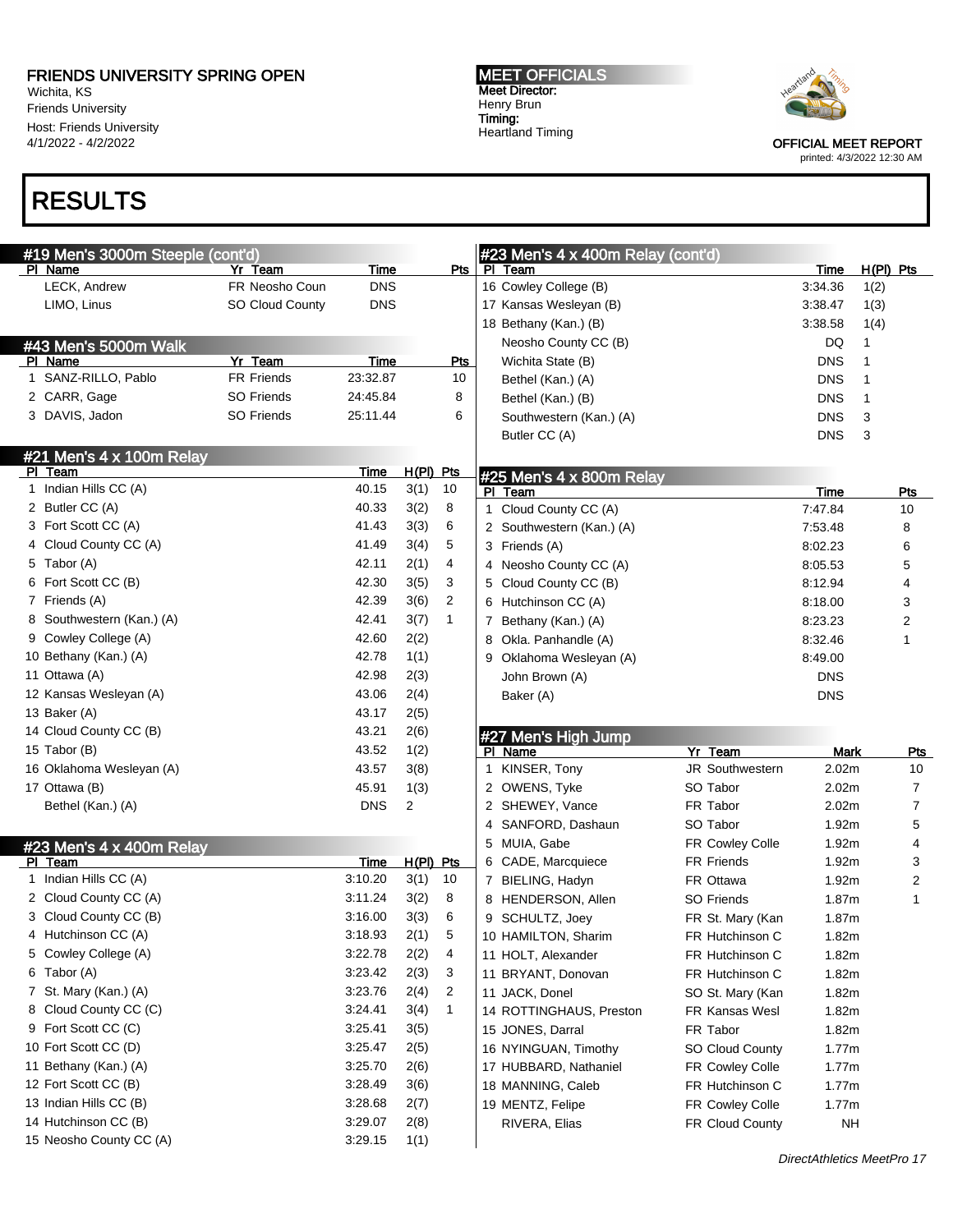Wichita, KS Friends University Host: Friends University 4/1/2022 - 4/2/2022

# RESULTS

#29 Men's Pole Vault

PI Name 1 HOP, Aj MEET OFFICIALS Meet Director: Henry Brun Timing: Heartland Timing

#31 Men's Long Jump (cont'd)



| PI Name                   | Yr Team                 | Mark           |                | Pts          |    | PI Name                 | Yr Team                         | Mark                       | F(PI) Pts      |                |
|---------------------------|-------------------------|----------------|----------------|--------------|----|-------------------------|---------------------------------|----------------------------|----------------|----------------|
| 1 HOP, Aj                 | Unattached              | 4.40m          |                |              |    | 16 LYNN, Payden         | SO Sterling                     | $6.38m (+1.1)$             | 3(10)          |                |
| 2 OKRASKA, Ben            | FR Cloud County         | 4.40m          |                | 10           |    | 17 SHEWEY, Vance        | FR Tabor                        | $6.35m (+1.5)$             | 2(5)           |                |
| 3 LEWIS, Garrett          | <b>FR Friends</b>       | 4.40m          |                | 8            |    | 18 MANNING, Caleb       | FR Hutchinson C                 | $6.34m (+2.9)$             | 2(6)           |                |
| 4 CASTER, Kolby           | SO Wichita State        | 4.25m          |                | 6            |    | 19 FARBES, Eric         | JR Southwestern                 | $6.33m (+1.4)$             | 2(7)           |                |
| 5 STEINERT, Simon         | FR Hutchinson C         | 4.25m          |                | 5            |    | 20 FULLER, Darius       | FR Fort Scott CC                | $6.29m (+1.9)$             | 2(8)           |                |
| 6 FAULKNER, Luke          | FR Cowley Colle         | 4.10m          |                | 3.5          |    | 21 CLOUGH, Wen          | UNAUNAT-Wichit                  | $6.24m (+2.8)$             | 2(9)           |                |
| 6 SWENEY, Brian           | <b>FR Friends</b>       | 4.10m          |                | 3.5          |    | 22 SWANK, Philip        | FR McPherson                    | $6.13m (+1.5)$             | 1(3)           |                |
| 8 NEWMAN, Eli             | <b>FR Wichita State</b> | 4.10m          |                | 2            |    | 23 THOMPSON, Arcine     | FR Cowley Colle                 | $6.04m (+1.2)$             | 1(4)           |                |
| 9 CADE, Marcquiece        | <b>FR Friends</b>       | 4.10m          |                | $\mathbf{1}$ |    | 24 STIGER, Isaiah       | <b>JR Central Bapti</b>         | $6.00m (+2.4)$             | 2(10)          |                |
| 10 KEESE, Cooper          | JR John Brown           | 4.10m          |                |              |    | 25 RADFORD, Carson      | FR Hutchinson C                 | $5.93m (+2.1)$             | 1(5)           |                |
| 11 WHITELEY, Dakota       | JR Tabor                | 3.95m          |                |              |    | 26 FORMENTO, Sebastian  | SO Bethel (Kan.)                | $5.90m (+0.9)$             | 1(6)           |                |
| 11 FRAZIER, Storm         | <b>FR Baker</b>         | 3.95m          |                |              |    | 27 HAYES, Kannon        | FR Bethany (Kan                 | $5.87m (+2.7)$             | 1(7)           |                |
| 11 AHLF, Christian        | <b>FR Friends</b>       | 3.95m          |                |              |    | 28 DOLLOFF, Micah       | JR John Brown                   | $5.85m (+2.8)$             | 1(8)           |                |
| 14 MERCER, Micheal        | FR McPherson            | 3.95m          |                |              |    | 29 SIZEMORE, Chris      | FR Indian Hills C               | $5.72m (+0.9)$             | 3(11)          |                |
| 15 JANTZEN, Jade          | FR Hutchinson C         | 3.95m          |                |              |    | 30 AGOSTO, Francis      | FR Ottawa                       | $5.54m (+1.4)$             | 1(9)           |                |
| 16 JANSSEN, Luca          | SR Baker                | 3.95m          |                |              |    | 31 ANDERBERG, Nathanael | FR Oklahoma W                   | $5.36m (+1.5)$             | 1(10)          |                |
| 17 BETTON, Andrew         | <b>SO Cloud County</b>  | 3.80m          |                |              |    | 32 SMITH, Taylor        | FR Oklahoma W                   | $5.32m (+2.0)$             | 1(11)          |                |
| 18 SCHINTGEN, Christopher | SR St. Mary (Kan        | 3.60m          |                |              |    | PATTERSON, Isiaih       | <b>SR Central Bapti</b>         | NM (NW)                    | $\mathbf{1}$   |                |
| 18 WHEELER, Logan         | FR St. Mary (Kan        | 3.60m          |                |              |    | FUENTES, Andrei         | FR Hutchinson C                 | NM (NW)                    | 2              |                |
| 20 ROBERTS, Slade         | FR Cowley Colle         | 3.40m          |                |              |    | VAIL II, William        | JR John Brown                   | NM (NW)                    | 3              |                |
| 21 MOSES, Anson           | FR Cloud County         | 3.40m          |                |              |    |                         |                                 |                            |                |                |
| 22 HENDERSON, Allen       | <b>SO Friends</b>       | 3.20m          |                |              |    | #33 Men's Triple Jump   |                                 |                            |                |                |
| 23 DEVAUGHN, Harrison     | <b>SR Baker</b>         | 3.20m          |                |              |    | PI Name                 | Yr Team                         |                            | Mark F(PI) Pts |                |
| MULL, Jack                | SO Wichita State        | NΗ             |                |              | 1. | RAMIREZ, JC             | SO Indian Hills C 14.16m (+1.4) |                            | 2(1)           | 10             |
| MCFARLING, Skylar         | <b>FR Cloud County</b>  | NΗ             |                |              | 2  | TARVER, Mikkel          | <b>SR Unattached</b>            | 14.08m (+1.4)              | 2(2)           |                |
| PETERSON, Braydon         | FR Hutchinson C         | NΗ             |                |              | 3  | MEREDITH, Robin         | SO Indian Hills C 13.58m (+1.6) |                            | 2(3)           | 8              |
| ELLIOT, Deandre           | FR Cloud County         | NΗ             |                |              | 4  | OJO, Inioluwa           | SO Bethany (Kan 13.38m (+1.9)   |                            | 2(4)           | 6              |
| RIVERA, Elias             | FR Cloud County         | NΗ             |                |              | 5  | CHEATEM, Mario          | SO Ottawa                       | $13.17m (+1.4)$            | 2(5)           | 5              |
|                           |                         |                |                |              | 6  | <b>FULLER, Darius</b>   | FR Fort Scott CC 13.06m (+1.2)  |                            | 2(6)           | 4              |
| #31 Men's Long Jump       |                         |                |                |              | 7  | LYNN, Payden            | SO Sterling                     | $13.03m (+2.2)$            | 1(1)           | 3              |
| PI Name                   | Yr Team                 |                | Mark F(PI) Pts |              | 8  | THOMPSON, Arcine        | FR Cowley Colle 12.91m (+1.3)   |                            | 1(2)           | $\overline{2}$ |
| 1 KYSER, Eryk             | <b>SO Kansas Wesl</b>   | $7.21m (+1.2)$ | 3(1)           | 10           | 9  | FORMENTO, Sebastian     | SO Bethel (Kan.) 12.73m (+0.8)  |                            | 1(3)           | 1              |
| 2 ELAZARIG, Dowdy         | SO Wichita State        | $7.20m (+1.2)$ | 1(1)           | 8            |    | 10 DOLLOFF, Micah       | JR John Brown                   | $12.37m (+1.6)$            | 1(4)           |                |
| 3 BROWNE, Dimetre         | FR Hutchinson C         | $7.07m (+2.2)$ | 3(2)           | 6            |    | 11 PARMER, Zach         | FR Missouri Wes 12.24m (+1.7)   |                            | 1(5)           |                |
| 4 DIXON, Trey             | FR Fort Scott CC        | $6.98m (+2.5)$ | 3(3)           | 5            |    | ELAZARIG, Dowdy         | SO Wichita State                | NM (NW)                    | 1              |                |
| 5 TARVER, Mikkel          | <b>SR Unattached</b>    | $6.98m (+1.5)$ | 2(1)           |              |    | SMITH, Taylor           | FR Oklahoma W                   | $NM$ (NW)                  | -1             |                |
| 6 NEWMAN, Richard         | SO Butler CC            | $6.85m (-0.2)$ | 3(4)           | 4            |    | MURPHY, Kamal           | <b>FR Kansas Wesl</b>           | NM (NW)                    | -1             |                |
| 7 BECK, Mykell            | FR Fort Scott CC        | $6.77m (+0.8)$ | 1(2)           | 3            |    | STANDRIDGE, Griffin     | SO Ottawa                       | $NM$ (NW) 1                |                |                |
| 8 CHEATEM, Mario          | SO Ottawa               | $6.76m (+1.3)$ | 3(5)           | 2            |    | RAFIDIMALALA, Narindra  | SO Cloud County                 | NM (NW)                    | - 1            |                |
| 9 THOMPSON, Clyedterrious | FR Hutchinson C         | $6.65m (+1.7)$ | 3(6)           | $\mathbf{1}$ |    | MAGLAKELIDZE, Goga      | SO Cloud County                 | NM (NW) $2$                |                |                |
| 10 MUIA, Gabe             | FR Cowley Colle         | $6.64m (+1.1)$ | 3(7)           |              |    | MURPHY, Kalil           | FR Kansas Wesl                  | NM (NW) $2$                |                |                |
| 11 CANNON, Ali            | FR Tabor                | $6.57m (+1.8)$ | 2(2)           |              |    | NYINGUAN, Timothy       | <b>SO Cloud County</b>          | NM (NW) $2$                |                |                |
| 12 ATKINS, Jashawn        | FR Fort Scott CC        | $6.54m (+1.4)$ | 3(8)           |              |    | THOM, Connor            | SO Missouri Wes                 | NM (NW) $2$                |                |                |
| 13 ANTWI, Enoch           | FR Fort Scott CC        | $6.52m (+0.6)$ | 3(9)           |              |    |                         |                                 |                            |                |                |
| 14 STANDRIDGE, Griffin    | SO Ottawa               | $6.48m (+1.5)$ | 2(3)           |              |    |                         |                                 |                            |                |                |
| 15 GUTEKUNST, Ben         | FR Baker                | $6.40m (+2.8)$ | 2(4)           |              |    |                         |                                 |                            |                |                |
|                           |                         |                |                |              |    |                         |                                 |                            |                |                |
|                           |                         |                |                |              |    |                         |                                 | DirectAthletics MeetPro 18 |                |                |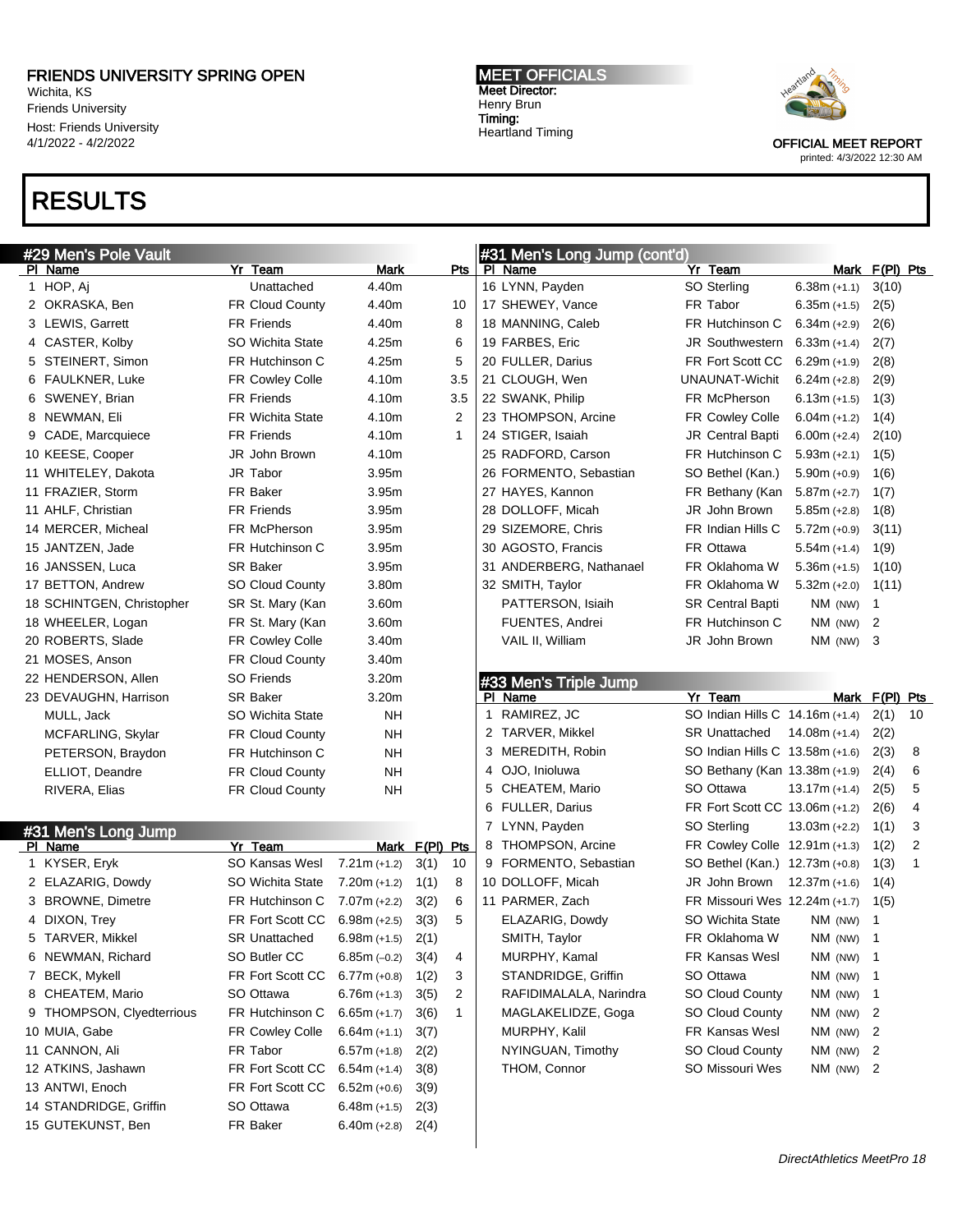Wichita, KS Friends University Host: Friends University 4/1/2022 - 4/2/2022

### RESULTS

#### MEET OFFICIALS Meet Director: Henry Brun Timing: Heartland Timing



OFFICIAL MEET REPORT

|  | printed: 4/3/2022 12:30 AM |  |
|--|----------------------------|--|
|  |                            |  |

| #35 Men's Shot Put |                         |                        |                 |                      |   | #37 Men's Discus (cont'd) |                        |        |                |              |
|--------------------|-------------------------|------------------------|-----------------|----------------------|---|---------------------------|------------------------|--------|----------------|--------------|
|                    | PI Name                 | Yr Team                |                 | Mark F(PI) Pts       |   | PI Name                   | Yr Team                |        | Mark F(PI) Pts |              |
|                    | 1 TEMPLEMAN, Dylan      | <b>SR McPherson</b>    | 16.08m          | 4(1)<br>10           |   | 3 SPRAGUE, Andrew         | <b>SR Ottawa</b>       | 49.35m | 3(3)           | 6            |
|                    | 2 COOPER, Antonio       | FR Hutchinson C        | 15.92m          | 4(2)<br>8            | 4 | JOHNSON, Zach             | JR Tabor               | 46.36m | 3(4)           | 5            |
|                    | 3 JOHNSON, Abner        | FR Cowley Colle        | 15.84m          | 4(3)<br>6            |   | 5 CAMPBELL, Isaac         | <b>JR Friends</b>      | 43.07m | 3(5)           | 4            |
|                    | 4 ODEN, Brett           | <b>SR McPherson</b>    | 15.69m          | 5<br>4(4)            |   | 6 LOUKOTA, Drew           | <b>SR Ottawa</b>       | 41.80m | 3(6)           | 3            |
|                    | 5 BROWN, Ahmed          | <b>FR Cowley Colle</b> | 15.36m          | 4<br>4(5)            |   | 7 COOPER, Antonio         | FR Hutchinson C        | 41.69m | 3(7)           | 2            |
|                    | 6 CAMPBELL, Isaac       | <b>JR Friends</b>      | 15.12m          | 3<br>4(6)            |   | 8 FOWLES, Jobe            | FR Hutchinson C        | 40.81m | 3(8)           | $\mathbf{1}$ |
|                    | 7 CHAFFEE, Tyler        | JR Baker               | 14.87m          | 2<br>4(7)            |   | 9 DIXON, Jean-De          | <b>FR Cowley Colle</b> | 39.80m | 2(1)           |              |
|                    | 8 ENRIQUEZ, Alfredo     | JR Tabor               | 14.59m          | $\mathbf{1}$<br>4(8) |   | 10 WELLS, Brayden         | <b>SR Friends</b>      | 39.74m | 3(9)           |              |
|                    | 9 SPRAGUE, Andrew       | <b>SR Ottawa</b>       | 14.51m          | 4(9)                 |   | 11 GARCIA, Joshua         | FR Tabor               | 39.46m | 2(2)           |              |
|                    | 10 LOUKOTA, Drew        | <b>SR Ottawa</b>       | 14.08m          | 3(1)                 |   | 12 PANE, Hunter           | <b>FR Kansas Wesl</b>  | 39.22m | 1(1)           |              |
|                    | 11 CANNON, Mark         | FR Fort Scott CC       | 13.95m          | 3(2)                 |   | 13 JOHNSON, Abner         | <b>FR Cowley Colle</b> | 38.65m | 2(3)           |              |
|                    | 12 UGWOKE, Vincent      | <b>FR Cloud County</b> | 13.68m          | 4(10)                |   | 14 PAYNE, Brock           | <b>FR Southwestern</b> | 37.35m | 3(10)          |              |
|                    | 13 REEVES, George       | <b>SO Southwestern</b> | 13.42m          | 3(3)                 |   | 15 MICK, Davis            | <b>FR Cloud County</b> | 36.85m | 2(4)           |              |
|                    | 14 JOHNSON, Zach        | JR Tabor               | 13.41m          | 3(4)                 |   | 16 NICHOLS, Quinn         | JR Baker               | 35.68m | 2(5)           |              |
|                    | 15 NICHOLS, Quinn       | JR Baker               | 12.95m          | 3(5)                 |   | 17 PETERSON, Trevor       | <b>FR Southwestern</b> | 34.66m | 1(2)           |              |
|                    | 16 GARCIA, Joshua       | FR Tabor               | 12.60m          | 3(6)                 |   | 18 KRUEGER, Jack          | SO Ottawa              | 33.86m | 2(6)           |              |
|                    | 17 PANE, Hunter         | <b>FR Kansas Wesl</b>  | 12.46m          | 2(1)                 |   | 19 GOLDEN, Rickey         | FR Butler CC           | 32.69m | 2(7)           |              |
|                    | 18 BRECH, Tim           | <b>FR Missouri Wes</b> | 12.02m          | 2(2)                 |   | 20 ABERNATHY, Mike        | FR Fort Scott CC       | 31.50m | 2(8)           |              |
|                    | 19 BROWN, Jayson        | FR Neosho Coun         | 11.88m          | 3(7)                 |   | 21 BRECH, Tim             | <b>FR Missouri Wes</b> | 30.67m | 1(3)           |              |
|                    | 20 PAYNE, Brock         | <b>FR Southwestern</b> | 11.69m          | 2(3)                 |   | 22 GIERSCH, Patrick       | SO Bethany (Kan        | 30.53m | 2(9)           |              |
|                    | 21 STANSBURY, Robert    | SO Sterling            | 11.60m          | 3(8)                 |   | 23 SNOOK, Sam             | FR John Brown          | 30.41m | 1(4)           |              |
|                    | 22 WALLACE, Hayden      | FR Bethel (Kan.)       | 11.43m          | 2(4)                 |   | 24 STANSBURY, Robert      | SO Sterling            | 29.10m | 2(10)          |              |
|                    | 23 FLAX, Cody           | FR Hutchinson C        | 11.35m          | 2(5)                 |   | 25 MOSES, Anson           | <b>FR Cloud County</b> | 28.89m | 1(5)           |              |
|                    | 24 KRUEGER, Jack        | SO Ottawa              | 11.33m          | 2(6)                 |   | 26 QUILENS, Nick          | <b>FR Southwestern</b> | 28.72m | 2(11)          |              |
|                    | 25 HARRY JR., Waltis    | JR Oklahoma W          | 11.18m          | 2(7)                 |   | 27 WALLACE, Hayden        | FR Bethel (Kan.)       | 28.70m | 2(12)          |              |
|                    | 26 BYERS, Will          | JR Baker               | 10.96m          | 1(1)                 |   | 28 CADE, Marcquiece       | <b>FR Friends</b>      | 27.80m | 1(6)           |              |
|                    | 27 BELL, Kendrick       | <b>FR Sterling</b>     | 10.93m          | 1(2)                 |   | 29 SCOLES, Bowen          | <b>FR Southwestern</b> | 26.16m | 1(7)           |              |
|                    | 28 VESSAR, Logan        | SR Bethany (Kan        | 10.86m          | 1(3)                 |   | 30 BETTON, Andrew         | <b>SO Cloud County</b> | 24.42m | 2(13)          |              |
|                    | 29 QUILENS, Nick        | <b>FR Southwestern</b> | 10.80m          | 1(4)                 |   | 31 DE LA TORRE, Nicolas   | SR Bethany (Kan        | 22.84m | 1(8)           |              |
|                    | 30 SCOLES, Bowen        | <b>FR Southwestern</b> | 10.45m          | 2(8)                 |   | 32 STELLJES, Drake        | SO Missouri Wes        | 22.21m | 1(9)           |              |
|                    | 31 GIERSCH, Patrick     | SO Bethany (Kan        | 9.93m           | 1(5)                 |   | 33 VESSAR, Logan          | SR Bethany (Kan        | 20.69m | 1(10)          |              |
|                    | 32 ABERNATHY, Mike      | FR Fort Scott CC       | 9.86m           | 1(6)                 |   | 34 ELLIOT, Deandre        | <b>FR Cloud County</b> | 19.58m | 1(11)          |              |
|                    | 33 DE LA TORRE, Nicolas | SR Bethany (Kan        | 9.00m           | 1(7)                 |   | RIVERA, Elias             | FR Cloud County        | ΝM     | $\mathbf{1}$   |              |
|                    | SETTLE, Josh            | SO Central Bapti       | NM.             | $\overline{1}$       |   | KNIGHT, Jackson           | FR Ottawa              | ΝM     | 1              |              |
|                    | ELLIOT, Deandre         | <b>FR Cloud County</b> | NM 1            |                      |   | CLOUGH, Wen               | <b>UNAUNAT-Wichit</b>  | NM     | $\overline{1}$ |              |
|                    | <b>BETTON, Andrew</b>   | SO Cloud County        | NM 1            |                      |   | AHMED, Mohamed            | FR Cloud County        | NM 1   |                |              |
|                    | MOSES, Anson            | <b>FR Cloud County</b> | NM 1            |                      |   | VANCE, Brody              | FR Cloud County        | NM 1   |                |              |
|                    | MICK, Davis             | FR Cloud County        | NM 2            |                      |   | CANNON, Mark              | FR Fort Scott CC       | NM     | $\overline{1}$ |              |
|                    | KNIGHT, Jackson         | FR Ottawa              | NM 2            |                      |   | MULL, Jack                | SO Wichita State       | NM 2   |                |              |
|                    | MCGINNESS, Jameson      | JR St. Mary (Kan       | NM 3            |                      |   | LUDWICK, Jacob            | FR Ottawa              | NM 2   |                |              |
|                    | SCHNEEBERGER, Jaden     | FR Cowley Colle        | NM 3            |                      |   | <b>GREEN, Trevor</b>      | FR Cowley Colle        | NM 3   |                |              |
|                    |                         |                        |                 |                      |   | BROWN, Ahmed              | FR Cowley Colle        | NM 3   |                |              |
|                    | #37 Men's Discus        |                        |                 |                      |   | FANKHOUSER, Quentin       | JR Okla. Panhan        | NM 3   |                |              |
|                    | PI Name                 | Yr Team                |                 | Mark F(PI) Pts       |   | FAAGAI, Simeon            | FR Cowley Colle        | NM 3   |                |              |
|                    | 1 UGWOKE, Vincent       | FR Cloud County        | $53.25m$ $3(1)$ | 10                   |   | MCGINNESS, Jameson        | JR St. Mary (Kan       | NM 3   |                |              |

 UGWOKE, Vincent FR Cloud County 53.25m 3(1) 10 2 TEMPLEMAN, Dylan SR McPherson 52.74m 3(2) 8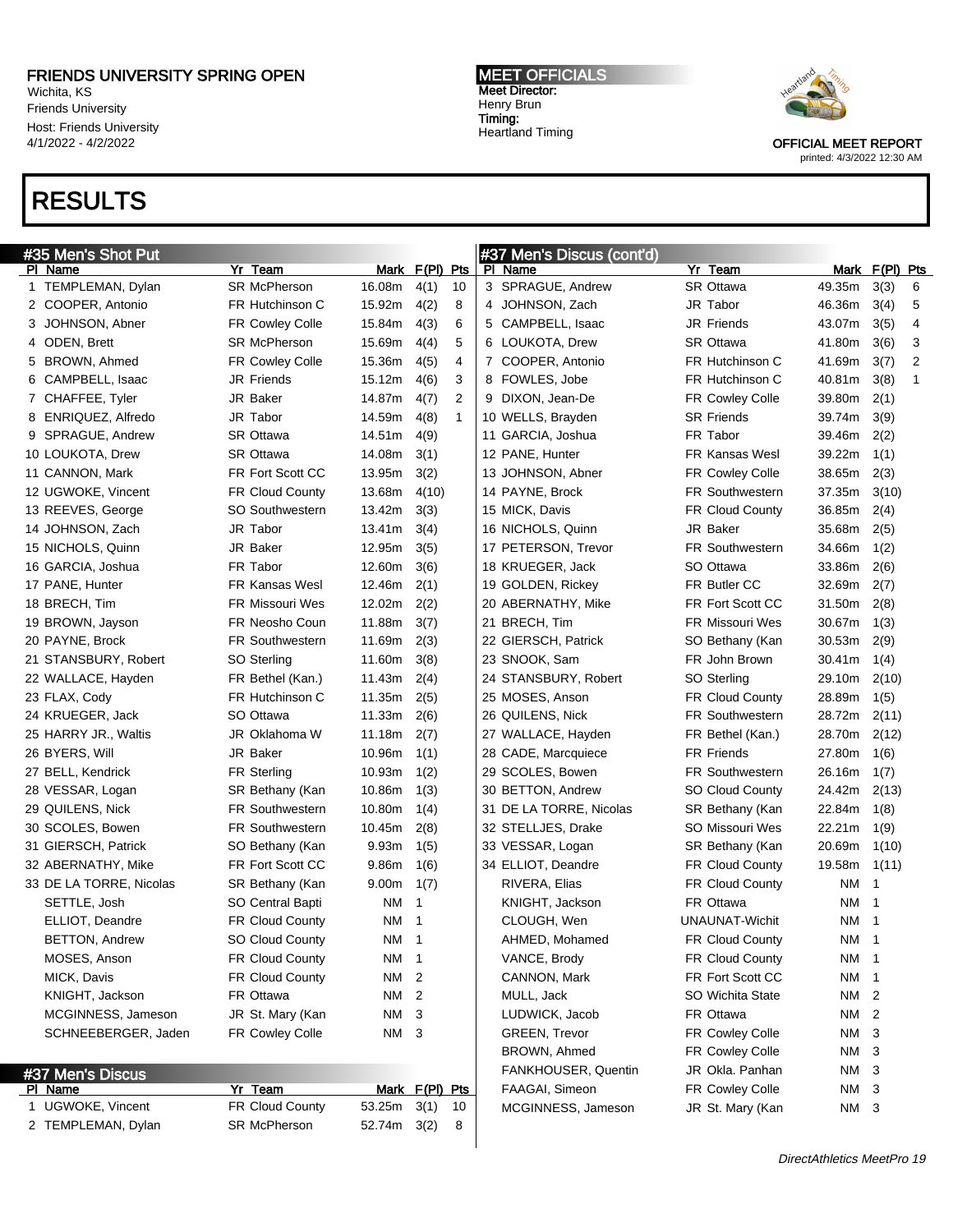Wichita, KS Friends University Host: Friends University 4/1/2022 - 4/2/2022

# RESULTS

MEET OFFICIALS Meet Director: Henry Brun Timing: Heartland Timing



OFFICIAL MEET REPORT

printed: 4/3/2022 12:30 AM

| #39 Men's Hammer |                         |                        |        |                  | #41 Men's Javelin (cont'd) |                         |                               |                        |        |                |              |
|------------------|-------------------------|------------------------|--------|------------------|----------------------------|-------------------------|-------------------------------|------------------------|--------|----------------|--------------|
|                  | PI Name                 | Yr Team                |        | Mark F(PI) Pts   |                            |                         | PI Name                       | Yr Team                |        | Mark F(PI) Pts |              |
|                  | 1 AHMED, Mohamed        | FR Cloud County        | 62.40m | 3(1)             | 10                         |                         | 8 MICK, Davis                 | FR Cloud County        | 39.04m | 2(8)           | 2            |
|                  | 2 TEMPLEMAN, Dylan      | <b>SR McPherson</b>    | 54.92m | 3(2)             | 8                          |                         | 9 THOM, Connor                | SO Missouri Wes        | 38.97m | 1(1)           | $\mathbf{1}$ |
|                  | 3 WELLS, Brayden        | <b>SR Friends</b>      | 54.72m | 3(3)             | 6                          |                         | 10 STARKS, Xavier             | SO Okla, Panhan        | 36.14m | 1(2)           |              |
|                  | 4 SCHNEEBERGER, Jaden   | <b>FR Cowley Colle</b> | 49.85m | 3(4)             | 5                          |                         | 11 VANCE, Brody               | <b>FR Cloud County</b> | 32.37m | 1(3)           |              |
|                  | 5 CAMP, Creighton       | SO Wichita State       | 48.03m | 3(5)             | 4                          |                         | 12 SHADE, Josh                | FR St. Mary (Kan       | 31.94m | 1(4)           |              |
|                  | 6 GREEN, Trevor         | <b>FR Cowley Colle</b> | 47.25m | 3(6)             | 3                          |                         | 13 STELLJES, Drake            | SO Missouri Wes        | 29.40m | 1(5)           |              |
|                  | 7 CAMPBELL, Isaac       | <b>JR Friends</b>      | 46.42m | 3(7)             | 2                          |                         | 14 BAER, Jacob                | <b>SO Southwestern</b> | 28.94m | 1(6)           |              |
| 8                | JOHNSON, Zach           | JR Tabor               | 46.07m | 2(1)             | $\mathbf{1}$               |                         |                               |                        |        |                |              |
|                  | 9 FAAGAI, Simeon        | <b>FR Cowley Colle</b> | 45.25m | 3(8)             |                            |                         | <b>Men's Scores</b>           |                        |        |                |              |
|                  | 10 FOWLES, Jobe         | FR Hutchinson C        | 43.13m | 3(9)             |                            | PI                      | Team                          | Code                   | Score  |                |              |
|                  | 11 BROWN, Ahmed         | FR Cowley Colle        | 40.42m | 2(2)             |                            | 1                       | Cloud County CC               | <b>CLOD</b>            | 153    |                |              |
|                  | 12 FLAX, Cody           | FR Hutchinson C        | 40.36m | 2(3)             |                            | 2                       | <b>Butler CC</b>              | <b>BUTC</b>            | 101    |                |              |
|                  | 13 ODEN, Brett          | <b>SR McPherson</b>    | 40.06m | 3(10)            |                            | 3                       | Indian Hills CC               | <b>INDI</b>            | 86     |                |              |
|                  | 14 MICK, Davis          | FR Cloud County        | 39.60m | 2(4)             |                            | 4                       | Friends                       | <b>FRIE</b>            | 84.5   |                |              |
|                  | 15 ENRIQUEZ, Alfredo    | JR Tabor               | 38.65m | 3(11)            |                            | 5                       | Fort Scott CC                 | <b>FCCC</b>            | 56     |                |              |
|                  | 16 VANCE, Brody         | FR Cloud County        | 38.52m | 3(12)            |                            | 6                       | Tabor                         | <b>TABO</b>            | 52     |                |              |
|                  | 17 COOPER, Antonio      | FR Hutchinson C        | 38.48m | 2(5)             |                            | $\overline{7}$          | Hutchinson CC                 | <b>HUCC</b>            | 51     |                |              |
|                  | 18 PANE, Hunter         | <b>FR Kansas Wesl</b>  | 38.13m | 1(1)             |                            | 8                       | <b>Cowley College</b>         | COWL                   | 31.5   |                |              |
|                  | 19 DIXON, Jean-De       | FR Cowley Colle        | 36.61m | 2(6)             |                            | 9                       | McPherson                     | <b>MCPK</b>            | 31     |                |              |
|                  | 20 JOHNSON, Abner       | FR Cowley Colle        | 36.39m | 2(7)             |                            | 10                      | Southwestern (Kan.)           | <b>SOKS</b>            | 30     |                |              |
|                  | 21 SCOLES, Bowen        | <b>FR Southwestern</b> | 36.00m | 1(2)             |                            | 11                      | <b>Wichita State</b>          | WSU                    | 26     |                |              |
|                  | 22 NICHOLS, Quinn       | JR Baker               | 35.20m | 2(8)             |                            | 12                      | <b>Baker</b>                  | <b>BAKR</b>            | 22     |                |              |
|                  | 23 HEKEL, Brennon       | FR Hutchinson C        | 34.79m | 1(3)             |                            | 13                      | Ottawa                        | <b>OTTA</b>            | 18     |                |              |
|                  | 24 GARCIA, Joshua       | FR Tabor               | 34.76m | 1(4)             |                            | 14                      | John Brown                    | <b>JBU</b>             | 16     |                |              |
|                  | 25 BRECH, Tim           | <b>FR Missouri Wes</b> | 34.67m | 1(5)             |                            | 15                      | Bethany (Kan.)                | BETY                   | 13     |                |              |
|                  | 26 PAYNE, Brock         | <b>FR Southwestern</b> | 34.53m | 2(9)             |                            | 15                      | Sterling                      | <b>STER</b>            | 13     |                |              |
|                  | 27 PETERSON, Trevor     | <b>FR Southwestern</b> | 32.41m | 1(6)             |                            | 17                      | Kansas Wesleyan               | <b>KSWE</b>            | 10     |                |              |
|                  | 28 BYERS, Will          | <b>JR Baker</b>        | 30.82m | 2(10)            |                            | 18                      | Science & Arts                | <b>SCIE</b>            | 9      |                |              |
|                  | 29 HARRY JR., Waltis    | JR Oklahoma W          | 25.89m | 1(7)             |                            | 18                      | Oklahoma Wesleyan             | OKWU                   | 9      |                |              |
|                  | 30 BAER, Jacob          | <b>SO Southwestern</b> | 25.81m | 1(8)             |                            | 20                      | St. Mary (Kan.)               | <b>SMKS</b>            | 8      |                |              |
|                  | 31 DE LA TORRE, Nicolas | SR Bethany (Kan        | 20.46m | 1(9)             |                            | 21                      | Bethel (Kan.)                 | BETL                   | 7      |                |              |
|                  | 32 VESSAR, Logan        | SR Bethany (Kan        | 16.85m | 1(10)            |                            | 22                      | Neosho County CC              | <b>NEOS</b>            | 5      |                |              |
|                  | CANNON, Mark            | FR Fort Scott CC       | NM     | -1               |                            | 23                      | Missouri Western              | <b>MOWE</b>            | 4      |                |              |
|                  | UGWOKE, Vincent         | FR Cloud County        | NM     | -1               |                            | 24                      | Okla. Panhandle               | OPSU                   | 1      |                |              |
|                  | STANSBURY, Robert       | SO Sterling            | NM 2   |                  |                            | 24                      | Newman                        | <b>NEWM</b>            | 1      |                |              |
|                  | MCGINNESS, Jameson      | JR St. Mary (Kan       | NM 2   |                  |                            | 24                      | <b>KC Smoke</b>               | KC <sub>S</sub>        | 1      |                |              |
|                  |                         |                        |        |                  |                            |                         |                               |                        |        |                |              |
|                  | #41 Men's Javelin       |                        |        |                  |                            | PI                      | <b>Women's Scores</b><br>Team | Code                   | Score  |                |              |
|                  | PI Name                 | Yr Team                |        | Mark $F(PI)$ Pts |                            | 1                       | Cloud County CC               | <b>CLOD</b>            | 130.33 |                |              |
|                  | 1 LYNN, Payden          | SO Sterling            | 50.44m | 2(1)             | 10                         | $\overline{\mathbf{c}}$ | <b>Wichita State</b>          | WSU                    | 125    |                |              |
|                  | 2 COLLINS, Hunter       | <b>SR Unattached</b>   | 49.27m | 2(2)             |                            | 3                       | Indian Hills CC               | <b>INDI</b>            | 83     |                |              |
|                  | 3 COOPER, Antonio       | FR Hutchinson C        | 47.57m | 2(3)             | 8                          | 4                       | Friends                       | <b>FRIE</b>            | 81     |                |              |
|                  | 4 RUSH, Gage            | JR St. Mary (Kan       | 47.28m | 2(4)             | 6                          | 5                       | <b>Butler CC</b>              | <b>BUTC</b>            | 41     |                |              |
|                  | 5 GIERSCH, Patrick      | SO Bethany (Kan        | 44.54m | 2(5)             | 5                          | 6                       | <b>Cowley College</b>         | COWL                   | 34     |                |              |
|                  | 6 KEMP, Keano           | SO Fort Scott CC       | 43.24m | 2(6)             | 4                          | 7                       | Baker                         | <b>BAKR</b>            | 30.5   |                |              |
|                  | 7 PETERSON, Trevor      | <b>FR Southwestern</b> | 41.72m | 2(7)             | 3                          | 8                       | Kansas Wesleyan               | <b>KSWE</b>            | 30     |                |              |
|                  |                         |                        |        |                  |                            |                         |                               |                        |        |                |              |